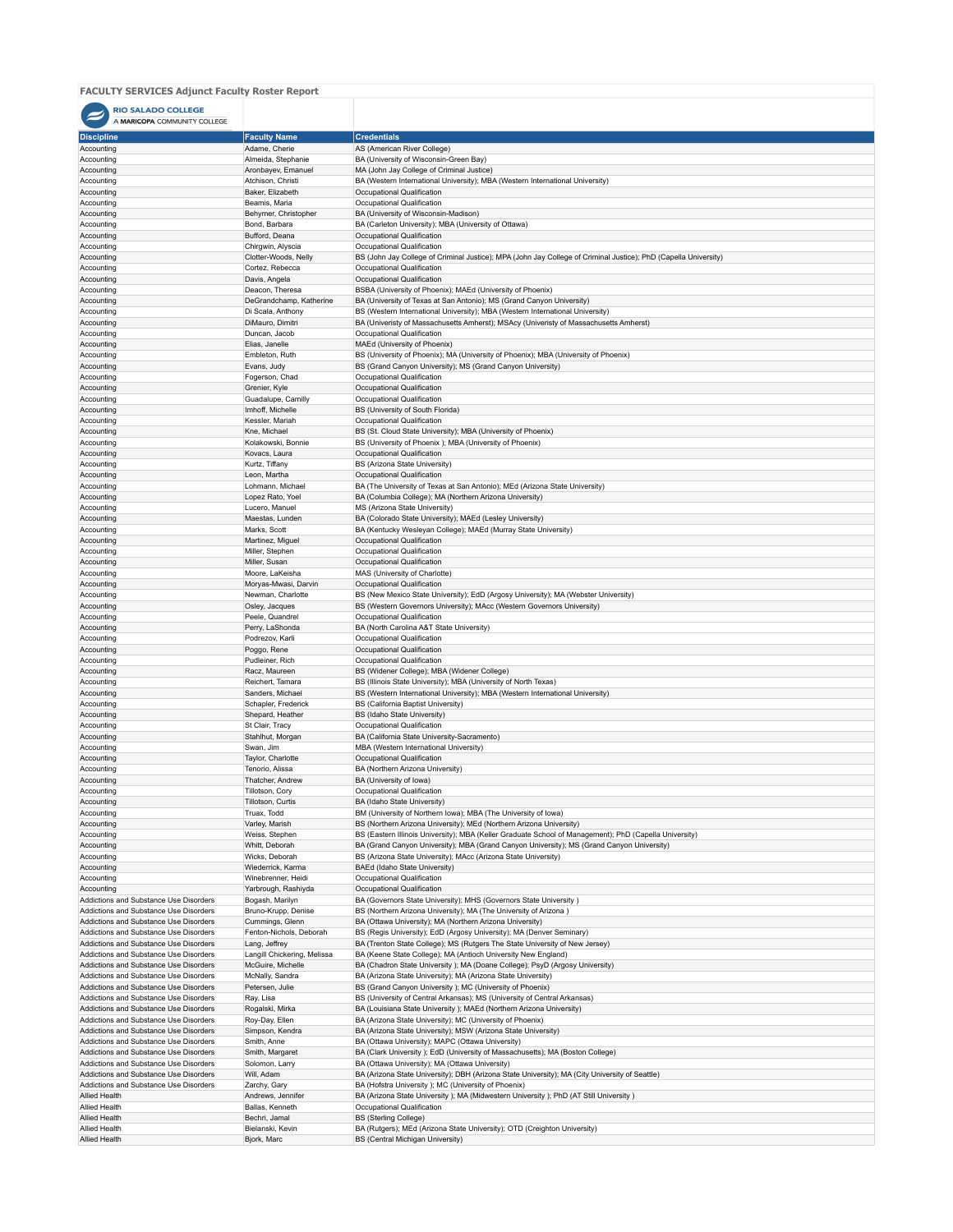| Allied Health                            | Bridgeman, Jessica                   | BS (Grand Canyon University); MS (Grand Canyon University)                                                                       |
|------------------------------------------|--------------------------------------|----------------------------------------------------------------------------------------------------------------------------------|
| Allied Health                            | Brown, Lewis                         | BS (Johnson and Wales University); MA (Johnson and Wales University)                                                             |
| Allied Health                            | Burgess, J D                         | BS (University of New Mexico); MA (Western New Mexico)                                                                           |
|                                          |                                      |                                                                                                                                  |
| Allied Health                            | Cavaiola, Matthew                    | BS (University of Delaware); MS (University of Delaware); PhD (Southwest College of Naturopathic Medicine)                       |
| Allied Health                            | Celaya, Alma                         | BS (Arizona State University ); MS (Arizona State University)                                                                    |
| Allied Health                            | Crawford, Renee                      | BS (The University of Arizona); MS (The State University of New York)                                                            |
| Allied Health                            | Dale, Jennifer                       | BS (Arizona State University); MS (Arizona State University)                                                                     |
| Allied Health                            | Duguid, Stephanie                    | BS (The University of Southern Mississippi); MAEd (Ottawa University); MS (A.T. Still University of Health Sciences)             |
| Allied Health                            | Evans, Chandler                      | BS (Arizona State University)                                                                                                    |
| Allied Health                            | Fayson, Leeah                        | BS (University of Delaware); MS (A.T. Still University)                                                                          |
| Allied Health                            | Flanagan, Elizabeth                  | BS (University of Arizona); MS (Texas A&M University)                                                                            |
| Allied Health                            | Gardner, Gabriel                     | <b>BS (Sullivan University)</b>                                                                                                  |
| Allied Health                            | Gordon, Samantha                     | BS (Northern Arizona University); MEd (Concordia University)                                                                     |
| Allied Health                            | Gray, Kyle                           | AS (Gateway Community College); BAS (Grand Canyon University)                                                                    |
| Allied Health                            | Hanratty, Trent                      | BS (Arizona State University)                                                                                                    |
| Allied Health                            | Harris, Patricia                     | BS (The University of Michigan Ann Arbor); MS (Arizona State University)                                                         |
| Allied Health                            | Harvey, Joseph                       | BS (Grand Canyon University); MS (Northern Arizona University)                                                                   |
| Allied Health                            | Hawrylkiw, Susan                     | BSN (University of Phoenix); MSN (University of Phoenix)                                                                         |
| Allied Health                            | Hernandez, Lauren                    | BS (New Mexico State University); MS (University of Northern Colorado)                                                           |
|                                          | Hodgins, Michael                     |                                                                                                                                  |
| Allied Health                            |                                      | BA (State University of New York); MEd (Northern Arizona University)<br>MS (Long Beach University)                               |
| Allied Health                            | Huddleston, Britney                  |                                                                                                                                  |
| Allied Health                            | Huntsman, Matthew                    | BS (California University of Pennsylviania); MS (California University of Pennsylviania)                                         |
| <b>Allied Health</b>                     | Ilisei, Eugenia                      | BS (Arizona State University ); MS (Institute of Medicine f Timisoara; Romania)                                                  |
| Allied Health                            | Jacinto, Vanessa                     | BS (Grand Canyon University); MEd (Grand Canyon University)                                                                      |
| Allied Health                            | Jarrach, Christine                   | BS (Rutgers University); MS (Teachers College Columbia University)                                                               |
| Allied Health                            | Johnson, Curtis                      | BS (Northern Arizona University); MAEd (Northern Arizona University)                                                             |
| Allied Health                            | Johnson, Margaret                    | MA (Texas Tech University Health and Sciences Center)                                                                            |
| Allied Health                            | Jones, Zachary                       | BA (Anderson University); MBA (University of Phoenix)                                                                            |
| <b>Allied Health</b>                     | Khan, Barbara                        | BS (University of Connecticut); MS (The University of Arizona)                                                                   |
| Allied Health                            | Koslo, Jennifer                      | BS (Juniata College); MS (Colorado State University)                                                                             |
| Allied Health                            | Kunkel, Leah                         | MS (Saint Louis University)                                                                                                      |
| Allied Health                            | Kwasniewski, Lisa                    | Occupational Qualification                                                                                                       |
| Allied Health                            | Lass Drew, Georgeanna                | BIS (Arizona State University); MHI (Arizona State University)                                                                   |
| Allied Health                            | Lehman, Derick                       | BS (Northern Arizona University)                                                                                                 |
| <b>Allied Health</b>                     | Lewis, Drew                          | BS (Concordia University Wisconsin); MS (Concordia University Wisconsin)                                                         |
| Allied Health                            | Lipsky, Kimberley                    | BS (The University of Arizona); MA (California College for Health Sciences)                                                      |
| Allied Health                            | Lipsky, Kimberley                    | BS (The University of Arizona); MA (California College for Health Sciences)                                                      |
| Allied Health                            | Lopez, Michael                       | MS (Teachers College Columbia University)                                                                                        |
| Allied Health                            | Manley, Jennifer                     | BS (University of Nebraska); MS (University of Central Oklahoma)                                                                 |
| Allied Health                            | Marlin, Amy                          | BS (Indiana State University ); MS (Middle Tennessee State University )                                                          |
| <b>Allied Health</b>                     | Marquart, Megan                      | BS (Shippensburg University); MS (Northern Arizona University)                                                                   |
| Allied Health                            | Marquis, Susan                       | BSN (Grand Canyon University); MSN (Grand Canyon University)                                                                     |
|                                          |                                      |                                                                                                                                  |
| Allied Health                            | Matthews, Kelly                      | BS (Grand Canyon University)                                                                                                     |
| Allied Health                            | Morcom, Elisabeth                    | BS (Northern Arizona University)                                                                                                 |
| Allied Health                            | Mowbray, Crystal                     | BS (Columbus State University)                                                                                                   |
| Allied Health                            | Murillo, Kayla                       | BS (Northern Arizona University)                                                                                                 |
| <b>Allied Health</b>                     | Najafi, Sara                         | BS (University of California Davis); MS (University of Georgia)                                                                  |
| Allied Health                            | Osborne, Victoria                    | BA (Simpson College)                                                                                                             |
| Allied Health                            | Paz, Diane                           | AAS (Phoenix College); BSDH (Northern Arizona University); DBH (Arizona State University); MEd (Northern Arizona University)     |
| Allied Health                            | Perkins, Nicole                      | BS (Northern Arizona University); MAT (Northern Arizona University)                                                              |
| Allied Health                            | Perotti, April                       | BS (Northeastern University); MS (A.T. Still University)                                                                         |
| Allied Health                            | Portela, Melissa                     | BS (California Lutheran University); MA (California Lutheran University)                                                         |
| <b>Allied Health</b>                     | Purdy, Arlene                        | MPE (Arizona State University)                                                                                                   |
| Allied Health                            | Radcliffe, Sharon                    | BS (University of Manchester; United Kingdom); MA (University of Dundee; United Kingdom)                                         |
| Allied Health                            | Rhodes, Jennifer                     | BA (The Pennsylvania State University ); MA (Edinboro University)                                                                |
| Allied Health                            | Riegle, Kevin                        | BS (University of Findlay); MA (The University of Findlay)                                                                       |
| Allied Health                            | Rodriguez, Natalia                   | BS (Universidad de Puerto Rico); MA (Arizona State University)                                                                   |
| Allied Health                            | Romeo, Catherine                     | BA (Arizona State University ); MS (Independence University)                                                                     |
| <b>Allied Health</b>                     | Rousch, Jeffrey                      | BS (Johnson State College); BS (University of Hartford); MS (Indiana University of Pennsylvania); PhD (Arizona State University) |
| Allied Health                            | Ruiz, Angela                         | AAS (Gateway Community College)                                                                                                  |
| Allied Health                            | Rushforth, Jessica                   | BS (Northern Arizona University)                                                                                                 |
| Allied Health                            |                                      | BS (Northern Arizona University); MAEd (Northern Arizona University)                                                             |
| Allied Health                            | Sackett, Taylor<br>Savery, Patrice   | MA (New York University)                                                                                                         |
| Allied Health                            | Schlagel, Martha                     | BSN (Grand Canyon University ); MSN (University of Phoenix)                                                                      |
|                                          |                                      |                                                                                                                                  |
| Allied Health                            | Shaw, Jessica                        | AS (South Plains College); BS (Texas Tech University); MS (Texas Tech University)                                                |
| Allied Health                            | Shaw, Warren                         | MS (Northern Kentucky University)                                                                                                |
| Allied Health                            | Stiak, Julie                         | BS (Arizona State University); MEd (Arizona State University)                                                                    |
| Allied Health                            | Sullivan-Holness, Samantha           | BS (University of Illinois at Urbana-Champaign); MS (Eastern Illinois University)                                                |
| Allied Health                            | Sweer, Nicole                        | BS (Mississippi University of Women); MS (Eastern Illinois University)                                                           |
| Allied Health                            | Sweer, Nicole                        | BS (Mississippi University of Women); MS (Eastern Illinois University)                                                           |
| Allied Health                            | Tate, Margaret                       | BS (University of Nebraska); MS (Colorado State University)                                                                      |
| Allied Health                            | Taylor, Whitney                      | BA (University of Wyoming); BS (Arizona State University); MS (Arizona State University)                                         |
| Allied Health                            | Taylor, Whitney                      | BA (University of Wyoming); BS (Arizona State University); MS (Arizona State University)                                         |
| Allied Health                            | Tjonn, Sherrie                       | BS (Arizona State University); MS (Arizona State University)                                                                     |
| Allied Health                            | Warnas, Kimberly                     | BS (University of Phoenix)                                                                                                       |
| Allied Health                            | Wessman, Elizabeth                   | BS (The University of Vermont)                                                                                                   |
| Allied Health                            | White, Laurie                        | BS (Ithaca College); MS (The University of Arizona)                                                                              |
| Allied Health                            | Willette, Brooke                     | BS (Northern Arizona University); MS (Northern Arizona University)                                                               |
| Allied Health                            | Wimmer, Mary                         | BS (University of Wisconsin-LaCrosse); MA (University of Phoenix)                                                                |
| Allied Health                            | Woodward, Courtney                   | BS (Northern Arizona University)                                                                                                 |
| Allied Health                            | Zakala, Marina                       | BA (Brown Univeristy); BA (Brown University); MD (Texas A & M)                                                                   |
| Applied Technology                       | Barar, Donald                        | BS (Oakland University); MBA (The University of Michigan); MS (Purdue University)                                                |
| Applied Technology                       | Bettinger, Maria                     | BS (Western International University)                                                                                            |
| Applied Technology                       | Calhoun, David                       | BS (DeVry University)                                                                                                            |
| Applied Technology                       | Castaneda, Mario                     | MS (Stanford University)                                                                                                         |
| Applied Technology                       | Ghattas, Elias                       | Occupational Qualification                                                                                                       |
| Applied Technology                       | Gomez, Joette                        | Occupational Qualification                                                                                                       |
| Applied Technology                       | Grates, Patrick                      | BS (Michigan Technical University); MS (Navel Postgraduate School)                                                               |
| Applied Technology                       | Hill, Holly                          | BA (Western International University)                                                                                            |
| Applied Technology                       | Hinojos, Ruben                       | BS (Arizona State University)                                                                                                    |
| Applied Technology                       | Jeffers, Thomas                      | Occupational Qualification                                                                                                       |
| Applied Technology                       | Johnson, William                     | BS (Arizona State University)                                                                                                    |
| Applied Technology                       | Jones, Michael                       | Occupational Qualification                                                                                                       |
|                                          | Kimerer, Brittany                    | BS (Southern New Hampshire University)                                                                                           |
| Applied Technology                       | Leos, William                        | BS (Grand Canyon University)                                                                                                     |
| Applied Technology                       |                                      |                                                                                                                                  |
| Applied Technology<br>Applied Technology | Martinez, Jesus<br>Morehead, Jeffery | Occupational Qualification                                                                                                       |
|                                          |                                      | Occupational Qualification                                                                                                       |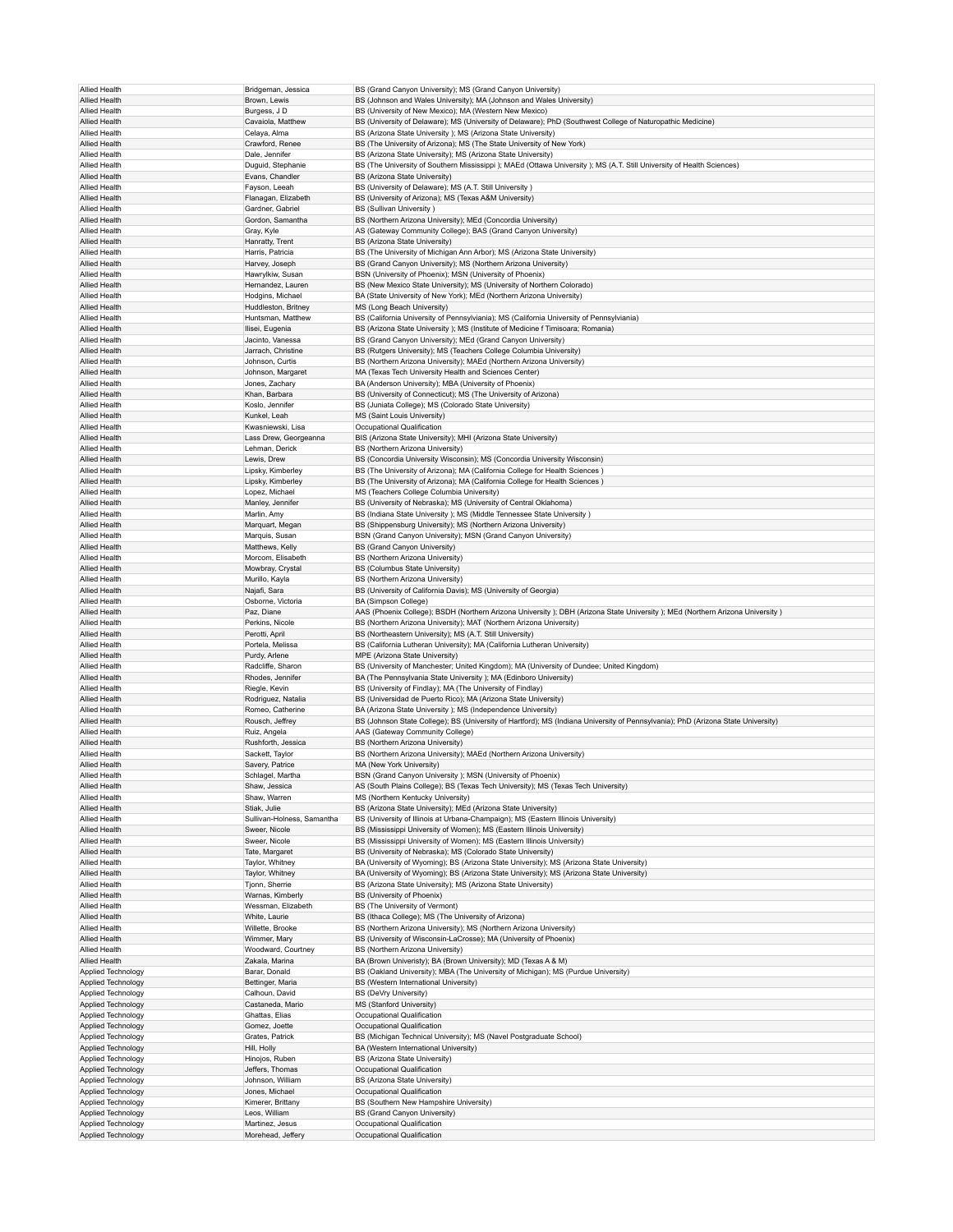| Applied Technology | Morris, Wendi                | BS (Colorado State University); MEd (Northern Arizona University)                                                                                       |
|--------------------|------------------------------|---------------------------------------------------------------------------------------------------------------------------------------------------------|
| Applied Technology | Poleviyuma, Adrienne         | Occupational Qualification                                                                                                                              |
| Applied Technology | Rhoades, Todd                | BS (Arizona State University); MEng (Clemson University)                                                                                                |
|                    |                              |                                                                                                                                                         |
| Applied Technology | Rollins, Selisa              | BS (Arizona State University); MS (Arizona State University)                                                                                            |
| Applied Technology | Shaffer, Randall             | BS (California State University, Sacramento); MEng (California Polytechnic State University); PhD (University of Dayton)                                |
| Applied Technology | Singer, Sharon               | Occupational Qualification                                                                                                                              |
| Applied Technology | Stein, William               | BS (Northern Illinois University); MBA (University of Phoenix); MS (Northern Illinois University)                                                       |
| Applied Technology | Stephenson, Riley            | Occupational Qualification                                                                                                                              |
| Applied Technology | Tatum, Michael               | Occupational Qualification                                                                                                                              |
| Applied Technology | Vaughn, James                | BS (University of California - Davis); MS (University of California - Davis)                                                                            |
| Applied Technology | Walker, Nicholas             | BA (Arizona State University)                                                                                                                           |
|                    |                              |                                                                                                                                                         |
| Applied Technology | Werhanowicz, Casey           | Occupational Qualification                                                                                                                              |
| Biology            | Allen, Heidi                 | BS (Arizona State University); MEd (Arizona State University)                                                                                           |
| Biology            | Anderson, Janet              | BS (Arizona State University); MS (University of Florida)                                                                                               |
| Biology            | Anzini, Christin             | BS (Arizona State University); MS (A.T. Still University)                                                                                               |
| Biology            | Bearden, Angela              | BS (The University of Arizona); MS (Nova Southeastern University)                                                                                       |
| Biology            | Bergher, Daniel              | BA (Temple University ); DC (Pennsylvania College of Chiropractic ); MS (Temple University )                                                            |
| Biology            | Bolitho, Andrea              | BS (Valparaiso University); MS (Southern Illinois University)                                                                                           |
| Biology            | Byers, Lisa                  | BS (University of Califonia); MCLFS (University of Maryland)                                                                                            |
|                    |                              |                                                                                                                                                         |
| Biology            | Chouinard, Nickie            | AA (San Diego Community College); BS (San Diego State University); MS (Kirksville College of Osteopathic Medicine)                                      |
| Biology            | Coleman, Alison              | BS (The University of Arizona); MA (Northern Arizona University)                                                                                        |
| Biology            | Day, George                  | BS (University of Maine ); BS (University of Maine); MS (University of Kentucky)                                                                        |
| Biology            | De La Torre Hogan, Elizabeth | BS (The University of Arizona ); ND (Southwest College of Naturopathic Medicine)                                                                        |
| Biology            | Dicks, Kathleen              | BA (Cedarville University); MS (University of Saint Joseph)                                                                                             |
| Biology            | DiVito, Tori                 | BS (Arizona State University); MS (University of San Francisco)                                                                                         |
| Biology            | Domer, Virginia              | BS (Kent State University); MEd (Arizona State University)                                                                                              |
|                    |                              |                                                                                                                                                         |
| Biology            | Doran, Brenna                | BS (Arizona State University); MAEd (University of Phoenix); PhD (Walden University)                                                                    |
| Biology            | Downing, Marlene             | DC (Cleveland Chiropractic College); MEd (Arizona State University); MEd (Northern Arizona University)                                                  |
| Biology            | Drobac, Jonathan             | BS (University of Arizona); MS (University of Central Oklahoma)                                                                                         |
| Biology            | Dunham, Cheryl               | BS (Arizona State University); MEd (Arizona State University)                                                                                           |
| Biology            | Easton, Curtis               | BS (University of Washington); PhD (University of Washington)                                                                                           |
| Biology            | Espinol, Raquel              | BS (Santa Clara University); ND (Southwest College of Naturopathic Medicine and Health Sciences)                                                        |
| Biology            | Evans, Theodore              | BS (The University of Arizona); MS (Clemson University)                                                                                                 |
|                    |                              |                                                                                                                                                         |
| Biology            | Goettl, Aisha                | BS (Arizona State University); MS (Arizona State University)                                                                                            |
| Biology            | Graham, Kaely                | BS (University of California); MA (Miami University)                                                                                                    |
| Biology            | Grimm, David                 | BA (Southern Illinois University); PhD (University of Missouri)                                                                                         |
| Biology            | Hagen, Elizabeth             | BA (Wittenberg University); MS (Virginia Tech); PhD (Arizona State University)                                                                          |
| Biology            | Hancock, Michael             | BS (Arizona State University); MEd (University of Washington)                                                                                           |
| Biology            | Hatch, Lisa                  | BS (Brigham Young University); MAEd (University of Phoenix)                                                                                             |
| Biology            | Hojreh, Vahid                | BS (New Jersey Institute of Technology); DMD (Rutgers)                                                                                                  |
|                    |                              |                                                                                                                                                         |
| Biology            | Holemon, Sheri               | BS (Grand Canyon University); MPA (Loma Linda University)                                                                                               |
| Biology            | Holzer, Richard              | BS (McMurry College); DC (Life Chiropractic College); MALS (New School for Social Research); MD (University of Health Sciences Antigua)                 |
| Biology            | Ide, Patricia                | BS (Marywood College); MS (The University of Tennessee)                                                                                                 |
| Biology            | Kashiwada, Tamara            | BS (California State University); PhD (University of California)                                                                                        |
| Biology            | Keesee, Melissa              | BAEd (Arizona State University); MA (Miami University)                                                                                                  |
| Biology            | King, Camille                | BS (The University of the West Indies; Jamaica); MPH (John Hopkins University); PhD (Howard University)                                                 |
|                    |                              |                                                                                                                                                         |
| Biology            | Kolb, Patrick                | BS (Arizona State University); MEd (Arizona State University); MNS (Arizona State University)                                                           |
| Biology            | Leonard ozan, Corey          | BS (University of South Florida); MS (University of South Florida)                                                                                      |
| Biology            | Lickwala, Holly              | BS (Grand Valley State University); MS (Grand Valley State University)                                                                                  |
| Biology            | MacDonald, Alyssa            | BS (University of Massachusetts Dartmouth ); MS (University of Massachusetts Dartmouth )                                                                |
| Biology            | Mandl, Joseph                | BS (St Nobert College); MBA (The Ohio State University); MS (The University of Wisconsin)                                                               |
| Biology            | Mazier, Patricia             | BSEd (Northern Arizona University); MEd (Arizona State University)                                                                                      |
| Biology            | McIntosh, Kim                | BS (Arizona State University); MS (Arizona State University)                                                                                            |
|                    |                              |                                                                                                                                                         |
| Biology            | McSweeney, Erika             | BSEd (The University of Arizona); OTD (Northern Arizona University)                                                                                     |
| Biology            | McWilliams, Angela           | BS (Grand Canyon University); MSW (Arizona State University)                                                                                            |
| Biology            | Mekhail, Erin                | BS (Grand Canyon University); MEd (Arizona State University); MS (University of Nebraska)                                                               |
| Biology            | Mitnik, Chandra              | BS (Arizona State University); PhD (Arizona State University)                                                                                           |
| Biology            | Morrissey, Meredith          | BAEd (Arizona State University); BS (Arizona State University); MEd (Arizona State University)                                                          |
| Biology            | Mougharbel, Hannah           | BS (The University of Arizona); MS (Arizona State University)                                                                                           |
|                    | Naaktgeboren, Camille        | BS (University of North Florida); MS (University of Louisiana); MS (University of Nebraska)                                                             |
| Biology            |                              |                                                                                                                                                         |
| Biology            | Noren, Enobong               | BS (The University of Arizona); MA (Queens College)                                                                                                     |
| Biology            | O'Brien, Heather             | BS (University of Wisconsin); MEd (Northern Arizona University)                                                                                         |
| Biology            | Pohl, Karla                  | BS (Madonna University); MA (The University of Texas)                                                                                                   |
| Biology            | Poteet, Zachary              | BS (Arizona State University ); ND (Southwest College of Naturopathic Medicine )                                                                        |
| Biology            | Prey, Jason                  | BA (University of Colorado); MA (Colorado Christian University)                                                                                         |
| Biology            | Quinn, Corey                 | BA (Ottawa University); MEd (Northern Arizona University)                                                                                               |
|                    |                              |                                                                                                                                                         |
| Biology            | Radnich, Kendra              | BS (Arizona State University); MEd (Arizona State University)                                                                                           |
| Biology            | Ramos, Daniel                | BS (The University of Arizona); MMS (Yale University)                                                                                                   |
| Biology            | Rees, Magda                  | BS (University of Califonia); MS (A.T. Still University of Health Sciences)                                                                             |
| Biology            | Reimus, Christopher          | BS (Arizona State University); MS (Arizona State University)                                                                                            |
| Biology            | Renshaw, Cori                | BS (Brigham Young University); MS (Brigham Young University)                                                                                            |
| Biology            | Reynolds, Stephanie          | BS (Brigham Young University); MS (Brigham Young University)                                                                                            |
| Biology            | Rosenau, Brian               | BS (University of Wisconsin); MS (Central Michigan University)                                                                                          |
| Biology            | Rubel-Marcus, Anne           | BA (Ottawa University); MS (University of Maryland)                                                                                                     |
|                    |                              |                                                                                                                                                         |
| Biology            | Schimpp, Sarah               | BS (Arizona State University); MS (University of North Carolina)                                                                                        |
| Biology            | Schlappy, Rita               | BS (The University of Arizona); MA (The University of Arizona); MS (The University of Arizona)                                                          |
| Biology            | Schramm, Leslie              | BAEd (Arizona State University); MEd (Northern Arizona University)                                                                                      |
| Biology            | Scott, Jason                 | BA (Arizona State University); MA (Western Governors University)                                                                                        |
| Biology            | Snelling, Lisa               | BS (University of Colorado); MS (University of Colorado)                                                                                                |
| Biology            | Solves, Jean-Philippe        | BS (Arizona State University); MS (Arizona State University)                                                                                            |
| Biology            | Stein, Brittany              | BS (Northern Arizona University); MS (Arizona State University)                                                                                         |
|                    |                              | BS (The University of Arizona); MEd (Northern Arizona University)                                                                                       |
| Biology            | Stollar Yates, Sara          |                                                                                                                                                         |
| Biology            | Stratman, Robert             | BS (Arizona State University); MS (Arizona State University)                                                                                            |
| Biology            | Strong, Erin                 | BS (Grand Canyon University); MAEd/CI (University of Phoenix)                                                                                           |
| Biology            | Struthers, Amber             | BAEd (Arizona State University); BS (Arizona State University); MEd (Arizona State University); MS (The University of Arizona); PhD (Walden University) |
| Biology            | Tyler, Christopher           | BS (Northern Illinois University); MS (Colorado State University)                                                                                       |
| Biology            | Villanueva, David            | BS (Northern Arizona University); MMS (Midwestern University)                                                                                           |
|                    |                              |                                                                                                                                                         |
| Biology            | Weiland, Jennifer            | BS (The University of Arizona); MEd (Northern Arizona University)                                                                                       |
| Biology            | Wilde, Bridgette             | BA (Baldwin-Wallace College); MS (Syracuse University); PhD (Arizona State University)                                                                  |
| Biology            | Williams, Jeremy             | BSEd (Northern Arizona University); MEd (Northern Arizona University)                                                                                   |
| Biology            | Wireman, Mark                | BS (Graceland University); DC (Palmer College of Chiropractic)                                                                                          |
| Biology            | Yance, Chad                  | BS (Auburn University); MAEd (University of Phoenix)                                                                                                    |
| <b>Business</b>    | Campbell, Mark               | BA (Hope International University); MAEd (Northern Arizona University)                                                                                  |
| <b>Business</b>    | Castanon, Heather            | BA (Arizona State University)                                                                                                                           |
| <b>Business</b>    | Cervantes, Allie             | BA (Northern Arizona University); MBA (Grand Canyon University)                                                                                         |
|                    |                              |                                                                                                                                                         |
| <b>Business</b>    | Deacon, Theresa              | BSBA (University of Phoenix); MAEd (University of Phoenix)                                                                                              |
| <b>Business</b>    | Di Scala, Anthony            | BS (Western International University); MBA (Western International University)                                                                           |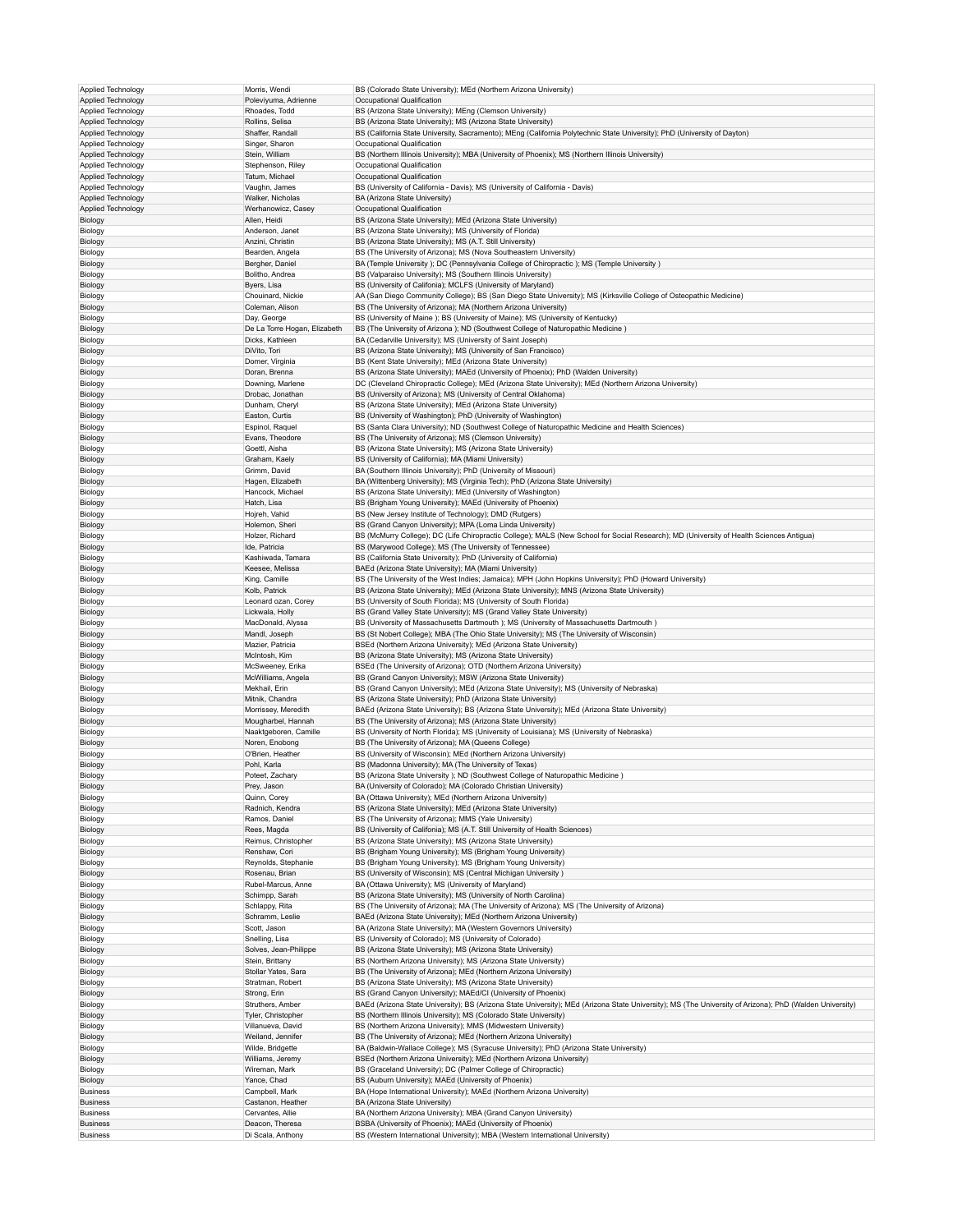| <b>Business</b>                            | Dingman, Mark                | BAS (Northern Arizona University); MBA (Colorado State University)                                                        |
|--------------------------------------------|------------------------------|---------------------------------------------------------------------------------------------------------------------------|
|                                            | Dixon, Brandi                | BA (Arizona State University); MAEd (University of Phoenix); MBA (University of Phoenix)                                  |
| <b>Business</b>                            |                              |                                                                                                                           |
| <b>Business</b>                            | Dooley, Grace                | BA (Arizona State University); MBA (Grand Canyon University)                                                              |
| <b>Business</b>                            | Duplissis, Steven            | BA (Arizona State University); JD (Oklahoma City University)                                                              |
| <b>Business</b>                            | Durham, Aaron                | BS (Utah State University); MBA (Grand Canyon University); MS (Grand Canyon University)                                   |
| <b>Business</b>                            | Egan, Andrea                 | BIS (Arizona State University); MAEd (Arizona State University)                                                           |
| <b>Business</b>                            | Farnsworth, Dwayne           | BS (Arizona State University); JD (University of Arizona)                                                                 |
|                                            |                              |                                                                                                                           |
| <b>Business</b>                            | Finlay, Letticia             | BA (University of South Florida); MBA (Florida Institute of Technology)                                                   |
| <b>Business</b>                            | Fowler, Brandon              | BS (Emporia State University); MBA (University of Phoenix)                                                                |
| <b>Business</b>                            | Fussell, Mollie              | BS (Eastern Oregon State College); MS (Portland State University)                                                         |
| <b>Business</b>                            | Genung, Pamela               | BS (Gardner-Webb University); MBA (Gardner-Webb University)                                                               |
| <b>Business</b>                            | Gloria, Amber                | Occupational Qualification                                                                                                |
| <b>Business</b>                            | Grace, Judy                  | BA (Northeastern University); MA (Northeastern University); MS (Old Dominion University); PhD (The University of Arizona) |
|                                            |                              |                                                                                                                           |
| <b>Business</b>                            | Gurrola, Willow              | BA (University of San Francisco)                                                                                          |
| <b>Business</b>                            | Hardin, Ashley               | BS (Grand Canyon University); MS (Grand Canyon University)                                                                |
| <b>Business</b>                            | Harrell, Michael             | BS (Brigham Young University)                                                                                             |
| <b>Business</b>                            | Haser, Andrea                | BS (Minot State University); MBA (University of Mary)                                                                     |
| <b>Business</b>                            | Isenberg, Davina             | BA (Temple University)                                                                                                    |
|                                            |                              |                                                                                                                           |
| <b>Business</b>                            | Jones, Rebecca               | BA (Middlebury College); JD (The University of Arizona)                                                                   |
| <b>Business</b>                            | Kahn, Kathleen               | BA (Vassar College); JD (The University of Arizona)                                                                       |
| <b>Business</b>                            | Kielmeyer, Jon               | BS (The University of Arizona); MBA (Arizona State University)                                                            |
| <b>Business</b>                            | Kielmeyer, Keira             | BA (Arizona State University)                                                                                             |
|                                            | Lanenga, Stacey              | BA (Northern Illinois University); MEd (Northern Arizona University)                                                      |
| <b>Business</b>                            |                              |                                                                                                                           |
| <b>Business</b>                            | Law, Jeffrey                 | Occupational Qualification                                                                                                |
| <b>Business</b>                            | Linn, Elizabeth              | BS (The Univeristy of Arizona)                                                                                            |
| <b>Business</b>                            | Lohmann, Michael             | BA (The University of Texas at San Antonio); MEd (Arizona State University)                                               |
| <b>Business</b>                            | Maestas, Lunden              | BA (Colorado State University); MAEd (Lesley University)                                                                  |
| <b>Business</b>                            | Main, Marie                  | BS (University of Phoenix); MBA (University of Phoenix)                                                                   |
|                                            |                              |                                                                                                                           |
| <b>Business</b>                            | Mcintire, Martin             | BA (University of Northern Colorado)                                                                                      |
| <b>Business</b>                            | Miller, Tina                 | BA (University of Missouri-Columbia); MBA (University of Phoenix)                                                         |
| <b>Business</b>                            | Mirasola, Suzanne            | BBA (University of Wisconsin-Whitewater)                                                                                  |
| <b>Business</b>                            | Moore, Debbie                | BA (Texas A&M University); MAEd (Northern Arizona University)                                                             |
|                                            |                              |                                                                                                                           |
| <b>Business</b>                            | Moore, Travis                | BS (University of Phoenix); MA (University of Southern California)                                                        |
| <b>Business</b>                            | Olivarez, Lindsay            | BA (Arizona State University); BS (Arizona State University); JD (Arizona State University)                               |
| <b>Business</b>                            | Palmer, Robin                | BAEd (Arizona State University); MAEd (Northern Arizona University)                                                       |
| <b>Business</b>                            | Palmieri, David              | BS (Boston University); MBA (Rutgers)                                                                                     |
| <b>Business</b>                            |                              | BA (Arizona State University)                                                                                             |
|                                            | Palombo, Leslie              |                                                                                                                           |
| <b>Business</b>                            | Perry, Stephanie             | Occupational Qualification                                                                                                |
| <b>Business</b>                            | Peters, Dean                 | BS (Arizona State Univeristy); MAEd (Northcentral University)                                                             |
| <b>Business</b>                            | Quitoriano, Cheryl           | BS (Arizona State University); MBA (Western Governors University)                                                         |
|                                            |                              |                                                                                                                           |
| <b>Business</b>                            | Radostits, Maria             | <b>BS (Illinois State University)</b>                                                                                     |
| <b>Business</b>                            | Reichert, Tamara             | BS (Illinois State University); MBA (University of North Texas)                                                           |
| <b>Business</b>                            | Russo, Matthew               | BS (Northern Arizona University); MEd (Arizona State University)                                                          |
| <b>Business</b>                            | Saltzstein, Thomas           | BA (St. Edward's University); MA (Roosevelt University); MBA (California State Polytechnic University Pomona)             |
| <b>Business</b>                            | Sanders, Michael             | BS (Western International University); MBA (Western International University)                                             |
|                                            |                              |                                                                                                                           |
| <b>Business</b>                            | Saries, Marc                 | BS (Arizona State University); MBA (Western International University)                                                     |
| <b>Business</b>                            | Schrader, Jennifer           | BA (Arizona State University); MEd (Arizona State University); MPA (Arizona State University)                             |
| <b>Business</b>                            | Shaw, Derek                  | BIS (Arizona State University); MBA (Arizona State University)                                                            |
| <b>Business</b>                            | Shea, Cheryl                 | BA (Arizona State University)                                                                                             |
|                                            |                              |                                                                                                                           |
|                                            |                              |                                                                                                                           |
| <b>Business</b>                            | Shreeve, Tamara              | BS (Brigham Young University); MPA (Boise State University)                                                               |
| <b>Business</b>                            | Stangler, Justin             | BAS (Wayland Baptist University)                                                                                          |
| <b>Business</b>                            | Stutenroth, Jason            | BS (Arizona State University)                                                                                             |
|                                            |                              |                                                                                                                           |
| <b>Business</b>                            | Summers, Jennifer            | BA (Arizona State University); JD (Arizona State University)                                                              |
| <b>Business</b>                            | Torres, Elissa               | BA (University of Phoenix); MA (University of Phoenix)                                                                    |
| <b>Business</b>                            | Tyler, Heather               | Occupational Qualification                                                                                                |
| <b>Business</b>                            | Tyler, Michael               | BA (University of California, Berkeley); MBA (Thunderbird School of Global Management)                                    |
|                                            |                              |                                                                                                                           |
| <b>Business</b>                            | Varley, Marish               | BS (Northern Arizona University); MEd (Northern Arizona University)                                                       |
| <b>Business</b>                            | Vogel-Scheidt, Valerie       | BS (Arizona State University); MBA (Jones International University)                                                       |
| <b>Business</b>                            | Wardell, Raymond             | BA (Saint Joseph's College); MBA (University of Saint Francis)                                                            |
| <b>Business</b>                            | Whetstine, Chris             | BS (University of Phoenix); MM (University of Phoenix)                                                                    |
| <b>Business</b>                            | Whetstine, Karina            | Occupational Qualification                                                                                                |
|                                            |                              |                                                                                                                           |
| <b>Business</b>                            | Wrobel, Kristin              | BA (Arizona State University); JD (Arizona State University)                                                              |
| Communication                              | Alarcon, Christy             | BA (University of Hawaii at Manoa); MA (Univeristy of Hawaii at Manoa); PhD (Arizona State University)                    |
| Communication                              | Ashe, Monya                  | BA (Arizona State University); MBA (University of Phoenix)                                                                |
| Communication                              | Batson, Dean                 | BA (East Stroudsburg University); MA (Arizona State University)                                                           |
| Communication                              | Bennett, Heather             | BA (Arizona State University); MEd (Northern Arizona University)                                                          |
|                                            |                              |                                                                                                                           |
| Communication                              | Berry, Franklin              | BA (Arizona State University); MEd (Northern Arizona University)                                                          |
| Communication                              | Brooks, Adam                 | BS (Northern Arizona University); MAEd (Universitsy of Phoenix)                                                           |
| Communication                              | Cavaiola, Michael            | BA (Mount St. Mary's University); MA (American University)                                                                |
| Communication                              | Chase, Mary                  | BS (Idaho State University); MA (Texas A&M University)                                                                    |
| Communication                              | Decker, Katherine            | BA (Biola University); MBA (Regis University)                                                                             |
|                                            |                              |                                                                                                                           |
| Communication                              | Demark, Joseph               | BA (Arizona State University); MA (Univeristy of Phoenix)                                                                 |
| Communication                              | Dolan, Kiersten              | BA (College of Saint Benedict); MA (Arizona State University)                                                             |
| Communication                              | Ely, Elise                   | BA (Arizona State University); MA (Ottawa University)                                                                     |
| Communication                              | Fioramonti, Cynthia          | BA (Northern Illinois University); MA (Northern Illinois University)                                                      |
| Communication                              | Fuller, Darlene              |                                                                                                                           |
|                                            |                              | BA (Arizona State University); MA (University of Phoenix); MAEd (Arizona State University)                                |
| Communication                              | Garraway, Cynthia            | BA (University of Illinois); MA (Barat College)                                                                           |
| Communication                              | Gesch, Lori                  | BA (University of Oregon); MA (The University of Kansas)                                                                  |
| Communication                              | Golding, Esther              | BAEd (Arizona State University); MEd (Northern Arizona University); MFA (Arizona State University)                        |
| Communication                              | Gray, Carol                  | BA (Arizona State University); MS (Grand Canyon University)                                                               |
|                                            |                              |                                                                                                                           |
| Communication                              | Helminski, Laura             | BS (State University College); MS (State University College Rockport)                                                     |
| Communication                              | James, Brittany              | BS (The University of Utah); MA (Arizona State University)                                                                |
| Communication                              | Jones, Heather               | BA (Arizona State University); MA (University of Phoenix)                                                                 |
| Communication                              | Jones, Jason                 | BA (Arizona State University); MA (Ottawa University)                                                                     |
|                                            |                              |                                                                                                                           |
| Communication                              | Oliver, Bailey               | BA (The University of Alabama); MA (The University of Alabama)                                                            |
| Communication                              | Preston, Lisa                | BS (Northern Arizona University); MA (Northern Arizona University)                                                        |
| Communication                              | Stein, James                 | BA (Rutgers, the State University of New Jersey); MA (Rutgers, the State University of New Jersey)                        |
| Communication                              | Taylor, Katlyn               | BA (Arizona State University); MA (Arizona State University)                                                              |
| Communication                              | Verbis, Drew                 | BA (University of Oklahoma); MA (University of Oklahoma)                                                                  |
|                                            |                              |                                                                                                                           |
| Communication                              | Ware, Kimberly               | BA (Butler University); MA (Arizona State University)                                                                     |
| Communication                              | Weber, Mary                  | BA (Dickinson State University); MEd (Benedictine University)                                                             |
| Computer Technology                        | Acevedo, Sergio              | Occupational Qualification                                                                                                |
| Computer Technology                        | Ak, Yuksel                   | BS (Marmara University)                                                                                                   |
|                                            |                              |                                                                                                                           |
| Computer Technology                        | Alessi, Giuseppe             | Occupational Qualification                                                                                                |
| Computer Technology                        | Ballesteros Azar, Mario      | BA (Arizona State University)                                                                                             |
| Computer Technology<br>Computer Technology | Bear, David<br>Becker, Erich | MPA (Arizona State University)<br>BS (Arizona State University); MS (Arizona State University)                            |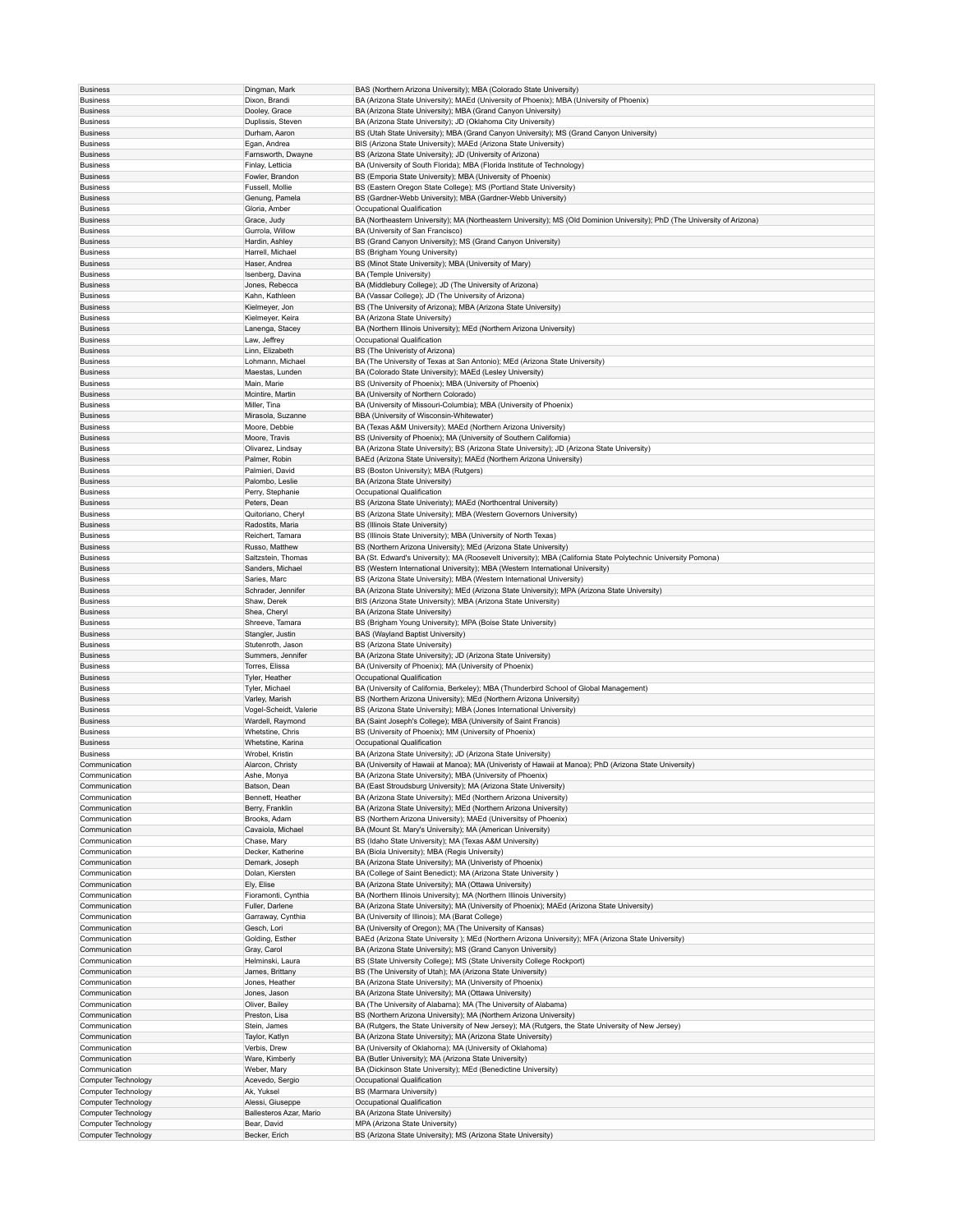| Computer Technology                                                    | Bernard, Shawna                     | BA (Ottawa University)                                                                                                     |
|------------------------------------------------------------------------|-------------------------------------|----------------------------------------------------------------------------------------------------------------------------|
| Computer Technology                                                    | Blaise, Mary                        | Occupational Qualification                                                                                                 |
| Computer Technology                                                    | Calderon, Edward                    | AA (Glendale Community College); BS (Arizona State University)                                                             |
| Computer Technology                                                    | Camarillo, Rene                     | <b>BS (Park College)</b>                                                                                                   |
| Computer Technology                                                    | Campbell, Mark                      | BA (Hope International University); MAEd (Northern Arizona University)                                                     |
| Computer Technology                                                    | Clarke, Thomas                      | BS (Northern Arizona State University); MA (Arizona State University)                                                      |
| Computer Technology                                                    | Clow, Lulut                         | BS (Arizona State University); MBA (Walden Unversity)                                                                      |
| Computer Technology                                                    | Clubb, Amy                          | BA (Westmont College); MEd (Western Governors University); MS (Portland State University)                                  |
| Computer Technology                                                    | Contreras, David                    | Occupational Qualification                                                                                                 |
| Computer Technology                                                    | Crane, Tracy                        | Occupational Qualification                                                                                                 |
| Computer Technology                                                    | Dauer, Peggy                        | BAEd (The University of Arizona); MA (Northern Arizona University)                                                         |
| Computer Technology                                                    | De Poy, Michelle                    | Occupational Qualification                                                                                                 |
| Computer Technology                                                    | Delgadillo, David                   | Occupational Qualification                                                                                                 |
| Computer Technology                                                    | Eisenhauer, Tifney                  | BS (Arizona State University)                                                                                              |
| Computer Technology                                                    | Farnsworth, Dwayne                  | BS (Arizona State University); JD (University of Arizona)                                                                  |
| Computer Technology                                                    | Fitzpatrick, Jayme                  | BS (State University of New York at Stony Brook); MAEd (Northern Arizona University)                                       |
| Computer Technology                                                    | Fraser, Melody                      | BS (Northern Arizona University); MEd (Northern Arizona University)                                                        |
| Computer Technology                                                    | Garcia, Gilbert                     | BA (University of Central Oklahoma); MAEd (University of Phoenix)                                                          |
| Computer Technology                                                    | Garcia, Monica                      | Occupational Qualification                                                                                                 |
| Computer Technology                                                    | Haarer, Jennifer                    | BSEd (Indiana University); MTax (Arizona State University)                                                                 |
| Computer Technology                                                    | Heiser, Stephen                     | BS (Purdue University); MEd (Arizona State University); MEd (Northern Arizona University)                                  |
| Computer Technology                                                    | Howard, Timothy                     | BBA (University of Wisconsin Madison); MEd (Northern Arizona University)                                                   |
| Computer Technology                                                    | Howe, Devin                         | BS (Brigham Young University Hawaii); MS (Fort Hays State University)                                                      |
| Computer Technology                                                    | Inman, Gordon                       | AAS (ITT Technical Institute); BS (ITT Technical Institute)                                                                |
| Computer Technology                                                    | Jensen, Glen                        | BA (University Calgary); MBA (Michigan State Unversity)                                                                    |
| Computer Technology                                                    | Jones, Valerie                      | Occupational Qualification                                                                                                 |
| Computer Technology                                                    | Kolker, Melinda                     | Occupational Qualification                                                                                                 |
| Computer Technology                                                    | Kurtz, Tiffany                      | BS (Arizona State University)                                                                                              |
| Computer Technology                                                    | Kurtz, Todd                         | Occupational Qualification                                                                                                 |
| Computer Technology                                                    | Lane, Cary                          | BS (lowa State University); MS (lowa State University)                                                                     |
| Computer Technology                                                    | Law, Allison                        | BAEd (Arizona State University); MEd (Northern Arizona University)                                                         |
| Computer Technology                                                    | Maestas, Lunden                     | BA (Colorado State University); MAEd (Lesley University)                                                                   |
| Computer Technology                                                    | Manigold, Peter                     | BBA (DeVry University)                                                                                                     |
| Computer Technology                                                    | McCluskey, Jodie                    | Occupational Qualification                                                                                                 |
| Computer Technology                                                    | Miller, Matthew                     | BA (Ottawa University)                                                                                                     |
| Computer Technology                                                    | Minick, Byron                       | BS (University of Phoenix)                                                                                                 |
| Computer Technology                                                    | Mitchell, Esther                    | BIS (Arizona State University); MEd (Northern Arizona University)                                                          |
| Computer Technology                                                    | Morrow, Roger                       | Occupational Qualification                                                                                                 |
| Computer Technology                                                    | Morss, Stephani                     | <b>BS (Liberty University)</b>                                                                                             |
| Computer Technology                                                    | Neal, Katherine                     | Occupational Qualification                                                                                                 |
| Computer Technology                                                    | Padala, Radha                       | Occupational Qualification                                                                                                 |
| Computer Technology                                                    | Pfaff, Christopher                  | BS (University of Oregon)                                                                                                  |
| Computer Technology                                                    | Pinch, Gina                         | BS (Arizona State University); MAEd (University of Phoenix)                                                                |
| Computer Technology                                                    | Pinch, Steven                       | BA (Ottawa University)                                                                                                     |
| Computer Technology                                                    | Planas, Miriam                      | BS (University of Maryland); MBA (University of Phoenix)                                                                   |
| Computer Technology                                                    | Raymond, Betsy                      | BA (United States International University)                                                                                |
| Computer Technology                                                    | Reid, Dana Reid                     | BS (Indiana State University); MEd (Northern Arizona University)                                                           |
| Computer Technology                                                    | Rock, Christina                     | BA (Arizona State University)                                                                                              |
| Computer Technology                                                    | Russo, Matthew                      | BS (Northern Arizona University); MEd (Arizona State University)                                                           |
| Computer Technology                                                    | Sabin, Alana                        | BA (The Art Institute of Arizona)                                                                                          |
| Computer Technology                                                    | Smith, Ted                          | Occupational Qualification                                                                                                 |
| Computer Technology                                                    | Stein, Scott                        | BS (Arizona State University)                                                                                              |
| Computer Technology                                                    | Stipe, Judy                         | BS (Arizona State University); MBA (Ottawa University)                                                                     |
| Computer Technology                                                    | Strickland, Aaron                   | BS (DeVry University ); MS (DeVry University )                                                                             |
| Computer Technology                                                    | Tenorio, Alissa                     | BA (Northern Arizona University)                                                                                           |
| Computer Technology                                                    | Thurber, Brian                      | BA (University of Advancing Technology)                                                                                    |
| Computer Technology                                                    | Tischer, Michelle                   | AAS (Rio Salado College)                                                                                                   |
| Computer Technology                                                    | Titkemeyer, Alyson                  | BA (Santa Fe University of Art & Design)                                                                                   |
| Computer Technology                                                    | Treguboff, Michael                  | BA (Ottawa University)                                                                                                     |
| Computer Technology                                                    | Varley, Marish                      | BS (Northern Arizona University); MEd (Northern Arizona University)                                                        |
| Computer Technology                                                    | Verma, Bhawna                       | BS (Chhatrapati Shivaji Institute of Technology)                                                                           |
| Computer Technology                                                    | Warfel, Linda<br>Woodruff, Renee    | Occupational Qualification<br>BS (Arizona State University); MEd (Arizona State University)                                |
| Computer Technology<br>Computer Technology                             | Wyman, Catherine                    | AA (The University of the State of New York); BS (The University of the State of New York); MS (Hawaii Pacific University) |
|                                                                        |                                     |                                                                                                                            |
| Computer Technology<br>Corporate and Government Programs               | Zurcher, Debra                      | BS (University of Phoenix); MA (Grand Canyon University)                                                                   |
| Corporate and Government Programs                                      | Adame, Cherie<br>Almeida, Stephanie | AS (American River College)<br>BA (University of Wisconsin-Green Bay)                                                      |
| Corporate and Government Programs                                      | Ashley, Gail                        | Occupational Qualification                                                                                                 |
| Corporate and Government Programs                                      | Baker, Elizabeth                    | Occupational Qualification                                                                                                 |
| Corporate and Government Programs                                      | Balchik, Kevin                      | Occupational Qualification                                                                                                 |
| Corporate and Government Programs                                      | Balchik, Kevin                      | Occupational Qualification                                                                                                 |
| Corporate and Government Programs                                      | Bangert, Kayla                      | BS (Northern Arizona University)                                                                                           |
| Corporate and Government Programs                                      | Barbee, Brandon                     | Occupational Qualification                                                                                                 |
| Corporate and Government Programs                                      | Barkley, April                      | Occupational Qualification                                                                                                 |
| Corporate and Government Programs                                      | Bartell, Lysasia                    | Occupational Qualification                                                                                                 |
| Corporate and Government Programs                                      | Beamis, Maria                       | Occupational Qualification                                                                                                 |
| Corporate and Government Programs                                      | Beasinger, Wayne                    | Occupational Qualification                                                                                                 |
| Corporate and Government Programs                                      | Brady, Steven                       | Occupational Qualification                                                                                                 |
| Corporate and Government Programs                                      | Bryels, Charles                     | BS (Arizona State University)                                                                                              |
| Corporate and Government Programs                                      | Bufford, Deana                      | Occupational Qualification                                                                                                 |
| Corporate and Government Programs                                      | Byrd, Erika                         | AAS (Hocking Technical College)                                                                                            |
| Corporate and Government Programs                                      | Callahan, Patrick                   | AA (University of Phoenix); BS (University of Phoenix); MA (University of Phoenix)                                         |
| Corporate and Government Programs                                      | Cea, David                          | BS (Grand Canyon University)                                                                                               |
| Corporate and Government Programs                                      | Chamberlain, Alexandra              | BA (University of California, Berkeley)                                                                                    |
| Corporate and Government Programs                                      | Chaney, Kris                        | Occupational Qualification                                                                                                 |
| Corporate and Government Programs                                      | Cheney, Jonathan                    | BS (Arizona State University); MBA (University of Phoenix)                                                                 |
| Corporate and Government Programs                                      | Chester, Donald                     | MS (Walden University)                                                                                                     |
| Corporate and Government Programs                                      | Chirgwin, Alyscia                   | Occupational Qualification                                                                                                 |
| Corporate and Government Programs                                      | Clegg, Sue                          | AA (University of Phoenix); BS (University of Phoenix); MAEd (University of Phoenix)                                       |
| Corporate and Government Programs                                      | Cordova, Ariana                     | BS (Grand Canyon University)                                                                                               |
| Corporate and Government Programs                                      | Cortez, Rebecca                     | Occupational Qualification                                                                                                 |
| Corporate and Government Programs                                      |                                     |                                                                                                                            |
| Corporate and Government Programs                                      | Curry, Donna                        | Occupational Qualification                                                                                                 |
|                                                                        | Davis, Angela                       | Occupational Qualification                                                                                                 |
| Corporate and Government Programs                                      | Dimitriou, Tiffany                  | Occupational Qualification                                                                                                 |
| Corporate and Government Programs                                      | Dubose, Deborah                     | MA (Webster University)                                                                                                    |
| Corporate and Government Programs<br>Corporate and Government Programs | Duenas, Geneviere<br>Duncan, Jacob  | Occupational Qualification<br>Occupational Qualification                                                                   |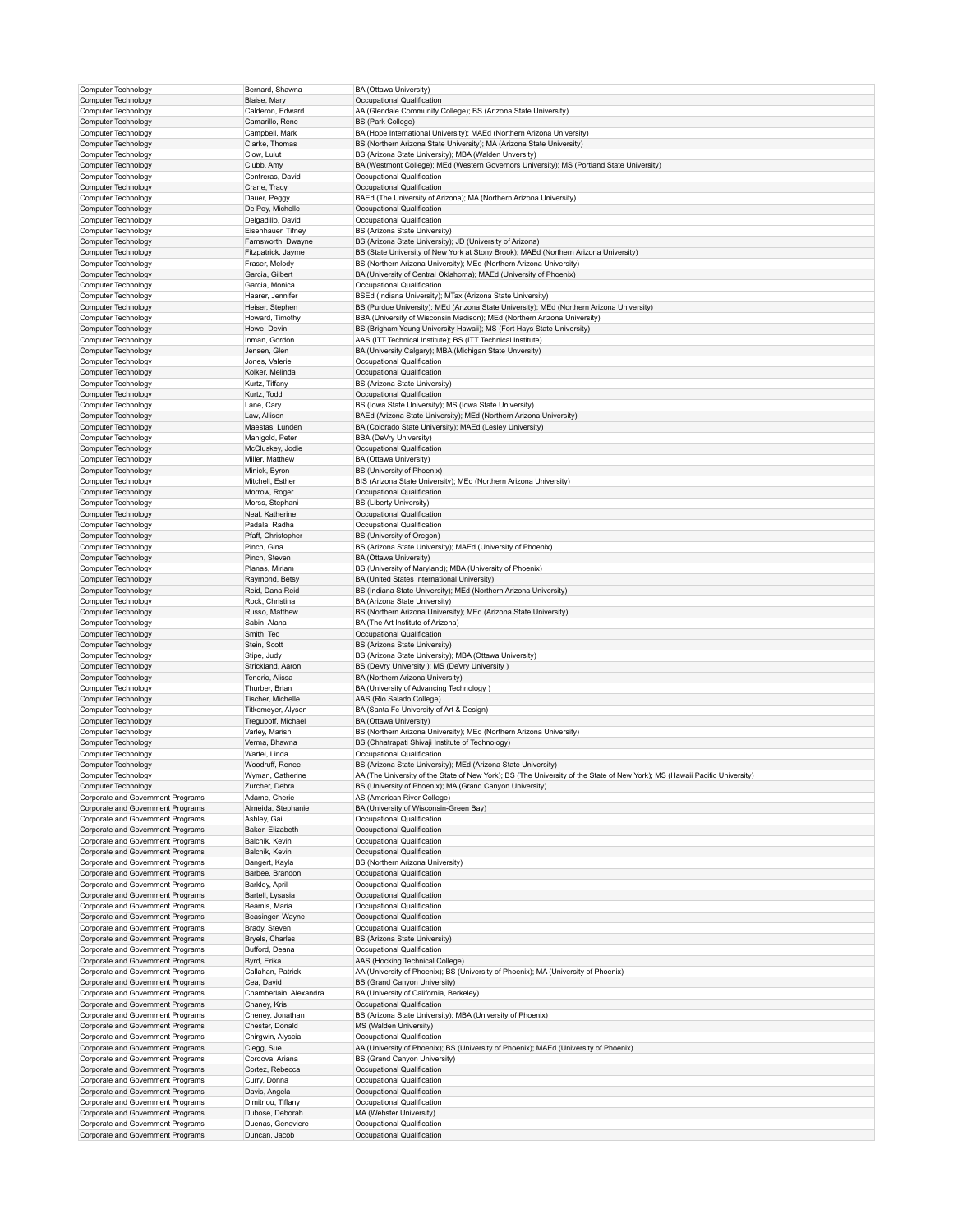| Corporate and Government Programs<br>Corporate and Government Programs | Eagan, Nicole                     | Occupational Qualification                                                  |
|------------------------------------------------------------------------|-----------------------------------|-----------------------------------------------------------------------------|
|                                                                        | Edmonds, Natosha                  | Occupational Qualification                                                  |
| Corporate and Government Programs                                      | Ekblad, Cassandra                 | BA (Arizona State University)                                               |
|                                                                        |                                   |                                                                             |
| Corporate and Government Programs                                      | Elleraas, Tamara                  | BA (University of Evansville)                                               |
| Corporate and Government Programs                                      | Engle, Austin                     | Occupational Qualification                                                  |
| Corporate and Government Programs                                      | Faber, Benjamin                   | Occupational Qualification                                                  |
| Corporate and Government Programs                                      | Ficere, Patricia                  | Occupational Qualification                                                  |
| Corporate and Government Programs                                      | Field, John                       | Occupational Qualification                                                  |
|                                                                        | Fisher, Annjeannette              |                                                                             |
| Corporate and Government Programs                                      |                                   | Occupational Qualification                                                  |
| Corporate and Government Programs                                      | Fishman, Jessica                  | BED (Arizona State University)                                              |
| Corporate and Government Programs                                      | Fogerson, Chad                    | Occupational Qualification                                                  |
| Corporate and Government Programs                                      | Gassmann, Kelsey                  | BA (The University of Iowa)                                                 |
| Corporate and Government Programs                                      | Gesimondo-Clark, Brandon          | BIS (Arizona State University)                                              |
| Corporate and Government Programs                                      | Gilbert, Andrea                   | BS (Univeristy of Phoenix)                                                  |
| Corporate and Government Programs                                      |                                   |                                                                             |
|                                                                        | Grenier, Kyle                     | Occupational Qualification                                                  |
| Corporate and Government Programs                                      | Guadalupe, Camilly                | Occupational Qualification                                                  |
| Corporate and Government Programs                                      | Hannah, Tami                      | AA (Paradise Valley Community College); BA (Grand Canyon University)        |
| Corporate and Government Programs                                      | Hannah, Tami                      | AA (Paradise Valley Community College); BA (Grand Canyon University)        |
| Corporate and Government Programs                                      | Hardin, Tracie                    | Occupational Qualification                                                  |
| Corporate and Government Programs                                      | Haynes, Linda                     | Occupational Qualification                                                  |
| Corporate and Government Programs                                      |                                   |                                                                             |
|                                                                        | Heiser, Nicholas                  | BA (Western Illinois University)                                            |
| Corporate and Government Programs                                      | Hernandez, Hector                 | AA (Paradise Valley Community College)                                      |
| Corporate and Government Programs                                      | Hernandez, Maria                  | AA (Estella Mountain Community College)                                     |
| Corporate and Government Programs                                      | Hite, Tiffany                     | Occupational Qualification                                                  |
| Corporate and Government Programs                                      | Imhoff, Michelle                  | BS (University of South Florida)                                            |
|                                                                        |                                   |                                                                             |
| Corporate and Government Programs                                      | Ingram, Michael                   | Occupational Qualification                                                  |
| Corporate and Government Programs                                      | Isbrandt, Gary                    | BA (Niagara University)                                                     |
| Corporate and Government Programs                                      | Jimenez, Maribel                  | Occupational Qualification                                                  |
| Corporate and Government Programs                                      | Johnson, Keith                    | <b>BS (University of Phoenix)</b>                                           |
| Corporate and Government Programs                                      | Johnson, Keith                    | BS (University of Phoenix)                                                  |
|                                                                        |                                   |                                                                             |
| Corporate and Government Programs                                      | Johnson, William                  | BS (Arizona State University)                                               |
| Corporate and Government Programs                                      | Jones, Natasha                    | Occupational Qualification                                                  |
| Corporate and Government Programs                                      | Jost, Diane                       | MBA (Thunderbird School of Global Management)                               |
| Corporate and Government Programs                                      | Joyce, Leticia                    | Occupational Qualification                                                  |
|                                                                        |                                   |                                                                             |
| Corporate and Government Programs                                      | Kelly, Monique                    | Occupational Qualification                                                  |
| Corporate and Government Programs                                      | Kessler, Mariah                   | Occupational Qualification                                                  |
| Corporate and Government Programs                                      | Kijowski, LeeAnn                  | Occupational Qualification                                                  |
| Corporate and Government Programs                                      | Kilgore, Kaylee                   | Occupational Qualification                                                  |
|                                                                        |                                   |                                                                             |
| Corporate and Government Programs                                      | Kimerer, Brittany                 | BS (Southern New Hampshire University)                                      |
| Corporate and Government Programs                                      | Lang, Kathleen                    | Occupational Qualification                                                  |
| Corporate and Government Programs                                      | Leon, Martha                      | Occupational Qualification                                                  |
| Corporate and Government Programs                                      | Leonard, Tracy                    | BA (Arizona State University)                                               |
| Corporate and Government Programs                                      | Lewis, Jayda                      | Occupational Qualification                                                  |
|                                                                        |                                   |                                                                             |
| Corporate and Government Programs                                      | Lidster, Michelle                 | BS (University of Phoenix)                                                  |
| Corporate and Government Programs                                      | Magana, Becky                     | Occupational Qualification                                                  |
| Corporate and Government Programs                                      | Manson, Venus                     | Occupational Qualification                                                  |
| Corporate and Government Programs                                      | Marquis, Kevin                    | <b>BS (DeVry University)</b>                                                |
| Corporate and Government Programs                                      | Marquis, Kevin                    | BS (DeVry University)                                                       |
|                                                                        |                                   |                                                                             |
| Corporate and Government Programs                                      | Martinez, Jesus                   | Occupational Qualification                                                  |
| Corporate and Government Programs                                      | Martinez, Jesus                   | Occupational Qualification                                                  |
| Corporate and Government Programs                                      | Martinez, Manuel                  | BA (Southern New Hampshire University)                                      |
| Corporate and Government Programs                                      | Miller, Stephen                   | Occupational Qualification                                                  |
|                                                                        |                                   |                                                                             |
| Corporate and Government Programs                                      | Millett, George                   | <b>BS (DeVry University)</b>                                                |
| Corporate and Government Programs                                      | Minor, Frank                      | Occupational Qualification                                                  |
| Corporate and Government Programs                                      | Mitchell, Ellen                   | Occupational Qualification                                                  |
| Corporate and Government Programs                                      | Mitchell, James                   | MBA (Grand Canyon University ); MPA (Grand Canyon University)               |
| Corporate and Government Programs                                      | Montgomery, Annette               | BA (University of Oregon)                                                   |
|                                                                        |                                   |                                                                             |
|                                                                        |                                   |                                                                             |
| Corporate and Government Programs                                      | Moore, LaKeisha                   | MAS (University of Charlotte)                                               |
| Corporate and Government Programs                                      | Moryas-Mwasi, Darvin              | Occupational Qualification                                                  |
|                                                                        | Niemeyer, Melissa                 |                                                                             |
| Corporate and Government Programs<br>Corporate and Government Programs | Pederson, Rebecca                 | <b>BS (Regis University)</b>                                                |
|                                                                        |                                   | Occupational Qualification                                                  |
| Corporate and Government Programs                                      | Peele, Quandrel                   | Occupational Qualification                                                  |
| Corporate and Government Programs                                      | Perry, LaShonda                   | BA (North Carolina A&T State University)                                    |
| Corporate and Government Programs                                      | Plyler, Robyn                     | BA (Arizona State University)                                               |
|                                                                        | Podrezov, Karli                   | Occupational Qualification                                                  |
| Corporate and Government Programs                                      |                                   |                                                                             |
| Corporate and Government Programs                                      | Poggo, Rene                       | Occupational Qualification                                                  |
| Corporate and Government Programs                                      | Polzin-Mcdowell, Carol            | Occupational Qualification                                                  |
| Corporate and Government Programs                                      | Quilon, Lisa                      | Occupational Qualification                                                  |
| Corporate and Government Programs                                      | Rangel, Nancy                     | <b>BSBA</b> (Grand Canyon University)                                       |
| Corporate and Government Programs                                      | Rios, Samantha                    | BA (Arizona State University)                                               |
| Corporate and Government Programs                                      |                                   | BS (Grand Canyon University)                                                |
|                                                                        | Rogers, Cynthia                   |                                                                             |
| Corporate and Government Programs                                      | Saenz, Aaron                      | BA (Arizona State University); JD (Arizona State University)                |
| Corporate and Government Programs                                      | Salas, Andrea                     | Occupational Qualification                                                  |
| Corporate and Government Programs                                      | Scott, Cynthia                    | BA (Virginia Wesleyan College)                                              |
| Corporate and Government Programs                                      | Shepard, Heather                  | BS (Idaho State University)                                                 |
| Corporate and Government Programs                                      |                                   |                                                                             |
|                                                                        | Shouse, Jeremy                    | BA (Arizona State University)                                               |
| Corporate and Government Programs                                      | Silber, Bruce                     | BS (Saint Peter's University)                                               |
| Corporate and Government Programs                                      | Silva, Jesse                      | Occupational Qualification                                                  |
| Corporate and Government Programs                                      | Sipe, Austin                      | Occupational Qualification                                                  |
| Corporate and Government Programs                                      | Souder, Bruce                     | BS (Western Illinois University)                                            |
|                                                                        |                                   |                                                                             |
| Corporate and Government Programs                                      | Springer, Ronald                  | BS (University of Phoenix)                                                  |
| Corporate and Government Programs                                      | St Clair, Tracy                   | Occupational Qualification                                                  |
| Corporate and Government Programs                                      | Stahlhut, Morgan                  | BA (California State University-Sacramento)                                 |
| Corporate and Government Programs                                      | Stewart, Paul                     | BA (California State University-Chico)                                      |
|                                                                        |                                   |                                                                             |
| Corporate and Government Programs                                      | Strand, Alynn                     | Occupational Qualification                                                  |
| Corporate and Government Programs                                      | Taylor, Charlotte                 | Occupational Qualification                                                  |
| Corporate and Government Programs                                      | Teaters, Andrew                   | BA (Vanguard University)                                                    |
| Corporate and Government Programs                                      | Thatcher, Andrew                  | BA (University of Iowa)                                                     |
|                                                                        | Tillotson, Cory                   | Occupational Qualification                                                  |
| Corporate and Government Programs                                      |                                   |                                                                             |
| Corporate and Government Programs                                      | Tillotson, Curtis                 | BA (Idaho State University)                                                 |
| Corporate and Government Programs                                      | Urbanc, Kimberly                  | Occupational Qualification                                                  |
| Corporate and Government Programs                                      | VanAmburg, Blake                  | BS (Arizona State University)                                               |
| Corporate and Government Programs                                      | Welch, Ron                        | <b>BSBA</b> (Kansas State University)                                       |
|                                                                        |                                   |                                                                             |
| Corporate and Government Programs                                      | Wells, Audrey                     | AA (Pima Community College)                                                 |
| Corporate and Government Programs                                      | Welsh, Victoria                   | Occupational Qualification                                                  |
| Corporate and Government Programs<br>Corporate and Government Programs | West, Justin<br>Wiederrick, Karma | BBA (American Intercontinental University)<br>BAEd (Idaho State University) |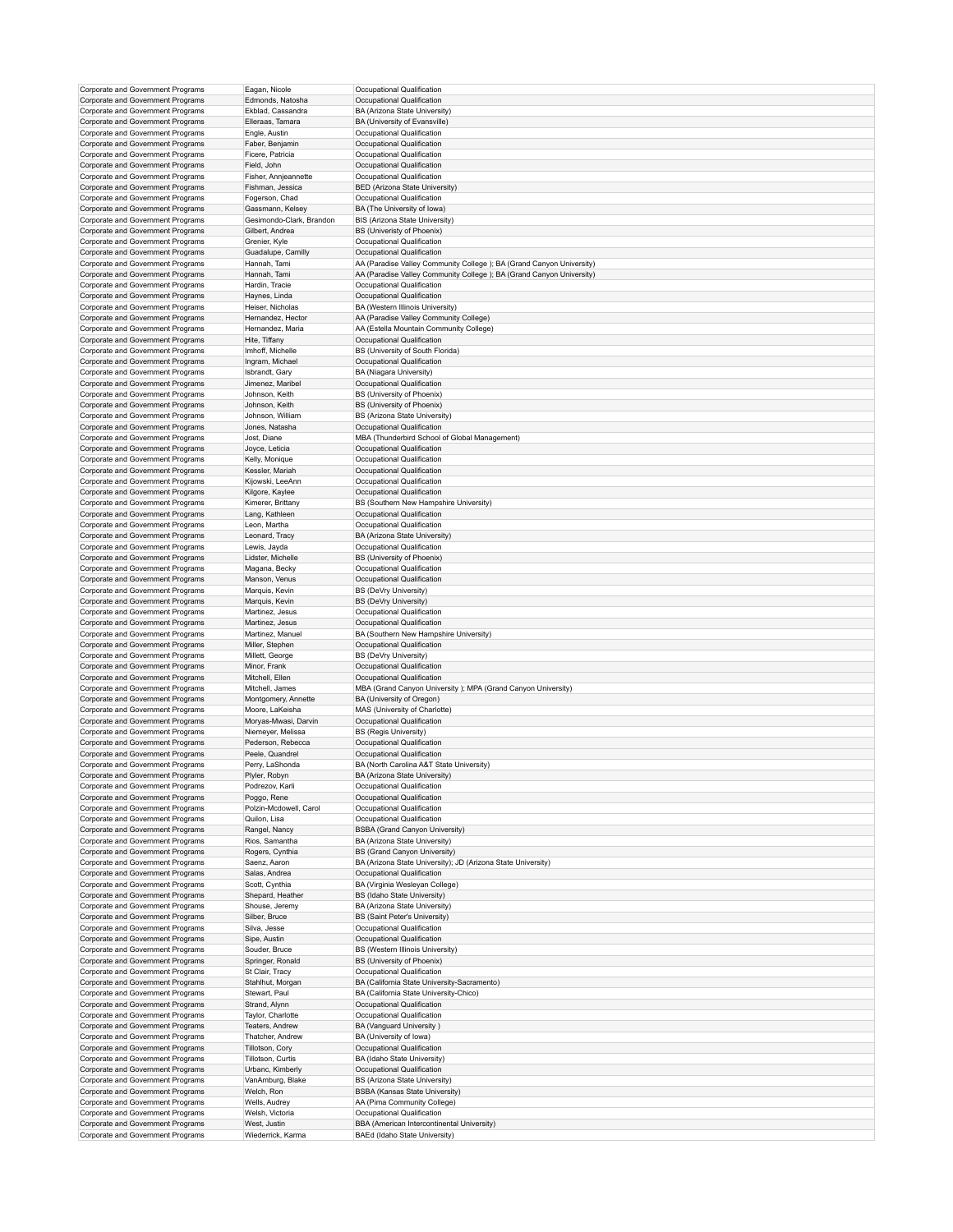| Corporate and Government Programs | Williams, Wanda           | AA (Glendale Community College)                                                                                                                 |
|-----------------------------------|---------------------------|-------------------------------------------------------------------------------------------------------------------------------------------------|
| Corporate and Government Programs | Wilson, Rebecca           | Occupational Qualification                                                                                                                      |
| Corporate and Government Programs | Winebrenner, Heidi        | Occupational Qualification                                                                                                                      |
| Corporate and Government Programs | Wolford, Ryan             | Occupational Qualification                                                                                                                      |
| Corporate and Government Programs | Workman-Barfoot, Christie | BS (The University of Kansas); MEd (Northern Arizona University)                                                                                |
| Corporate and Government Programs | Yarbrough, Rashiyda       | Occupational Qualification                                                                                                                      |
| Corporate and Government Programs | Zendejas, Adrian          | Occupational Qualification                                                                                                                      |
| Corporate and Government Programs | Zook, Lucia               | BA (Arizona State University)                                                                                                                   |
| Counseling                        | Beale, Jacque             | BS (Arizona State University); MC (Arizona State University)                                                                                    |
| Counseling                        | Cardenez, Autumn          | BA (University of Wyoming); MEd (University of Phoenix)                                                                                         |
| Counseling                        | Craig, Kamela             | BA (University of Florida); MC (University of Phoenix)                                                                                          |
| Counseling                        | David, Jaime              | BA (Northern Arizona University); MEd (Northern Arizona University)                                                                             |
| Counseling                        | Garland, Michelle         | BS (Southwestern Assembllies of God University); MA (Northern Arizona University)                                                               |
| Counseling                        | Hamilton, Michele         | MA (University of Santa Clara)                                                                                                                  |
| Counseling                        | Hemmady, Sarita           | MA (Arizona State University)                                                                                                                   |
| Counseling                        | Lammie, Alicia            | BS (University of Phoenix); MBA (University of Dubuque)                                                                                         |
| Counseling                        | Lange, Amber              | BS (Arizona State University)                                                                                                                   |
| Counseling                        | Lebeck Brown, Amberly     | BA (Truman State Unviversity); MC (Arizona State University)                                                                                    |
|                                   |                           |                                                                                                                                                 |
| Counseling                        | McDonald, Janice          | BFA (The University of Arizona); MA (National University)                                                                                       |
| Counseling                        | Mehraban, Mitra           | BS (Grand Canyon University); MAEd (Northern Arizona University)                                                                                |
| Counseling                        | Quintana, Angela          | BA (University of Oregon); MC (University of Phoenix)                                                                                           |
| Counseling                        | Rhodes, Jennifer          | BA (The Pennsylvania State University ); MA (Edinboro University)                                                                               |
| Counseling                        | Tease, Ethel              | EdD (Northern Arizona University); MAEd (Arizona State University)                                                                              |
| Counseling                        | Wittwer, Donna            | BA (Arizona State University); MA (University of Phoenix)                                                                                       |
| Dental programs                   | Alkhoury, Souheir         | MD (University of Damascus; Syria)                                                                                                              |
| Dental programs                   | Aranda, Jessica           | AAS (Mesa Community College)                                                                                                                    |
| Dental programs                   | Berry, Robin              | <b>BSDH</b> (Northern Arizona University)                                                                                                       |
| Dental programs                   | Boles, Andrea             | AAS (Rio Salado College); BS (College of Southern Nevada)                                                                                       |
| Dental programs                   | Brown, Riley              | BS (Northern Arizona University)                                                                                                                |
| Dental programs                   | Carman, Teresa            | BSDH (Northern Arizona University)                                                                                                              |
| Dental programs                   | Flake, Lori               | <b>BSDH</b> (Northern Arizona University)                                                                                                       |
| Dental programs                   | Fuller, Susan             | AAS (Prairie State College)                                                                                                                     |
| Dental programs                   | Gohlke, Ellen             | BS (Marquette University)                                                                                                                       |
| Dental programs                   | Johnson, Heather          | BSDH (Northern Arizona University); MEd (Northern Arizona University)                                                                           |
| Dental programs                   | Kaz Frick, Emma           | AAS (Rio Salado College); BA (Arizona State University); MAEd (University of Phoenix)                                                           |
| Dental programs                   | LaVoy, Kathleen           | BS (University of St. Francis)                                                                                                                  |
| Dental programs                   | McCarthy, Elizabeth       | BSDH (Northern Arizona University)                                                                                                              |
| Dental programs                   | Paz, Diane                | AAS (Phoenix College); BSDH (Northern Arizona University); DBH (Arizona State University); MEd (Northern Arizona University)                    |
| Dental programs                   | Price, Patty              | BSDH (Arizona State University); MEd (Arizona State University)                                                                                 |
|                                   |                           |                                                                                                                                                 |
| Dental programs                   | Roybal, Roger             | BS (San Diego State University); DDS (University of Colorado)                                                                                   |
| Early Education                   | Armstrong, Sharon         | AA (American River College); BA (Pacific Oaks College); MA (Pacific Oaks College)                                                               |
| Early Education                   | Banner, Shawni            | BAEd (Arizona State University); MEd (Northern Arizona University)                                                                              |
| Early Education                   | Bruder, Heidi             | BAEd (Arizona State University); MSW (Arizona State University)                                                                                 |
| Early Education                   | Budde, Sandra             | Occupational Qualification                                                                                                                      |
| Early Education                   | Burnett, Ebony            | BA (Ottawa University); MA (Ottawa University)                                                                                                  |
| Early Education                   | Carr, Krista              | BS (Arizona State University); MAEd (University of Phoenix); MEd (Northern Arizona University)                                                  |
| Early Education                   | Dyer, Erin                | BAEd (Arizona State University); MEd (Northern Arizona University)                                                                              |
| Early Education                   | Ettinger, Theresa         | BA (Arizona State University); MEd (Northern Arizona University)                                                                                |
| Early Education                   | Evans, Cheryl             | BSEd (Illinois State University); MEd (Northern Arizona University)                                                                             |
| Early Education                   | Hanson, Kathy             | BAEd (Arizona State University); MS (Arizona State University)                                                                                  |
| Early Education                   | Jackson, Leslie           | BA (Pacific Oaks College); MA (Pacific Oaks College)                                                                                            |
| Early Education                   | Kelly, Jennifer           | BAEd (Arizona State University); MEd (Northern Arizona University)                                                                              |
| Early Education                   | Kirk, Catherine           | BA (Arizona State University); MEd (Arizona State University)                                                                                   |
| Early Education                   | Landy, Allison            | BA (North Central College); EdD (Northern Arizona University); MAEd (Arizona State University)                                                  |
| Early Education                   | Liddell, Tiffany          | BED (Northcentral University); MEd (Northcentral University)                                                                                    |
| Early Education                   | Lopez, Denise             | BA (Arizona State University); MC (University of Phoenix)                                                                                       |
| Early Education                   | Mangrum, Patricia         | BSEd (Park University ); MEd (Arizona State University )                                                                                        |
|                                   | Manley-Medic, Renee       | Occupational Qualification                                                                                                                      |
| Early Education                   |                           |                                                                                                                                                 |
| Early Education                   | Manning, Audrey           | BS (University of Phoenix); MEd (Northern Arizona University)                                                                                   |
| Early Education                   | Matthews, Jennifer        | BA (Arizona State University); MEd (Arizona State University)                                                                                   |
| Early Education                   | Mejia, Susan              | BA (Ottawa University); MEd (Northern Arizona University)                                                                                       |
| Early Education                   | O'Brien, Judith           | BS (Arizona State University); MSW (Arizona State University)                                                                                   |
| Early Education                   | Perez Hierro, Johanna     | BA (Arturo Pratt University, Iquique Chile); MEd (Grand Canyon University)                                                                      |
| Early Education                   | Phillips, Tricia          | BS (New Mexico State University); MEd (Northern Arizona University)                                                                             |
| Early Education                   | Powers, Maureen           | BA (Beloit College); MAEd (Northern Arizona University)                                                                                         |
| Early Education                   | Pyles, Jacqueline         | BA (American Intercontinental University); MAEd (American Intercontinental University)                                                          |
| Early Education                   | Que, Katie                | BA (California State University San Marcos); MEd (Arizona State University)                                                                     |
| Early Education                   | Randleman, Laura          | BA (Arizona State University); MS (Walden University)                                                                                           |
| Early Education                   | Sawyer, Barbara           | BA (Pacific Oaks College); MA (Pacific Oaks College)                                                                                            |
| Early Education                   | Smith, Cynthia            | BA (Arizona State University); MEd (Northern Arizona University)                                                                                |
| Early Education                   | Smith, Deanna             | BA (Ottawa University)                                                                                                                          |
| Early Education                   | Spooner, Mary             | BA (Ottawa University); MEd (Northern Arizona University)                                                                                       |
| Early Education                   | Taber, Elizabeth          | BS (Arizona Christian University); MEd (Grand Canyon University)                                                                                |
| Early Education                   | Todd, Carol               | BA (University of South Florida); MEd (American University); PhD (University of South Florida)                                                  |
| Early Education                   | Welter, Kim               | AAS (Mohave Community College); BA (Touro University)                                                                                           |
| Early Education                   | Willis, Brad              | BA (Ottawa University); MPA (Webster University)                                                                                                |
| Early Education                   | Wootan, Shawna            | Occupational Qualification                                                                                                                      |
| Education                         | Albert, Bethany           | BA (Arizona State University); MA (University of Kansas)                                                                                        |
| Education                         | Al-Khouri, Ashley         | BA (Arizona State University); MEd (Grand Canyon University)                                                                                    |
| Education                         | Baeta, Julie              | BA (The University of Arizona); MA (San Francisco State University)                                                                             |
| Education                         | Barner, Richard           | BA (Rowan University); MAEd (University of Phoenix)                                                                                             |
| Education                         |                           |                                                                                                                                                 |
|                                   | Beardslee, Shari          | BS (Eastern Michigan University); MA (Saginaw Valley State University)                                                                          |
| Education                         | Beason, Janet             | BS (The Ohio State University); EdD (Arizona State University); MEd (Arizona State University)                                                  |
| Education                         | Beauchamp, Gale           | BSEd (University of North Dakota); MEd (Northern Arizona University)                                                                            |
| Education                         | Bergeson, Jennifer        | BS (Brigham Young University); MEd (Arizona State University)                                                                                   |
| Education                         | Bittinger, Jill           | BA (University of La Verne); MA (University of California, Los Angeles)                                                                         |
| Education                         | Brenn, Mary               | BS (Northern Arizona University); MEd (Northern Arizona University)                                                                             |
| Education                         | Briney, Jerry             | BS (Manchester College); MAEd (University of Phoenix)                                                                                           |
| Education                         | Brodie, Lynn              | BS (Universitys of Wisconsin - Madison); MA (Northern Arizona University)                                                                       |
| Education                         | Brown, Maxine             | BAEd (Arizona State University); MAEd (Arizona State University)                                                                                |
| Education                         | Bruening, Marie           | BS (Central Missouri State College); EdD (Arizona State University); MA (University of Missouri - Kansas City); MAEd (Arizona State University) |
| Education                         | Caldwell-Murillo, Judy    | BAEd (Arizona State University); MEd (Northern Arizona University)                                                                              |
| Education                         | Cardinal, Cheryl          | BA (The University of Arizona); MEd (Northern Arizona University)                                                                               |
| Education                         | Chamberlain, Dawn         | BA (The University of Arizona); MA (Ottawa University)                                                                                          |
| Education                         | Chrisman, Kristina        | BAEd (Arizona State University); MEd (Northcentral University)                                                                                  |
| Education                         | Christ, Andrea            | BA (Arizona State University); MEd (Arizona State University)                                                                                   |
| Education                         | Clower, Michele           | BA (Arizona State University); MA (University of Phoenix)                                                                                       |
|                                   |                           |                                                                                                                                                 |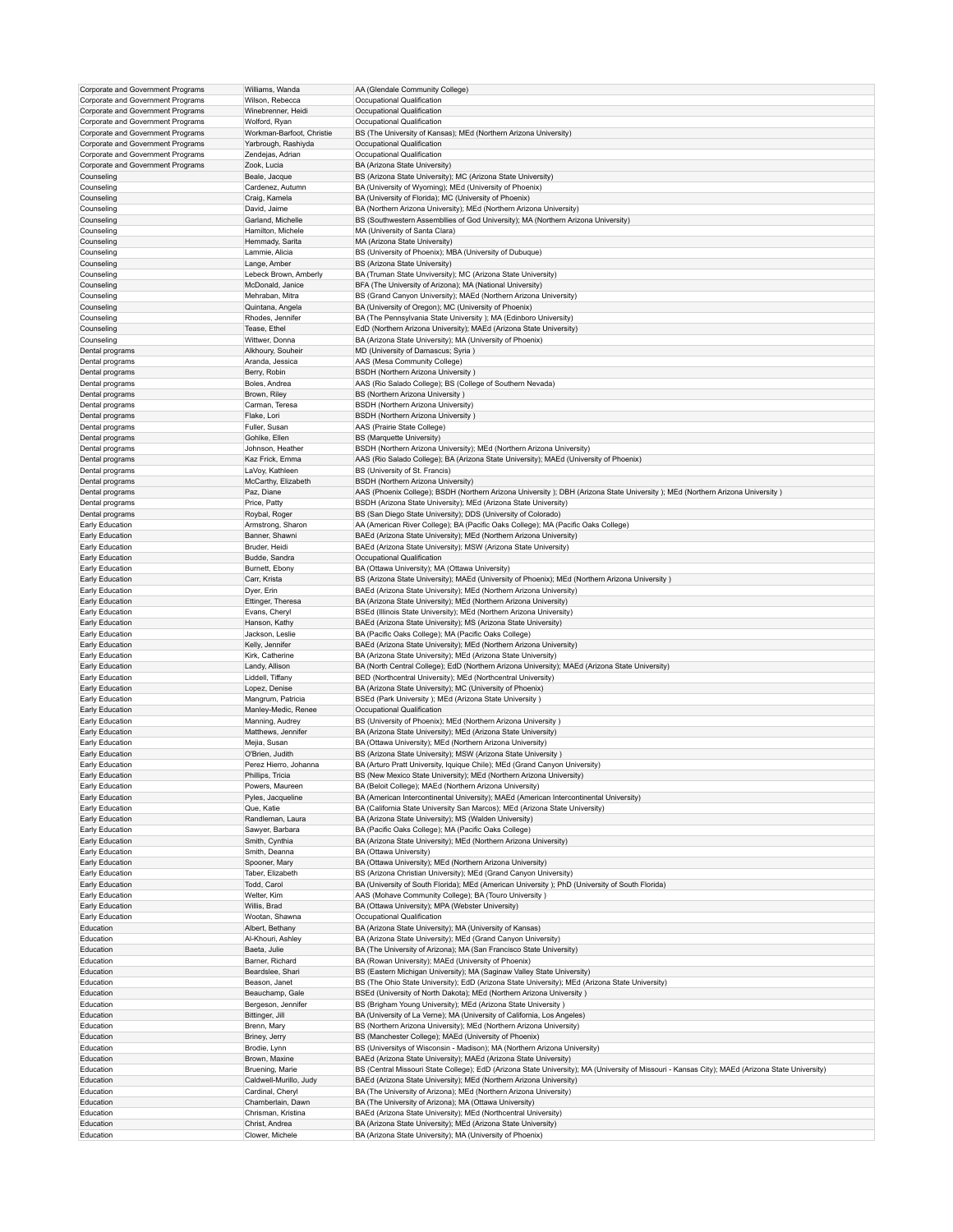| Education                    | Coe, Aaron           | BA (James Madison University); EdD (Arizona State University); MA (University of Phoenix)                                |
|------------------------------|----------------------|--------------------------------------------------------------------------------------------------------------------------|
| Education                    | Collins, Sarah       | BAEd (Arizona State University); MEd (Northern Arizona University)                                                       |
|                              |                      |                                                                                                                          |
| Education                    | De Boer, Cynthia     | BS (Grand Canyon University); MEd (Northern Arizona University)                                                          |
| Education                    | DeVoto, Katherine    | BA (The University of Arizona); MEd (Arizona State University)                                                           |
| Education                    | DiCosmo, Darcel      | BA (Arizona State University); MEd (Northern Arizona University)                                                         |
| Education                    | Falk, Robert         | BA (Arizona State University); MA (Ottawa University)                                                                    |
| Education                    | Ferin, Julie         | BA (Ottawa University); MEd (Northern Arizona University)                                                                |
| Education                    | Forbeck, Heidi       | BAEd (Arizona State University); MEd (Arizona State University)                                                          |
| Education                    | Freeman, Amy         | BS (SUNY Cortland); MEd (Northern Arizona University)                                                                    |
| Education                    | Gambell, Julie       | BAEd (Arizona State University); MEd (Northern Arizona University)                                                       |
|                              |                      |                                                                                                                          |
| Education                    | Gooding, Melissa     | BAEd (Arizona State University); MEd (Northern Arizona University)                                                       |
| Education                    | Graham, Ronald       | BA (Coe College); EdD (University of Missouri - Columbia); MEd (Truman State University)                                 |
| Education                    | Griffiths, Derica    | BA (Arizona State University); MA (School for International Training)                                                    |
| Education                    | Hainline, Lisa       | BA (Ottawa University); MEd (Northern Arizona University)                                                                |
| Education                    | Hartman, Marcy       | BA (University of Illinois at Urbana - Champaign); MEd (National Louis University)                                       |
| Education                    | Hartson, Carrie      | BS (Central Michigan University); MA (Chapman University)                                                                |
| Education                    | Haser, Andrea        | BS (Minot State University); MBA (University of Mary)                                                                    |
|                              | Hazelton, Estela     | BA (Arizona State University); MEd (Northern Arirzona University); MEd (Northern Arizona University)                     |
| Education                    |                      |                                                                                                                          |
| Education                    | Helminski, Michael   | BS (State University College Brockport); EdD (Arizona State University); MS (State University College Brockport)         |
| Education                    | Herold, Renea        | AA (Paradise Valley Community College); BA (Arizona State University); MEd (Arizona State University)                    |
| Education                    | Hoffman, Beth        | BAEd (The University of Arizona); MA (The University of Arizona)                                                         |
| Education                    | Kociszewski, Brian   | BS (Illinois State Univeristy); MEd (Northern Arizona University)                                                        |
| Education                    | Kosachuk, Amanda     | BA (Arizona State University); EdD (Northcentral University); MEd (Northern Arizona University)                          |
| Education                    | Krauss, Virginia     | BA (Arizona State University); MEd (Northern Arizona University)                                                         |
| Education                    | Kroeger, Elizabeth   | BSEd (Northern Arizona University); MEd (Arizona State University)                                                       |
|                              |                      |                                                                                                                          |
| Education                    | Lattie, Teresa       | BSEd (Northern Arizona University); MS (The University of Memphis)                                                       |
| Education                    | Layton, Gerri        | BA (Grand Canyon University); MEd (Grand Canyon University)                                                              |
| Education                    | Leifer, Lisa         | BA (The State University of New York at Buffalo); MSED (The State University of New York College At Buffalo)             |
| Education                    | Manaraze, Donna      | BA (Citadel Bible College); MA (University of Phoenix)                                                                   |
| Education                    | McNelly, Monica      | BS (Brigham Young University); MEd (Arizona State University)                                                            |
| Education                    | Meehan, Kimberly     | BS (Messiah College); MEd (National Louis University)                                                                    |
| Education                    | Mejia, Susan         | BA (Ottawa University); MEd (Northern Arizona University)                                                                |
|                              | Miyasaki, Rae        | BED (University of Hawaii); MEd (University Of Hawaii)                                                                   |
| Education                    |                      |                                                                                                                          |
| Education                    | Molina, Monique      | BS (Northern Arizona University); MA (Chapman University)                                                                |
| Education                    | Morningstar, Marissa | BA (Arizona State University); MEd (Grand Canyon University)                                                             |
| Education                    | Myers, Michelle      | BA (University of Iowa); MA (University of Missouri - Kansas); MS (University of Kansas)                                 |
| Education                    | Papala, Kelly        | BSEd (Northern Arizona University ); MEd (Northern Arizona University )                                                  |
| Education                    | Parham, Vicki        | BA (University of Wyoming); EdD (Nova Southeastern University); MS (Nova Southeastern University)                        |
| Education                    | Parsons, Kristine    | BA (University of Connecticut); MA (The University of Arizona)                                                           |
| Education                    |                      |                                                                                                                          |
|                              | Payne, Carolyn       | BA (Ottawa University ); MEd (Arizona State University)                                                                  |
| Education                    | Pendell, Kathleen    | BSBA (Northern Arizona University); MEd (Grand Canyon University)                                                        |
| Education                    | Perrone, Jonathan    | BS (Arizona State University); MA (Arizona State University)                                                             |
| Education                    | Perrone, Veronica    | BS (Northern Arizona University); MA (Pepperdine University)                                                             |
| Education                    | Powell, Deeon        | BAEd (Arizona State University); MEd (Northern Arizona University)                                                       |
| Education                    | Reed, Scott          | BS (Arizona State University); MEd (Arizona State University)                                                            |
| Education                    | Riley, Shannon       | BAEd (Arizona State University); MEd (Arizona State University); PhD (Arizona State University)                          |
|                              |                      |                                                                                                                          |
| Education                    | Robb, Marcy          | BS (Grand Canyon University); MEd (Northern Arizona University)                                                          |
| Education                    | Rollins, Lisa        | BS (Michigan State University); EdD (Grand Canyon University); MA (University of Phoenix); MEd (Grand Canyon Unviersity) |
| Education                    | Rome, Jacqueline     | BS (University of Illinois at Urbana-Champaign); MEd (Northern Arizona University)                                       |
| Education                    | Rondeau, Deborah     | BAEd (Arizona State University); MEd (Northern Arizona University)                                                       |
| Education                    | Rowley, Krista       | BA (Northcentral University); MEd (Northern Arizona University)                                                          |
| Education                    | Scott, Theresa       | BA (Arizona State University); MA (University of Phoenix)                                                                |
| Education                    | Seibolt, Gail        | BS (University of Missouri); MEd (University of Missouri)                                                                |
|                              |                      |                                                                                                                          |
| Education                    | Soukup, Suzi         | BBA (The University of Iowa); MA (The University of Iowa); MAT (The University of Iowa)                                  |
| Education                    | Southern, Nancy      | BSEd (Indiana University ); MEd (Arizona State University)                                                               |
| Education                    | Stoltenberg, Carly   | BA (University of California at Santa Barbara); MS (Arizona State University)                                            |
| Education                    | Stratton, Angela     | BA (The University of Iowa); MEd (Northern Arizona University)                                                           |
| Education                    | Strock, Adam         | BM (Arizona State University); MA (Grand Canyon University); MEd (Northern Arizona University)                           |
| Education                    | Tantillo, Rita       | BS (University of Illinois at Urbana-Champaign); MEd (Arizona State University)                                          |
|                              |                      | BS (University of Mary); MEd (Northern Arizona University)                                                               |
| Education                    | Tartaglio, Landa     |                                                                                                                          |
| Education                    | Tobey, Kim           | BA (Grand Canyon University); MEd (Grand Canyon University)                                                              |
| Education                    | Todd, Carol          | BA (University of South Florida); MEd (American University); PhD (University of South Florida)                           |
| Education                    | Treat, Robin         | BA (Arizona State University); MEd (Northern Arizona University)                                                         |
| Education                    | Turley, Kerilynn     | BS (Brigham Young University ); MAT (Northern Arizona University )                                                       |
| Education                    | Unangst, Helen       | BA (Sonoma State University); MS (Nova Southeastern University)                                                          |
| Education                    | Westermann, Dana     | BS (William Jewell College); MA (University of Phoenix); MAEd (University of Phoenix)                                    |
| Education                    | Willis, Mary         | BA (Arizona State University); MEd (Arizona State University)                                                            |
|                              |                      |                                                                                                                          |
| Education                    | Wojtysiak, Kandi     | BS (The Defiance College); MA (Saint Xavier University)                                                                  |
| Education                    | Wright, Heidi        | BS (Arizona State University); MEd (Arizona State University); MEd (Grand Canyon University)                             |
| Education                    | Yalung, Tonja        | BA (University of Arizona); MAEd (University of Phoenix)                                                                 |
| English/ESL Creative Writing | Akers, Jean          | AA (Ricks College); BAEd (Arizona State University); MEd (Northern Arizona University)                                   |
| English/ESL Creative Writing | Allen, Carol         | BA (Washington State University); MA (The University of Calgary)                                                         |
| English/ESL Creative Writing | Amdahl Elco, Anita   | BA (Arizona State University); MA (University of Phoenix)                                                                |
| English/ESL Creative Writing | Anderson, Elizabeth  | BA (Arizona State University); BAEd (Arizona State University); MA (Arizona State University)                            |
| English/ESL Creative Writing |                      |                                                                                                                          |
|                              | Bart, Jennifer       | BA (California State University); MA (Northern Arizona University)                                                       |
| English/ESL Creative Writing | Beech, Steven        | BA (The University of Arizona); MA (Western Washington University)                                                       |
| English/ESL Creative Writing | Blodgett, Carly      | BAEd (Arizona State University); MA (Northern Arizona University)                                                        |
| English/ESL Creative Writing | Bondi, Lynne         | BA (Arizona State University); MAEd (Northern Arizona University)                                                        |
| English/ESL Creative Writing | Borchers, Elisabeth  | BSEd (Northern Arizona University); MEd (Northern Arizona University)                                                    |
| English/ESL Creative Writing | Britton, Molly       | BSEd (Arizona State University); MA (Grand Canyon University)                                                            |
| English/ESL Creative Writing | Brown, Celeste       | BS (Milligan College); MEd (Arizona State University)                                                                    |
| English/ESL Creative Writing | Brown, Karen         | MA (Northern Arizona University)                                                                                         |
|                              |                      |                                                                                                                          |
| English/ESL Creative Writing | Burns, Ann           | BA (Grand Canyon University); MEd (Arizona State University)                                                             |
| English/ESL Creative Writing | Byrd, Tommie         | BA (Northern Arizona University); MAEd/CI (University of Phoenix)                                                        |
| English/ESL Creative Writing | Chumley, Joshua      | BAEd (Arizona State University); MEd (Grand Canyon University)                                                           |
| English/ESL Creative Writing | Cunningham, Alisha   | BED (Arizona State University); MAEd (Arizona State University)                                                          |
| English/ESL Creative Writing | Curtis, Robert       | BA (Arizona State University); MFA (Arizona State University)                                                            |
| English/ESL Creative Writing | Damaso, John         | BS (Georgetown University); MA (University of London)                                                                    |
| English/ESL Creative Writing | Day, Eric            | BS (Portland State University); MFA (Arizona State University)                                                           |
|                              |                      |                                                                                                                          |
| English/ESL Creative Writing | De Palo, Samantha    | BA (Arizona State University); MAEd (Arizona State University)                                                           |
| English/ESL Creative Writing | Deacon, Robert       | BA (University of North Florida); PhD (Univeristy of Florida)                                                            |
| English/ESL Creative Writing | Deline, Arthur       | BA (Saint Louis University); MA (Creighton University)                                                                   |
| English/ESL Creative Writing | Dempsey, Karyn       | BA (California State University); MEd (Arizona State University)                                                         |
| English/ESL Creative Writing | Di Maio, Rosa        | BA (Arizona State University); MAEd (Northern Arizona University)                                                        |
| English/ESL Creative Writing | Ditter, Andrea       | BA (State University of New York); MA (State University of New York)                                                     |
| English/ESL Creative Writing | Dudley, Gail         | BA (Hollins College); MA (Hollins College)                                                                               |
|                              |                      |                                                                                                                          |
| English/ESL Creative Writing | Edgerton, Danielle   | BS (Northern Arizona University); MAEd (Northern Arizona University)                                                     |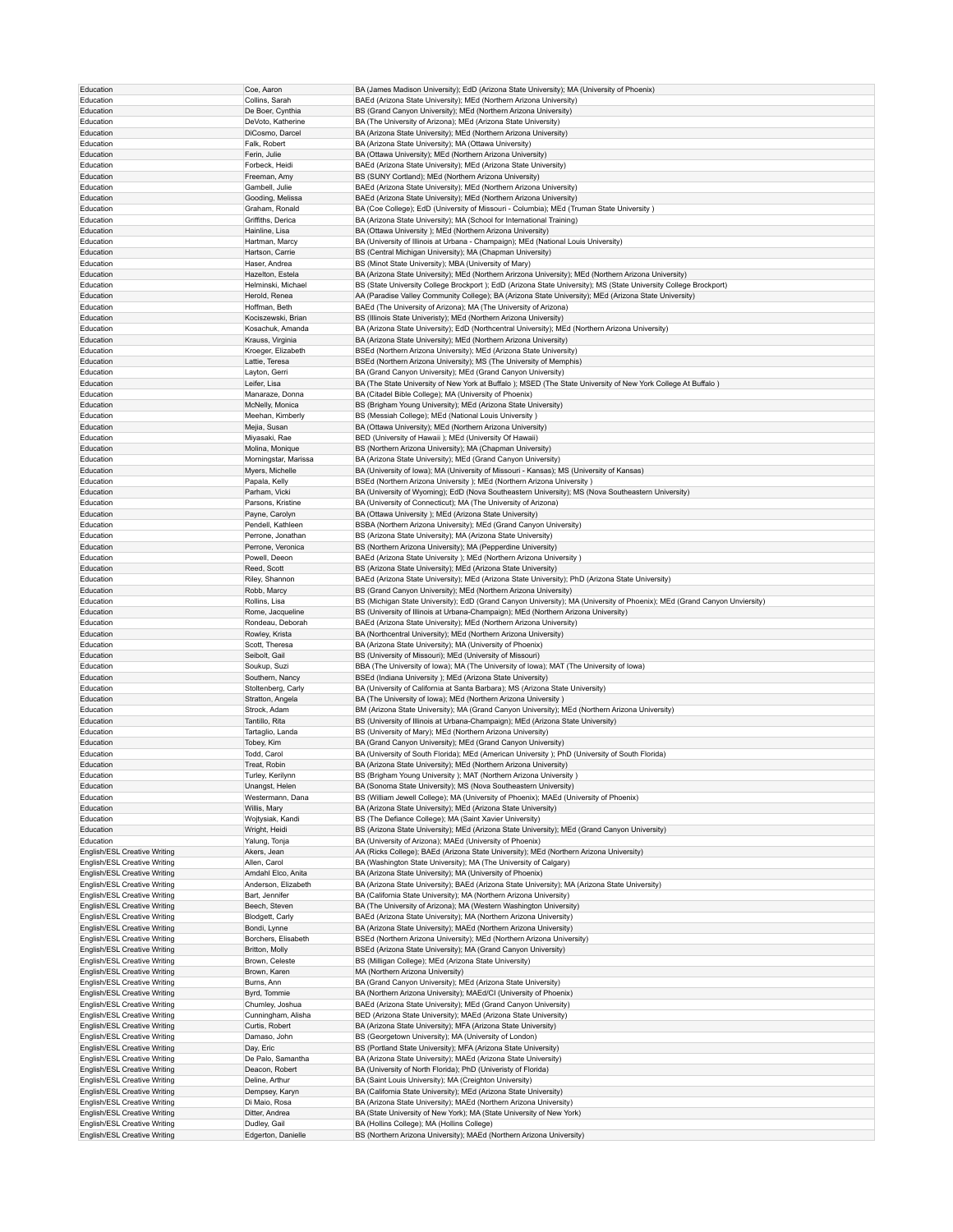| English/ESL Creative Writing | Ellis, Nicholas         | BA (Arizona State University ); MAEd (Arizona State University)                                             |
|------------------------------|-------------------------|-------------------------------------------------------------------------------------------------------------|
| English/ESL Creative Writing | Engwall, Andrew         | BA (Oakland University ); MA (University of Malta)                                                          |
| English/ESL Creative Writing | Evans, Scott            | BA (California State University-Northridge); PhD (Arizona State University)                                 |
|                              |                         |                                                                                                             |
| English/ESL Creative Writing | Feils, Karen            | BA (Arizona State University); MEd (Grand Canyon University)                                                |
| English/ESL Creative Writing | Feliciano, Lauren       | BA (The University of Arizona); MAEd (The University of Arizona)                                            |
| English/ESL Creative Writing | Fomeche, Stephen        | BED (Ecole Normale Superieure; Cameroon); MEd (Ecole Normale Superieure; Cameroon)                          |
| English/ESL Creative Writing | Foster, Craig           | BS (Arizona State University); MA (University of Phoenix)                                                   |
| English/ESL Creative Writing | Franckowiak, Paul       | BA (DePaul University); MA (University of California - Davis)                                               |
| English/ESL Creative Writing | Galbreath, Elizabeth    | BA (Rockhurst University); MA (University of Missouri)                                                      |
| English/ESL Creative Writing | Garcia, Anthony         | BA (Arizona State University); MA (Northern Arizona University)                                             |
| English/ESL Creative Writing | Gee, Tammilyn           | BA (Southwestern Oklahoma State Universtiy); MA (Northern Arizona University)                               |
| English/ESL Creative Writing | Goldin, Merrill         | BA (The City College of New York); MS (Arizona State University)                                            |
|                              |                         |                                                                                                             |
| English/ESL Creative Writing | Golding, Esther         | BAEd (Arizona State University); MEd (Northern Arizona University); MFA (Arizona State University)          |
| English/ESL Creative Writing | Gordon, Merry           | BA (The University of Arizona); MAEd (Northern Arizona University)                                          |
| English/ESL Creative Writing | Guzzetta, Tricia        | AA (Glendale Community College); BS (Northern Arizona University); MAEd (Northern Arizona University)       |
| English/ESL Creative Writing | Hale, Melanie           | BA (Boise State University); MA (Boise State University)                                                    |
| English/ESL Creative Writing | Harrison, Lyndsey       | BA (Arizona State University); MA (Arizona State University)                                                |
| English/ESL Creative Writing | Harvell, Danny          | BSEd (Arizona State University); MA (Northern Arizona University)                                           |
| English/ESL Creative Writing | Henzel, Sally           | BSEd (Northern Arizona University); MEd (Arizona State University)                                          |
| English/ESL Creative Writing | Hickman, Marion         | BA (Urbana University); MEd (Northern Arizona University)                                                   |
|                              |                         |                                                                                                             |
| English/ESL Creative Writing | Hicks, Aaron            | BA (The University of Akron); MAEd (Northern Arizona University)                                            |
| English/ESL Creative Writing | Hobin, Suzanne          | BA (University of South Florida); BFA (Ringling School of Art and Design); MA (Arizona State University)    |
| English/ESL Creative Writing | Horrell, Patricia       | BA (University of Pittsburgh); MAEd (Universidad del Turabo)                                                |
| English/ESL Creative Writing | Hubbard, Kelly          | BS (Miami University); MEd (Xavier University)                                                              |
| English/ESL Creative Writing | Humber, Jeffery         | BA (Arizona State University); MA (University of Phoenix)                                                   |
| English/ESL Creative Writing | Hunthausen, lan         | BA (Arizona State University); MAEd (Arizona State University)                                              |
| English/ESL Creative Writing | Jimenez, Charlene       | BA (Brigham Young University - Idaho ); MLS (University of Denver)                                          |
| English/ESL Creative Writing | Jones, Belinda          | BA (Arizona State University); MA (University of Phoenix)                                                   |
| English/ESL Creative Writing | Jones, Ryan             | BA (The University of Utah); MA (The University of Utah)                                                    |
|                              |                         |                                                                                                             |
| English/ESL Creative Writing | Jungkind, Elizabeth     | BA (University of Richmond); MA (Virginia Commonwealth Univiersity)                                         |
| English/ESL Creative Writing | Kahn, Erin              | BS (Pennsylvania State University); MAEd (Grand Canyon University)                                          |
| English/ESL Creative Writing | Kauffman, Deborah       | BA (University of North Dakota); MA (University of North Dakota)                                            |
| English/ESL Creative Writing | Kelly, Bridget          | BS (Grand Canyon University); MAEd (Capella University)                                                     |
| English/ESL Creative Writing | Kluch, Jacob            | BIS (Arizona State University); MEd (Arizona State University)                                              |
| English/ESL Creative Writing | Koblinski, Colleen      | BSEd (Medaille College); MSED (Medaille College)                                                            |
| English/ESL Creative Writing | Koelfgen, Kelly         | BA (Northern Arizona University); MAEd (Northern Arizona University)                                        |
| English/ESL Creative Writing | Korman, Adam            | BAEd (Arizona State University); MEd (Northern Arizona University)                                          |
|                              |                         |                                                                                                             |
| English/ESL Creative Writing | LaDuca, Alexis          | BSEd (Northern Arizona University); MEd (Northern Arizona University)                                       |
| English/ESL Creative Writing | Lapointe, Kelli         | BA (Northern Arizona University); MA (Northern Arizona University)                                          |
| English/ESL Creative Writing | Larance, Lisa           | BA (Arizona State University); MA (Northern Arizona Unviverstiy); MAEd (Northern Arizona Unviverstiy)       |
| English/ESL Creative Writing | Latham, Lisa            | BA (University of Southern California); MA (Arizona State University)                                       |
| English/ESL Creative Writing | Lillo, Erin             | BA (Arizona State University); MFA (Vermont College of Fine Arts)                                           |
| English/ESL Creative Writing | Lumos, Karen            | BED (University of Nevada Las Vegas); MA (University of Nevada Las Vegas)                                   |
| English/ESL Creative Writing | Maynard, Susan          | BA (University of Alabama); JD (John Marshall Law School)                                                   |
| English/ESL Creative Writing | McBride, Melynda        | BA (Ottawa University); MA (Northern Arizona University)                                                    |
|                              |                         |                                                                                                             |
| English/ESL Creative Writing | McClendon, Benjamin     | BS (Northern Arizona Univeristy); MA (Northern Arizona University); PhD (Univeristy of Tennessee Knoxville) |
| English/ESL Creative Writing | McDermott, Rosalyn      | BA (Quinnipiac College); MA (Northern Arizona University)                                                   |
| English/ESL Creative Writing | Mead, Alison            | BA (Arizona State University); MAEd (Northern Arizona University)                                           |
| English/ESL Creative Writing | Medlock, Michael        | BA (Grand Canyon University); MEd (Northern Arizona University)                                             |
| English/ESL Creative Writing | Millet, Nicole          | BA (Arizona State University); MAEd (Arizona State University)                                              |
| English/ESL Creative Writing | Mitra, Heather          | BA (West Virginia University); MA (West Virginia University)                                                |
| English/ESL Creative Writing | Morganstern, Jay        | BAEd (Arizona State University); MAEd (Arizona State University)                                            |
| English/ESL Creative Writing | Morris, Robert          | BA (Pennsylvania Military College); MA (Central Michigan University)                                        |
|                              | Nava, Nicole            | BA (Arizona State University); MA (Arizona State University)                                                |
| English/ESL Creative Writing |                         |                                                                                                             |
| English/ESL Creative Writing | Nelson, Nancy           | BAEd (Arizona State University); MA (Arizona State University)                                              |
| English/ESL Creative Writing | Nipp, Mary              | BAEd (The University of Arizona); MA (Grand Canyon University)                                              |
| English/ESL Creative Writing | O'Brien, Cynthia        | BA (Rutgers University); MA (Grand Canyon University); MA (Ottawa University)                               |
| English/ESL Creative Writing | Orta, Rosanna           | BA (Arizona State University); MEd (Arizona State University)                                               |
| English/ESL Creative Writing | Paganini, MJ            | BA (Kent State University); MA (Ashford University)                                                         |
| English/ESL Creative Writing | Palazzolo, James        | BA (Pennsylvania State University); MA (Arizona State University)                                           |
| English/ESL Creative Writing | Parker, Kimberly        | BAEd (Arizona State University); MEd (Northern Arizona University)                                          |
| English/ESL Creative Writing | Peters, Kirsten         | BA (St.Cloud State University); MA (Grand Canyon University)                                                |
|                              |                         |                                                                                                             |
| English/ESL Creative Writing | Porter, Nicole          | BA (Arizona State University); MA (Northern Arizona University)                                             |
| English/ESL Creative Writing | Price, Sara             | BA (Arizona State University); MA (Northern Arizona University)                                             |
| English/ESL Creative Writing | Prince, Rachel          | BS (Northern Arizona University); MAEd (Northern Arizona University)                                        |
| English/ESL Creative Writing | Quezada, Brandon        | BAEd (Arizona State University); MA (Arizona State University)                                              |
| English/ESL Creative Writing | Rice, Nadine            | BA (Whittier College); MA (Northern Arizona University)                                                     |
| English/ESL Creative Writing | Sampedro-Rangel, Yvette | BAEd (Arizona State University); MEd (Arizona State University)                                             |
| English/ESL Creative Writing | Sapakie, Polly          | BSEd (Northern Arizona University); MA (Northern Arizona University)                                        |
| English/ESL Creative Writing | Savidge, David          | BS (Purdue University); EdD (Ball State Universityty); MS (Indiana University)                              |
| English/ESL Creative Writing | Scott, Amy              | BA (Brigham Young University); MA (Southern New Hampshire University)                                       |
| English/ESL Creative Writing |                         | BS (University of Illinois at Urbana-Champaign); MA (Northeastern Illinois University)                      |
|                              | Seeck, Katherine        |                                                                                                             |
| English/ESL Creative Writing | Skolrud, Ashley         | MFA (Lindenwood University)                                                                                 |
| English/ESL Creative Writing | Smith, Amanda           | BA (James Madison University); MEd (Northern Arizona University)                                            |
| English/ESL Creative Writing | Snyder, Joan            | BA (Arizona State University); MA (Northern Arizona University)                                             |
| English/ESL Creative Writing | Spoth, Thomas           | BA (College of the Holy Cross); MA (Johns Hopkins University)                                               |
| English/ESL Creative Writing | Stanford, Shawn         | BA (Oral Roberts University); MA (Trinity Evangelical Divinity School); PhD (Capella University)            |
| English/ESL Creative Writing | Stevens, David          | BA (Brigham Young University); MFA (University of Nevada - Las Vegas)                                       |
| English/ESL Creative Writing | Swaner, Monica          | BAEd (Arizona State University); MEd (Northern Arizona University)                                          |
| English/ESL Creative Writing | Thomas, Carol           | BA (University of Connecticut); MFA (Goddard College)                                                       |
| English/ESL Creative Writing | Timmerman, Roxanne      | BA (Southern Methodist University); MAEd (University of Phoenix)                                            |
|                              | Unrein, Chad            |                                                                                                             |
| English/ESL Creative Writing |                         | BA (Arizona State University); MFA (Arizona State University)                                               |
| English/ESL Creative Writing | Urban, Kristen          | BA (Arizona State University); MAEd (Arizona State University)                                              |
| English/ESL Creative Writing | Warner, Yvonne          | BAEd (Arizona State University); MEd (Northern Arizona University)                                          |
| English/ESL Creative Writing | Warren, Kiel            | BA (Arizona State University); MA (Northern Arizona University)                                             |
| English/ESL Creative Writing | Watts, Melanie          | BA (University of Minnesota); MAEd (Grand Canyon University)                                                |
| English/ESL Creative Writing | Webb, Jeremy            | BA (The University of Arizona); MA (Northern Arizona University)                                            |
| English/ESL Creative Writing | Webb, Marianne          | BA (The University of Utah); MA (University of Southern California)                                         |
| English/ESL Creative Writing | Weber, Jodi             | BAEd (Arizona State University); MFA (National University)                                                  |
|                              |                         |                                                                                                             |
| English/ESL Creative Writing | Wenz, Maren             | BA (The University of Arizona); MEd (Northern Arizona University)                                           |
| English/ESL Creative Writing | Zuba, Clayton           | BA (University of Illinois/Urbana); MA (University of Houston); PhD (University of Delaware)                |
| Humanities, History & Design | Adams, Steven           | BFA (Arizona State University); MEd (Arizona State University)                                              |
| Humanities, History & Design | Albretsen, Dal          | BA (Arizona State University); MM (Arizona State University)                                                |
| Humanities, History & Design | Alfred, Jon             | BS (Utah State University); BSB/M (University of Phoenix); MA (Utah State University)                       |
| Humanities, History & Design | Also, Larry             | BA (Arizona State University); MA (University of Phoenix)                                                   |
| Humanities, History & Design | Alston, Natasha         | BA (St.Lawrence University); MPS (Cornell Univeristy)                                                       |
| Humanities, History & Design | Ankrapp, Max            | BA (Arizona State University); MA (American Public University System)                                       |
|                              |                         |                                                                                                             |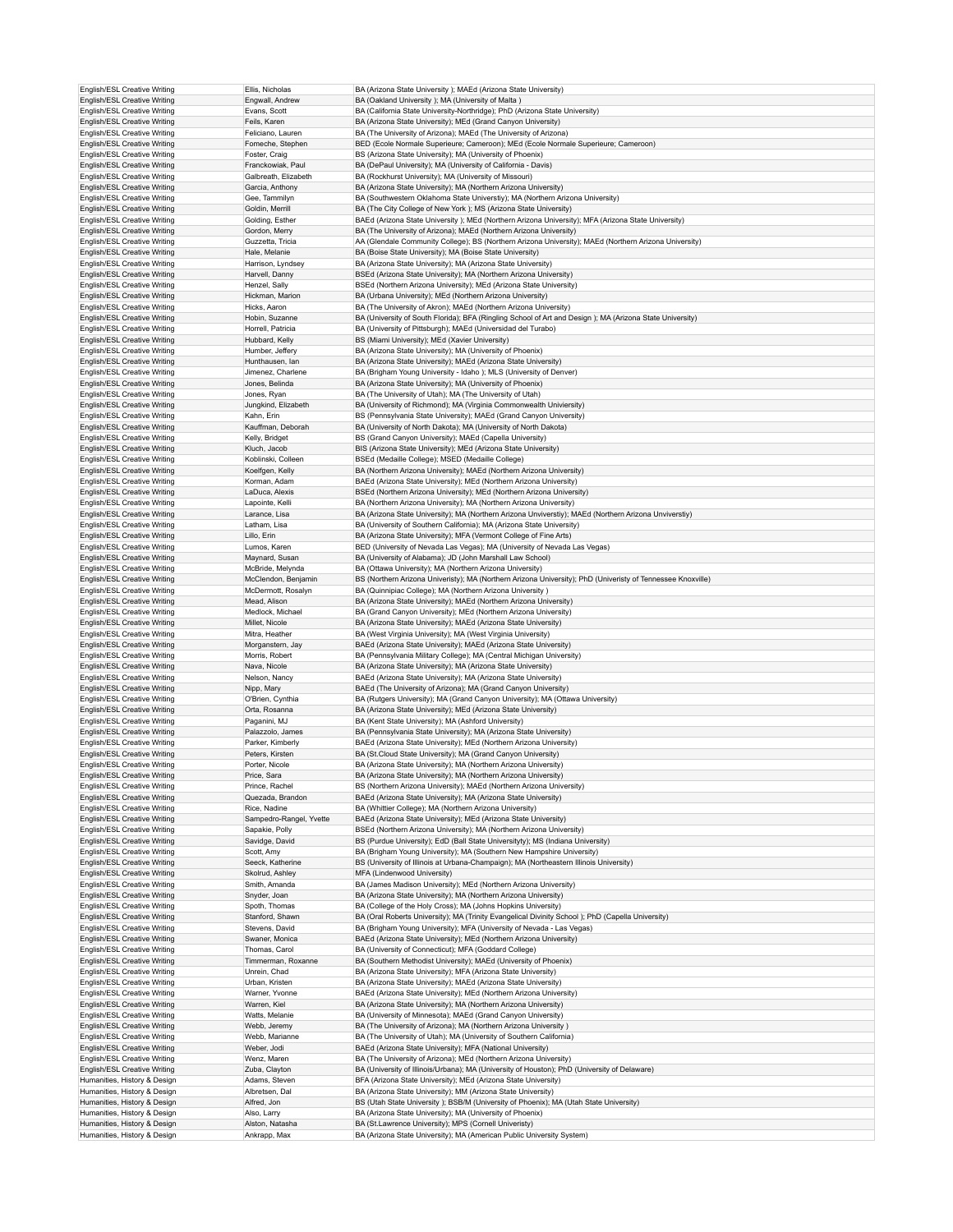|                                                              | Antonioli, Frank                  | BA (California Polytechnic State University); MEd (University of Phoenix)                                                                                    |
|--------------------------------------------------------------|-----------------------------------|--------------------------------------------------------------------------------------------------------------------------------------------------------------|
| Humanities, History & Design<br>Humanities, History & Design | Ashcroft, Shad                    | BAEd (Arizona State University); MA (Pittsburgh State University)                                                                                            |
| Humanities, History & Design                                 | Averbuck, Julianne                | BA (Arizona State University)                                                                                                                                |
|                                                              |                                   |                                                                                                                                                              |
| Humanities, History & Design                                 | Bergeron, Tyler                   | BA (Fitchberg State University); MA (Virginia Tech)                                                                                                          |
| Humanities, History & Design                                 | Bergman, Robert                   | BA (Arizona State University); MA (Arizona State University)                                                                                                 |
| Humanities, History & Design                                 | Berkley, Lisa                     | BA (Michigan State University); MAEd (Arizona State University)                                                                                              |
| Humanities, History & Design                                 | Bowers, Spencer                   | BA (Arizona State University); JD (Arizona State University)                                                                                                 |
| Humanities, History & Design                                 | Burrows, Eric                     | BA (Stanford University); JD (University of California, Berkley School of Law); MA (Claremont Graduate School)                                               |
| Humanities, History & Design                                 | Bustos, Matthew                   | BA (California State University San Bernardino); MA (California State University Fullerton)                                                                  |
|                                                              |                                   |                                                                                                                                                              |
| Humanities, History & Design                                 | Chura, Joseph                     | BA (Arizona State University); MAEd (Northern Arizona University)                                                                                            |
| Humanities, History & Design                                 | Cimellaro, Catherine              | BA (Arizona State University); MA (Arizona State University)                                                                                                 |
| Humanities, History & Design                                 | Coe, Carrie                       | BFA (Arizona State University)                                                                                                                               |
| Humanities, History & Design                                 | Connelly, Ganon                   | BA (Brigham Young University); MBA (Brigham Young University)                                                                                                |
| Humanities, History & Design                                 | Cowell, Patrick                   | BA (Arizona State University); MA (Univeristy of California San Diego)                                                                                       |
| Humanities, History & Design                                 | Craig, JoAnne                     | BA (Wayne University); JD (Wayne University)                                                                                                                 |
|                                                              |                                   | BS (Youngstown State University); MA (Ashland University)                                                                                                    |
| Humanities, History & Design                                 | Cunningham, Michael               |                                                                                                                                                              |
| Humanities, History & Design                                 | Davenport, Heather                | BFA (Arizona State University); MEd (Northern Arizona University)                                                                                            |
| Humanities, History & Design                                 | Delaura, Michael                  | BA (Arizona State University); MA (Central Michigan University)                                                                                              |
| Humanities, History & Design                                 | Dempsey, Karyn                    | BA (California State University); MEd (Arizona State University)                                                                                             |
| Humanities, History & Design                                 | Devillier, John                   | BS (Florida State University); MA (California State University); MA (George Washington University)                                                           |
| Humanities, History & Design                                 | Dunn, Alison                      | BA (Arizona State University); MA (Arizona State University); MFA (Arizona State University)                                                                 |
|                                                              |                                   |                                                                                                                                                              |
| Humanities, History & Design                                 | Ellis, Tiffany                    | BA (University of Puget Sound); MA (University of Puget Sound)                                                                                               |
| Humanities, History & Design                                 | Evoy, Jasen                       | BFA (Arizona State University); MEd (Arizona State University)                                                                                               |
| Humanities, History & Design                                 | Exline, Connor                    | BA (San Francisco State University); MAEd (Arizona State University)                                                                                         |
| Humanities, History & Design                                 | Fleming, Leah                     | BA (Arizona State University); MAEd (Arizona State University)                                                                                               |
| Humanities, History & Design                                 | Fountain, James                   | BA (Arizona State University); MAEd (Arizona State University)                                                                                               |
| Humanities, History & Design                                 | Garrison, Naoko                   | BED (Ehime University; Japan); MM (Arizona State University)                                                                                                 |
|                                                              |                                   |                                                                                                                                                              |
| Humanities, History & Design                                 | Gee, Allison                      | BA (Arizona State University); MA (Arizona State University)                                                                                                 |
| Humanities, History & Design                                 | Hahn, Hunter                      | BA (Northern Arizona University); MA (Grand Canyon University)                                                                                               |
| Humanities, History & Design                                 | Harrington, Matthew               | BA (Arizona State University); MA (University of Phoenix)                                                                                                    |
| Humanities, History & Design                                 | Herrera, Lauren                   | BA (Northern Arizona University)                                                                                                                             |
| Humanities, History & Design                                 | Holguin, Sergio                   | BAEd (Arizona State University); MAEd (Northern Arizona University)                                                                                          |
| Humanities, History & Design                                 | Jannuzzi, Cheryl                  | BAEd (Arizona State University); MEd (Arizona State University)                                                                                              |
|                                                              |                                   |                                                                                                                                                              |
| Humanities, History & Design                                 | Jensen, Charles                   | BA (University o fMinnesota); MFA (Arizona State University)                                                                                                 |
| Humanities, History & Design                                 | Kazanas, Carly                    | BA (Arizona State University); MAEd (Arizona State University)                                                                                               |
| Humanities, History & Design                                 | Keenan, Ileen                     | BA (Loyola Marymount University); JD (University of the Pacific)                                                                                             |
| Humanities, History & Design                                 | Kelly, Jake                       | BA (Gonzaga University)                                                                                                                                      |
| Humanities, History & Design                                 | Klein, Christopher                | BBA (The University of Georgia); MAEd (Arizona State University)                                                                                             |
| Humanities, History & Design                                 | Klein, Joseph                     | BS (Northern Arizona University); MA (Northern Arizona University)                                                                                           |
|                                                              |                                   |                                                                                                                                                              |
| Humanities, History & Design                                 | Klopper, Daniel                   | BA (The University of Arizona); JD (The University of Arizona)                                                                                               |
| Humanities, History & Design                                 | Klopper, Stephanie                | BA (University of California, Los Angeles); MAEd (The University of Phoenix)                                                                                 |
| Humanities, History & Design                                 | Koelfgen, Kelly                   | BA (Northern Arizona University); MAEd (Northern Arizona University)                                                                                         |
| Humanities, History & Design                                 | Komar, Sharon                     | BA (Michigan State University); MAEd (Arizona State University)                                                                                              |
| Humanities, History & Design                                 | Kresevic, Christina               | BA (Arizona State University); MA (Arizona State University)                                                                                                 |
| Humanities, History & Design                                 | Kubly, Nissa                      | BS (University of Wisconsin Madison); MFA (Arizona State University)                                                                                         |
|                                                              |                                   |                                                                                                                                                              |
| Humanities, History & Design                                 | Leathers, Anthony                 | BS (Southern Illinois University); MEd (Acacia University)                                                                                                   |
| Humanities, History & Design                                 | Linderman, Laura                  | BAEd (Northern Arizona University); MA (Ottawa)                                                                                                              |
| Humanities, History & Design                                 | Long, Dan                         | BA (The University of Arizona); MA (Arizona State University); MAEd (Arizona State University)                                                               |
| Humanities, History & Design                                 | Marko, Stacy                      | BFA (Bradley University); MAEd (Arizona State University)                                                                                                    |
| Humanities, History & Design                                 | Martin, Christian                 | BA (Binghamton University, State University of New York); MM (Binghamton University, State University of New York)                                           |
| Humanities, History & Design                                 | Martyn, Francine                  | BM (University of Southern California); MA (The Claremont Graduate School)                                                                                   |
|                                                              |                                   |                                                                                                                                                              |
| Humanities, History & Design                                 | McKinnon, Laura                   | BA (Ottawa University); MAEd (Northern Arizona University)                                                                                                   |
| Humanities, History & Design                                 | McMahon Ward, Frances             | BFA (St.Mary's College); MFA (Arizona State University)                                                                                                      |
| Humanities, History & Design                                 | Miller, Pamela                    | BA (Arizona State University); MEd (Arizona State University)                                                                                                |
| Humanities, History & Design                                 | Millett, Jason                    | BA (Arizona State University); JD (University at Buffalo)                                                                                                    |
| Humanities, History & Design                                 | Mollencopf, Nicole                | BS (Northern Arizona University); MA (Arizona State University); MAEd (Northern Arizona University)                                                          |
| Humanities, History & Design                                 | Mulloy, Mica                      | BS (Northern Arizona University); MEd (Northern Arizona University)                                                                                          |
|                                                              |                                   |                                                                                                                                                              |
| Humanities, History & Design                                 | Neese, Angela                     | BA (Arizona State University); MEd (Northern Arizona University)                                                                                             |
| Humanities, History & Design                                 | Norrish, Jerry                    | BAEd (Arizona State University); MEd (Arizona State University)                                                                                              |
| Humanities, History & Design                                 |                                   | BM (State University College); MA (California State University Dominguez Hills)                                                                              |
| Humanities, History & Design                                 | Norton-Scott, Susan               |                                                                                                                                                              |
|                                                              | Nunez, Gina                       | BA (Northern Arizona University); MAEd (Northern Arizona University)                                                                                         |
|                                                              |                                   |                                                                                                                                                              |
| Humanities, History & Design                                 | Ornstein, Leonard                 | BA (University of Mary Washington); MA (Lehman College)                                                                                                      |
| Humanities, History & Design                                 | O'Shea, Liam                      | BA (Arizona State University); MA (Norwich University)                                                                                                       |
| Humanities, History & Design                                 | Parker, Linda                     | BFA (Georgia State University); MFA (Arizona State University)                                                                                               |
| Humanities, History & Design                                 | Parten, Steven                    | BS (Northern Arizona University); MAEd (Northern Arizona University)                                                                                         |
| Humanities, History & Design                                 | Patton, Charles                   | BAEd (The University of Arizona); MA (Arizona State University)                                                                                              |
| Humanities, History & Design                                 | Renard, Maria                     | MA (Free University of Brussels)                                                                                                                             |
| Humanities, History & Design                                 | Robillard, Janice                 | BA (University of Minnesota); MA (Arizona State University)                                                                                                  |
|                                                              |                                   |                                                                                                                                                              |
| Humanities, History & Design                                 | Rosinbum, Timothy                 | BA (The University of Portland); MIT (Gonzaga University)                                                                                                    |
| Humanities, History & Design                                 | Russell, James                    | BA (Western New England University); MA ( University of Durham; United Kingdom); PhD (University of Durham; United Kingdom)                                  |
| Humanities, History & Design                                 | Sadler, Paul                      | BA (University of California, Los Angeles); MA (Northern Arizona University)                                                                                 |
| Humanities, History & Design                                 | Sager, Daniel                     | BA (Western State College): MEd (Northern Arizona University)                                                                                                |
| Humanities, History & Design                                 | Savani, Niamh                     | BFA (Arizona State University); MA (University of Phoenix)                                                                                                   |
| Humanities, History & Design                                 | Schuck, Raymond                   | BA (Bowling Green State University); MA (Michigan State University)                                                                                          |
|                                                              |                                   |                                                                                                                                                              |
| Humanities, History & Design                                 | Scott, Sharlyn                    | BA (Arizona State University); MAEd (University of Phoenix)                                                                                                  |
| Humanities, History & Design                                 | Sejkora, Karen                    | BS (University of Southern Maine); MA (Arizona State University)                                                                                             |
| Humanities, History & Design                                 | Smith, Jonathan                   | BA (Arizona State University); MA (Norwich University)                                                                                                       |
| Humanities, History & Design                                 | Sonstroem, Adam                   | BA (Wheaton College); MA (PACE University); MA (Spring Arbor University); MA (Wheaton College)                                                               |
| Humanities, History & Design                                 | Stelmach, Katherine               | BA (Trinity University); MAT (Trinity University)                                                                                                            |
| Humanities, History & Design                                 | Szczepaniak, Kathleen             | BAEd (Arizona State University); MA (Nova Southern University)                                                                                               |
| Humanities, History & Design                                 |                                   | BFA (Arizona State University); MFA (Arizona State University)                                                                                               |
|                                                              | Trevino, Joe                      |                                                                                                                                                              |
| Humanities, History & Design                                 | Werner, Leo                       | BA (Arizona State University); MA (Adams State University)                                                                                                   |
| Humanities, History & Design                                 | Wills, Heidi                      | BS (Weber State University); MA (National University); MAEd (Arizona State University)                                                                       |
| Languages                                                    | Araza, Corinne                    | BA (University of North Carolina); MEd (Northern Arizona University)                                                                                         |
| Languages                                                    | Armstrong, Peggy                  | BA (Wartburg College); MA (American College of Education)                                                                                                    |
| Languages                                                    | Arnold, Joseph                    | BA (Southern Utah University); MA (Horizons University)                                                                                                      |
|                                                              | Badillo, Paula                    |                                                                                                                                                              |
| Languages                                                    |                                   | BA (Cleveland State University); MEd (Arizona State University)                                                                                              |
| Languages                                                    | Bailey, Christine                 | BA (Ottawa University)                                                                                                                                       |
| Languages                                                    | Baker, Jessica                    | BAEd (Arizona State University); MA (Arizona State University)                                                                                               |
| Languages                                                    | Balcom, Chabli                    | BA (The University of Tennessee); MS (The University of Tennessee)                                                                                           |
| Languages                                                    | Bell, Lisa                        | BA (Western Illinois University); MBA (University of Phoenix)                                                                                                |
| Languages                                                    | Bingham, Jefferson                | BA (University of Utah); MA (Arizona State University)                                                                                                       |
|                                                              |                                   |                                                                                                                                                              |
| Languages                                                    | Boatright, Mary Catherine         | BA (Carroll College); MA (Arizona State University)                                                                                                          |
| Languages                                                    | Boss, Laura                       | BAEd (Arizona State University); MEd (Arizona State University)                                                                                              |
| Languages                                                    | Bowers, Spencer                   | BA (Arizona State University); JD (Arizona State University)                                                                                                 |
| Languages<br>Languages                                       | Boyle, Ruth<br>Brown, Christopher | BA (The University of Arizona); BSBA (The University of Arizona); MEd (Northern Arizona University)<br>BA (Arizona State University); MA (Concordia College) |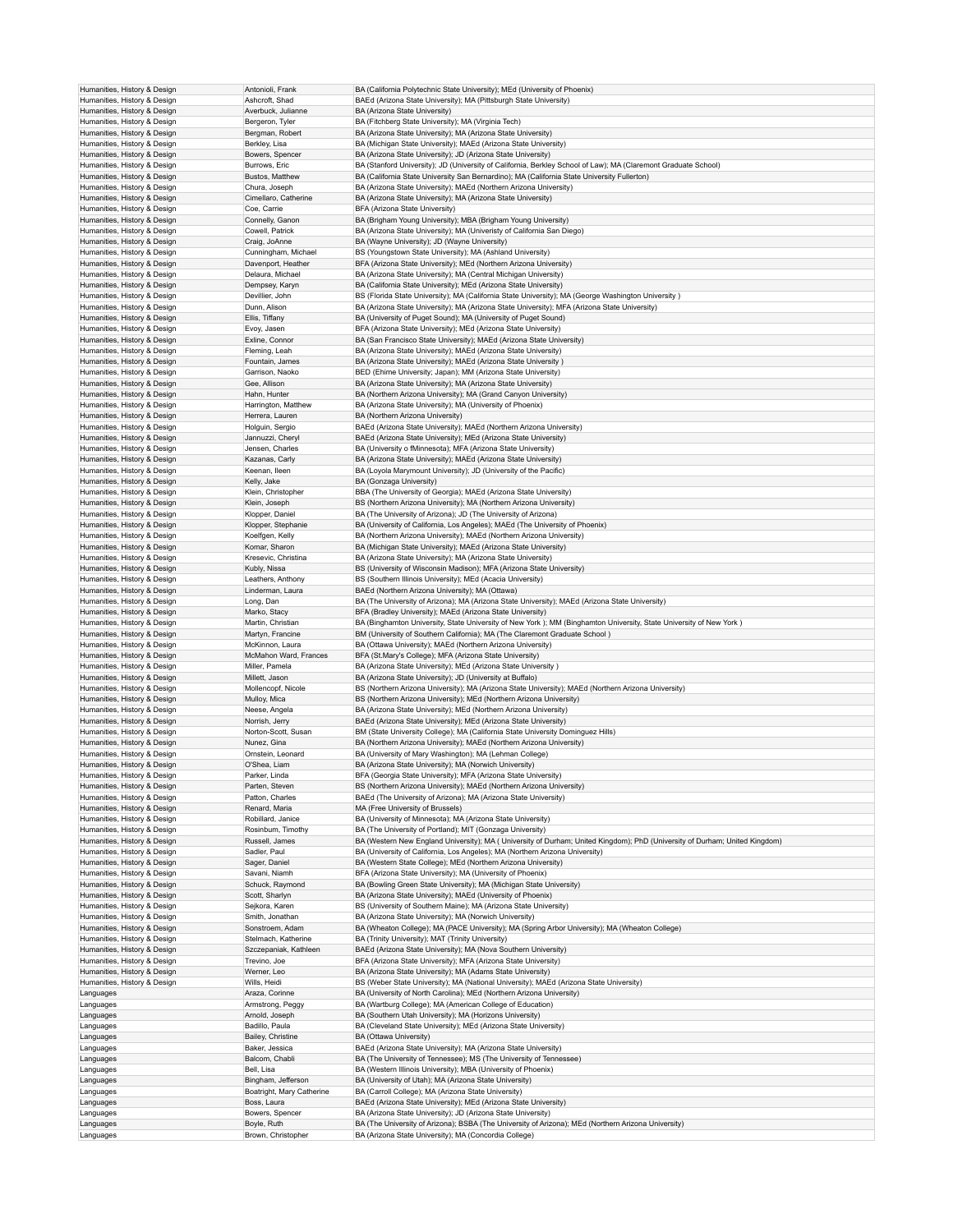| Languages                      | Calvert, Rita                      | BA (Binghampton University); MA (Arizona State University)                                                                           |
|--------------------------------|------------------------------------|--------------------------------------------------------------------------------------------------------------------------------------|
|                                | Cardoso, Jaime                     | MA (Arizona State University); PhD (Arizona State University)                                                                        |
| Languages                      |                                    |                                                                                                                                      |
| Languages                      | Cawley, Kary                       | BA (Wichita State University); BFA (Santa Fe University); MA (Middlebury College)                                                    |
| Languages                      | Chapin, Kevin                      | BAEd (Arizona State University); MEd (Northern Arizona University)                                                                   |
| Languages                      | Chavez, Lacey                      | BSEd (Northern Arizona University); MEd (Northern Arizona University)                                                                |
| Languages                      | Clark, Steven                      | BA (Brigham Young University); MA (Brigham Young University)                                                                         |
| Languages                      | Clegg, Jens                        | BA (Brigham Young University); MA (Brigham Young University)                                                                         |
| Languages                      | Coble, Michele                     | BA (Arizona State University); MEd (Arizona State University)                                                                        |
| Languages                      | Contreras Salazar, Siria           | BS (Technological Institute of Sonora; Mexico); MS (University of the Valley of Mexico; Mexico)                                      |
|                                | Dimas, Abraham                     |                                                                                                                                      |
| Languages                      |                                    | BA (Arizona State University); MEd (Arizona State University)                                                                        |
| Languages                      | Doran, Marcia                      | BA (Arizona State University); MA (Arizona State University)                                                                         |
| Languages                      | Encinas, Erica                     | BA (California State University); MA (Grand Canyon University)                                                                       |
| Languages                      | Gabow, Jacob                       | BAEd (Arizona State University); MTESOL (Arizona State University)                                                                   |
| Languages                      | Garcia, Susan                      | BA (La Grange College); MA (Auburn University)                                                                                       |
| Languages                      | Gonzalez, Adolfo                   | BA (Ottawa University); MEd (Northern Arizona University)                                                                            |
| Languages                      | Goss, Robert                       | BA (Brigham Young University); MAEd (Northern Arizona University)                                                                    |
| Languages                      | Gray, Jamison                      | BA (Arizona State University); MA (Arizona State University)                                                                         |
| Languages                      | Gutierrez, Charlotte               | BA (University of Pittsburgh); MEd (University of Pittsburgh)                                                                        |
|                                | Gutierrez, Diana                   |                                                                                                                                      |
| Languages                      |                                    | BA (Arizona State University); MEd (Northern Arizona University)                                                                     |
| Languages                      | Harris, Richard                    | BA (Arizona State University); MA (Arizona State University)                                                                         |
| Languages                      | Hazen, Mutsumi                     | BA (Nagoya Gakuin University; Japan ); MEd (Northern Arizona University)                                                             |
| Languages                      | Henriksen, Rebecca                 | BA (The University of Utah); MA (Arizona State University)                                                                           |
| Languages                      | Hiller, Jeffrey                    | BS (The University of Arizona); MEd (Arizona State University)                                                                       |
| Languages                      | Hinojosa, Sandra                   | BA (Arizona State University); MAEd (University of Phoenix)                                                                          |
| Languages                      | Horlick, Emma                      | AA (University of Arkansas); BA (University of Arkansas)                                                                             |
| Languages                      | Hui, Jackie                        | AA (Brigham Young University); BS (Brigham Young University); MS (Arizona State University)                                          |
| Languages                      | Hutchins, Bethany                  | BA (Arizona State University); MA (Arizona State University)                                                                         |
|                                |                                    |                                                                                                                                      |
| Languages                      | Hyland, Ann-marie                  | MA (Arizona State University)                                                                                                        |
| Languages                      | Jewell, James                      | BA (Brigham Young University); MA (Brigham Young University); PhD (The University of New Mexico)                                     |
| Languages                      | Johnson, Brian                     | BAEd (Arizona State University); MEd (Northern Arizona University)                                                                   |
| Languages                      | Koehn, Joni                        | BA (University of Colorado); MA (University of Wisconsin); PhD (University of Hawaii)                                                |
| Languages                      | Land, Stephanie                    | BA (Northern Arizona University); MA (Chapman University)                                                                            |
| Languages                      | Leighty, Melyssa                   | BAEd (Arizona State University); MAEd (Grand Canyon University)                                                                      |
| Languages                      | Lent, Shawn                        | BAEd (Arizona State University); MEd (Northern Arizona University)                                                                   |
|                                |                                    |                                                                                                                                      |
| Languages                      | Lopez Jimenez, Alexandra           | BAEd (Arizona State University); MA (Arizona State University)                                                                       |
| Languages                      | Lopez, Jennifer                    | BAEd (Arizona State University); MEd (Lesley University)                                                                             |
| Languages                      | Lu, Chen-ling                      | BA (National Taiwan University); MA (National Taiwan University)                                                                     |
| Languages                      | Luzhoxsie, Renata                  | BAEd (Arizona State University); MEd (Northern Arizona University)                                                                   |
| Languages                      | Maresca, Mark                      | BA (St. Bonaventure University); MEd (Northern Arizona University)                                                                   |
| Languages                      | Markwell, Christiane               | AA (Cochise College); BAEd (Arizona State University); MEd (Northern Arizona University)                                             |
| Languages                      | Marler, Charlotte                  | BAS (Arizona State University)                                                                                                       |
|                                | Mills, Laura                       |                                                                                                                                      |
| Languages                      |                                    | BA (Blackburn College); MEd (Arizona State University)                                                                               |
| Languages                      | Montana, Janice                    | MA (Indiana University); BA (DePauw University)                                                                                      |
| Languages                      | Mousa, Neimehh                     | BA (An-Najah National University); MTESOL (Arizona State University); PhD (Arizona State University)                                 |
| Languages                      | Munro, Ian                         | BA (Arizona State University); MAEd (University of Phoenix)                                                                          |
| Languages                      | Naylor, Robin                      | BA (The Pennsylvania State University); MA (The Pennsylvania State University)                                                       |
| Languages                      | Ohl, Serena                        | BAEd (Arizona State University); MEd (Arizona State University)                                                                      |
| Languages                      | Olsen, Denise                      | BA (Michigan State University); MAEd (Ottawa University)                                                                             |
| Languages                      | Palumbo, Sarah                     | BA (The University of Arizona); MEd (Northern Arizona University)                                                                    |
|                                |                                    |                                                                                                                                      |
| Languages                      | Patt, Chellsi                      | BA (The University of Arizona); MAEd (Ottawa University)                                                                             |
| Languages                      | Pompa, Joann                       | BA (The University of Connecticut); MA (The University of Connecticut)                                                               |
| Languages                      | Prins Verburg, Melissa             | BA (Arizona State University); MA (University of California)                                                                         |
| Languages                      | Prins, Michelle                    | BAEd (Arizona State University); MA (Universidad Complutense de Madrid)                                                              |
| Languages                      | Ramsey, Christopher                | BA (University of San Diego); MEd (Providence College)                                                                               |
| Languages                      | Riesbeck, David                    | BA (Ohio University); MA (The University of Texas); PhD (The University of Texas)                                                    |
| Languages                      | Risha, Sarah                       | BA (University of Kuwait); MEd (Northern Arizona University); PhD (Arizona State University)                                         |
|                                |                                    |                                                                                                                                      |
| Languages                      | Rodriguez, Zully                   | BA (The University of Arizona); MEd (Arizona State University)                                                                       |
| Languages                      | Romero, Lisette                    | BA (Arizona State University); MEd (Arizona State University)                                                                        |
| Languages                      | Root, Jess                         | BAEd (Arizona State University); MAEd (Arizona State University)                                                                     |
| Languages                      | Rosarossa, Maria                   | BA (Pontificia Universidad Catolica Argentina); MA (Pontificia Universidad Catolica Argentina)                                       |
| Languages                      | Ryan, John                         | BA (Ohio University); MA (University of Cincinnati); PhD (University of Cincinnati)                                                  |
| Languages                      | Salahub, Nadine                    | BA (Illinois State University); MA (Illinois State University)                                                                       |
| Languages                      | Sampanes, Donna                    | BA (University of North Carolina); MBA (Thunderbird)                                                                                 |
|                                | Santaella, Noemi                   | BSB/M (University of Phoenix); MAEd (University of Phoenix)                                                                          |
| Languages                      |                                    |                                                                                                                                      |
| Languages                      | Schmidbauer, Andrew                | BA (Boston College); MEd (Arizona State University)                                                                                  |
| Languages                      | Seger, Stacy                       | BA (Ball State University); MA (Arizona State University)                                                                            |
| Languages                      | Shafer, Margie                     | BA (The University of Arizona); MA (Middlebury College)                                                                              |
| Languages                      | Shannon, Judith                    | BA (The University of Wyoming); MA (The University of Wyoming)                                                                       |
| Languages                      | Sheffer, Matthew                   | BA (Arizona State University); MA (Arizona State University)                                                                         |
| Languages                      | Shelton, Erica                     | BA (The University of Arizona); MA (Acacia University)                                                                               |
| Languages                      | Skousen, Sheri                     | BA (Brigham Young University); MAEd (University of Phoenix)                                                                          |
| Languages                      | Stegall, Maryann                   | BAEd (Arizona State University); MEd (Arizona State University)                                                                      |
|                                |                                    |                                                                                                                                      |
| Languages                      | Sydenham, Andrea                   | BA (Arizona State University); MA (Chapman University)                                                                               |
| Languages                      | Terveen, Angela                    | BA (University of Hawaii); MEd (Northern Arizona University)                                                                         |
| Languages                      | Testai, Elida                      | MA (New Mexico State University); MD (University of Buenos Aires)                                                                    |
| Languages                      | Thomasson, Kristen                 | BS (Bloomsburg University of Pennsylvania); MAEd/CI (University of Phoenix)                                                          |
| Languages                      | Thompson, Megan                    | BS (Virginia Commonwealth University); MAEd/CI (University of Phoenix)                                                               |
| Languages                      | Trenton, John                      | BA (Arizona State University); MA (University of Pittsburgh)                                                                         |
| Languages                      | Van Tongeren, Angela               | BAEd (Arizona State University); MEd (Arizona State University)                                                                      |
| Languages                      | Varela, Laurie                     | BA (Northern Arizona University); MEd (Arizona State University)                                                                     |
|                                | Vazquez, Raymond                   | BAEd (Arizona State University); MEd (Northern Arizona University)                                                                   |
| Languages                      |                                    |                                                                                                                                      |
| Languages                      | Voll, Kristin                      | BA (The University of Arizona); MAEd (University of Phoenix); MEd (Northern Arizona University)                                      |
| Languages                      | Wagener, Dora                      | BA (The University of Arizona); MEd (Arizona State University)                                                                       |
| Languages                      | Wang, Jue                          | MA (The University of Arizona); PhD (The University of Arizona)                                                                      |
| Languages                      | Ward, Jason                        | BA (The Florida State University); EdD (Nova Southeastern University); MAEd (University of Phoenix)                                  |
|                                |                                    |                                                                                                                                      |
|                                | Wells, Jessica                     | BA (The University of New Mexico); MA (The University of New Mexico); MA (University of Illinois); PhD (University of Illinois)      |
| Languages                      |                                    |                                                                                                                                      |
| Languages                      | Wojciechowicz, Michael             | BS (Arizona State University); MAEd (University of Phoenix)                                                                          |
| Languages                      | Yang, Jingsheng                    | MAEd (University of Phoenix)                                                                                                         |
| Languages                      | Zimmermann, Birgit                 | BA (Teacher's College; Germany); MA (Eberhard University, Germany); MAEd (Northern Arizona University)                               |
| Languages                      | Zinke, Laura                       | BSEd (Northern Arizona University); MA (Middlebury College)                                                                          |
| <b>Library Science</b>         | Granroth, Mona                     | MA (The University of Arizona)                                                                                                       |
| Library Science                | King, Alexia                       | BS (Arizona State University); MA (The University of Arizona)                                                                        |
| Library Science                | McIver, Kristine                   | BA (Arizona State University); MA (The University of Arizona)                                                                        |
|                                |                                    |                                                                                                                                      |
| Library Science                | Perry, Darlene                     | MA (Texas Women's University)                                                                                                        |
| Library Science                | Tanori-Pote, Francine              | BS (Arizona State University); MBA (Arizona State University); MS (University of Illinois at Urbana-Champaign)                       |
| Library Science<br>Mathematics | Thomas, Kirstin<br>Anderson, David | BA (Arizona State University); MA (The University of Arizona)<br>BS (Michigan Technological University); MA (Boise State University) |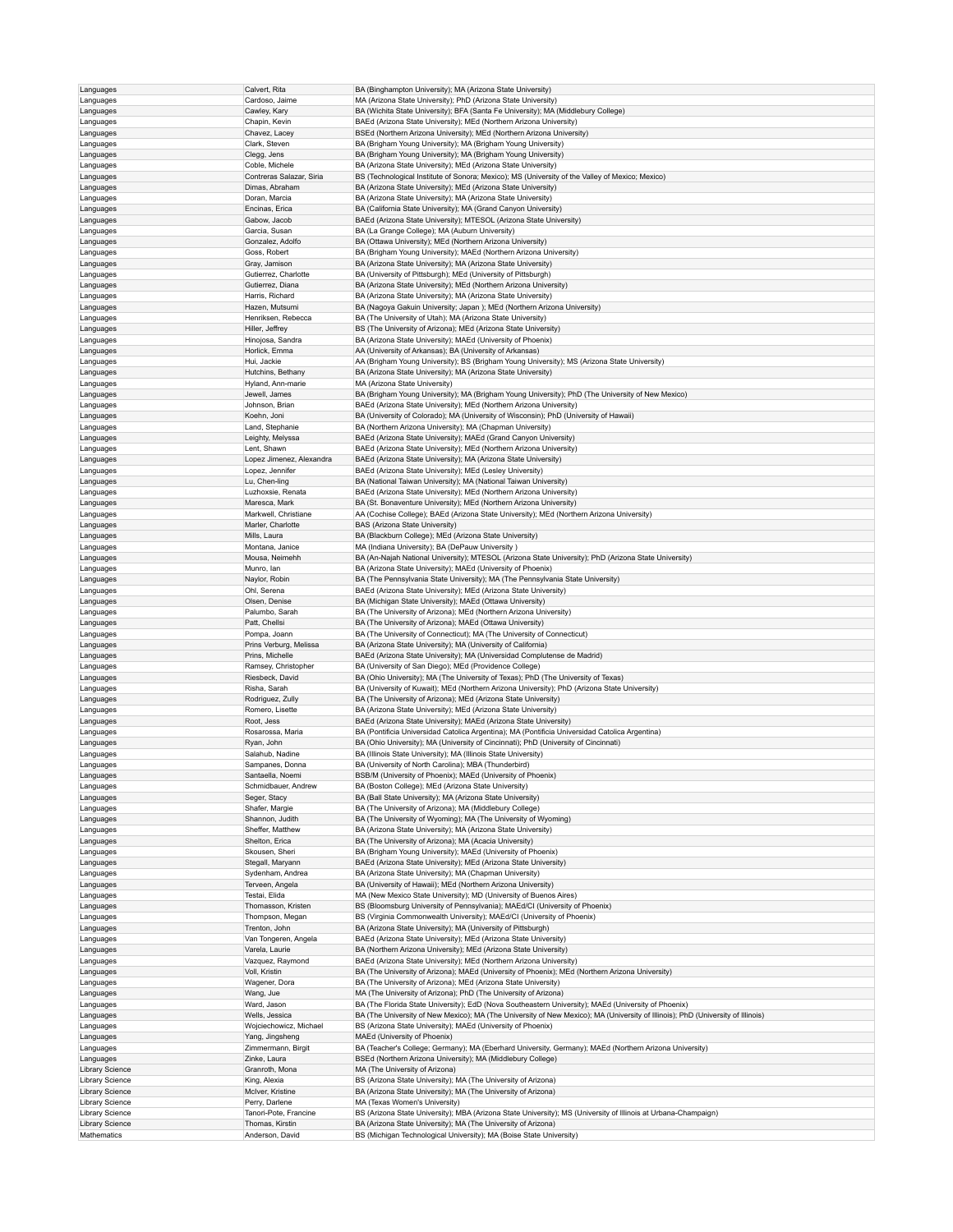| Mathematics | Anderson, Dena           | BS (Arizona State University); MA (Boise State University)                                                      |
|-------------|--------------------------|-----------------------------------------------------------------------------------------------------------------|
| Mathematics | Anderson, Edwin          |                                                                                                                 |
|             |                          | BAEd (Arizona State University); MEd (Arizona State University)                                                 |
| Mathematics | Arviso, Christina        | BSEd (Northern Arizona University); MEd (Northern Arizona University)                                           |
| Mathematics | Baluch, Jeff             | BS (St. Edwards University); MAEd (University of Phoenix)                                                       |
| Mathematics | Barkdoll, Ivan           | BAEd (Arizona State University); MBA (Keller Graduate School of Management)                                     |
|             |                          |                                                                                                                 |
| Mathematics | Baughman, John           | BSE (Northern Arizona University); MEd (Northern Arizona University)                                            |
| Mathematics | Bauman, Brent            | BAEd (Arizona State University); MEd (Arizona State University); MS (Grand Canyon University)                   |
| Mathematics | Becker, Melissa          | BS (Montana State University); MEd (Northern Arizona University)                                                |
| Mathematics | Benjamin, Tracy          | BS (The University of Arizona); MEd (Northern Arizona University)                                               |
|             |                          |                                                                                                                 |
| Mathematics | Berrett, Sarah           | BAEd (Arizona State University); MEd (Northern Arizona University)                                              |
| Mathematics | Boerner, Casey           | BAEd (Arizona State University); MEd (Northern Arizona University)                                              |
| Mathematics | Bonifasi, Christina      | BAEd (Arizona State University); MAEd/CI (University of Phoenix)                                                |
| Mathematics | Bristol, Stanley         | BS (Arizona State University); MA (Arizona State University)                                                    |
|             |                          |                                                                                                                 |
| Mathematics | Burgess, Brian           | BSEd (Northern Arizona University); MEd (Northern Arizona University)                                           |
| Mathematics | Campbell, Natalia        | BSEd (Northern Arizona University); MEd (Northern Arizona University)                                           |
| Mathematics | Capuano, Karen           | BSEd (Northern Arizona University); MAT (Northern Arizona University)                                           |
| Mathematics | Cardon, Andrew           | BS (New Mexico State University); MA (New Mexico State University)                                              |
|             |                          |                                                                                                                 |
| Mathematics | Carlson, Margaret        | BAEd (Arizona State University); MEd (Arizona State University)                                                 |
| Mathematics | Clarke, Thomas           | BS (Northern Arizona State University); MA (Arizona State University)                                           |
| Mathematics | Cloud, Debbie            | BA (College of St Scholastica); MEd (Arizona State University)                                                  |
| Mathematics | Cook, John               | BA (Arizona State University); MA (Western Governors University)                                                |
|             |                          |                                                                                                                 |
| Mathematics | Devenney, Kelly          | BAEd (Arizona State University); MEd (Northern Arizona University)                                              |
| Mathematics | Dilillo, Emily           | BA (University of Delaware); MSED (Queens College)                                                              |
| Mathematics | Dixon, Felissa           | BA (The Colorado College); MAT (The Colorado College)                                                           |
| Mathematics | Donahue, Stephanie       | BAEd (Arizona State University); MEd (Arizona State University)                                                 |
|             |                          |                                                                                                                 |
| Mathematics | Dooley, Grace            | BA (Arizona State University); MBA (Grand Canyon University)                                                    |
| Mathematics | Evans, Daryl             | BM (Arizona State University); MEd (Arizona State University)                                                   |
| Mathematics | Evans, Douglas           | BAEd (Arizona State University); MEd (Northern Arizona University)                                              |
| Mathematics | Evans, Kathryn           | BS (Texas A&M University); MAEd (University of Phoenix); MEd (Arizona State University)                         |
|             |                          |                                                                                                                 |
| Mathematics | Farmer, Kevin            | BS (State University of New York); MA (State University of New York)                                            |
| Mathematics | Fathe, Julia             | BA (Pomona College); MA (The University of Arizona)                                                             |
| Mathematics | Felling, Steven          | BSE (Arizona State University); MEd (Arizona State University)                                                  |
| Mathematics | Ferra, Judith            | BAEd (Arizona State University); MEd (Arizona State University)                                                 |
|             |                          |                                                                                                                 |
| Mathematics | Fleegle, Lindsey         | BSEd (Northern Arizona University); MAEd (University of Phoenix)                                                |
| Mathematics | Foster, Michelle         | BAEd (Arizona State University); MEd (Arizona State University)                                                 |
| Mathematics | Frenning, Jillian        | BS (State University of New York); MBA (Grand Canyon University); MS (Grand Canyon University)                  |
|             |                          |                                                                                                                 |
| Mathematics | Gandhi, Mehul            | BS (Gujarat University; India); MS (Gujarat University; India)                                                  |
| Mathematics | Gonzalez, Karla          | BS (Arizona State University); MBA (Fitchburg State University)                                                 |
| Mathematics | Graffius, Jamie          | BAEd (Arizona State University); MEd (Arizona State University)                                                 |
| Mathematics | Guess, Donald            | BS (Northern Arizona University); MEd (Northern Arizona University)                                             |
|             |                          |                                                                                                                 |
| Mathematics | Hall, Jeremy             | BAEd (Arizona State University); MEd (Northern Arizona University)                                              |
| Mathematics | Harlan, Darryl           | BS (The University of Arizona); MS (Grand Canyon University)                                                    |
| Mathematics | Harrison, Zachary        | BS (Arizona State University); MA (Arizona State University)                                                    |
|             |                          |                                                                                                                 |
| Mathematics | Hart, Michael            | BSEd (Northern Arizona University); MS (Grand Canyon University)                                                |
| Mathematics | Harvey, lan              | BA (Arizona State University); MBA (University of Phoenix)                                                      |
| Mathematics | Heiser, Stephen          | BS (Purdue University); MEd (Arizona State University); MEd (Northern Arizona University)                       |
| Mathematics | Hickernell, Thomas       | BA (Pomona College); MS (The University of Arizona); PhD (The University of Arizona)                            |
|             |                          |                                                                                                                 |
| Mathematics | Hui, Jackie              | AA (Brigham Young University); BS (Brigham Young University); MS (Arizona State University)                     |
| Mathematics | Hullverson, Elaine       | BAEd (Arizona State University); MA (Acacia University)                                                         |
|             |                          |                                                                                                                 |
|             |                          |                                                                                                                 |
| Mathematics | lacovo, Louis            | BS (University of Notre Dame); MA (New York University); MBA (Harvard University); MS (University of Wisconsin) |
| Mathematics | Johnson, Michael         | BS (Grand Canyon University); MEd (Northern Arizona University)                                                 |
| Mathematics | Johnson, Virginia        | BA (Houghton College); MEd (Northern Arizona University)                                                        |
| Mathematics | Jorling, Brandy          | BS (University of Oregon); MAT (Pacific University)                                                             |
|             |                          |                                                                                                                 |
| Mathematics | Justice, James           | BS (Eastern Kentucky University); MAEd (Northern Kentucky University)                                           |
| Mathematics | Kennedy, Pallas          | BS (Arizona State University); MS (Arizona State University)                                                    |
| Mathematics | Knipp, Lisa              | BAEd (Arizona State University); MEd (Northern Arizona University)                                              |
| Mathematics | Kriel, Connie            | BS (Bemidji State University); MEd (Northern Arizona University)                                                |
|             |                          |                                                                                                                 |
| Mathematics | Kucik, Jonathan          | BAEd (Arizona State University); MEd (Arizona State University)                                                 |
| Mathematics | Lang, Andrew             | BSEd (Northern Arizona University); MEd (Northern Arizona University)                                           |
| Mathematics | Lawrence, Daniel         | BSEd (Northern Arizona University); MAEd (Northern Arizona University)                                          |
| Mathematics | Leovic, Julie            | BSEd (Northern Arizona University); MS (Northern Arizona University)                                            |
| Mathematics |                          |                                                                                                                 |
|             | Levy, Avichg             | BA (California State University); BS (California State University); MAEd (Arizona State University)             |
| Mathematics | Littlepage, Marion       | BS (The Kansas State Teachers College); MA (The University of New Mexico)                                       |
| Mathematics | Llamas, Jose             | BA (California State University); MAEd/CI (University of Phoenix)                                               |
| Mathematics | Long, Paul               | BSEd (The University of Arizona); MAEd (University of Phoenix)                                                  |
| Mathematics | Maag, Morris             | BSEd (Kearney State College); MSED (Kearney State College)                                                      |
|             |                          |                                                                                                                 |
| Mathematics | Marshall-Bassik, Roberta | BS (Christian Brothers College); MS (Nova Southeastern University)                                              |
| Mathematics | Martin, Kyle             | BAEd (Arizona State University); MAEd (Chadron State College)                                                   |
| Mathematics | Matson, Bradley          | BAEd (Arizona State University); DC (Palmer College of Chiropractic); MBA (University of Phoenix)               |
| Mathematics | Mercey, Margo            | BA (Ottawa University); MEd (Northern Arizona University)                                                       |
|             | Messer-Herrera, Dena     |                                                                                                                 |
| Mathematics |                          | BSEd (Northern Arizona University); MEd (Northern Arizona University)                                           |
| Mathematics | Molina, Aaron            | BSE (Arizona State University); MEd (Arizona State University)                                                  |
| Mathematics | Moon, Linda              | BAEd (Arizona State University); MEd (Arizona State University)                                                 |
| Mathematics | Morris, Wendi            | BS (Colorado State University); MEd (Northern Arizona University)                                               |
|             |                          |                                                                                                                 |
| Mathematics | Mostoller, Wendy         | BBA (lowa State University); MEd (Arizona State University)                                                     |
| Mathematics | Muhn, Lisa               | BS (Northern Arizona University); MS (Grand Canyon University)                                                  |
| Mathematics | Niederkorn, Andrea       | BSEE (The University of Texas); MSE (Arizona State University)                                                  |
| Mathematics | Olsson, Richard          | BA (The University of Kansas); MAEd (Arizona State University)                                                  |
|             |                          |                                                                                                                 |
| Mathematics | Owers, Geoffrey          | BS (Arizona State University); MEd (Arizona State University)                                                   |
| Mathematics | Parker, Eric             | BAEd (Arizona State University); MAEd/CI (Grand Canyon University)                                              |
| Mathematics | Parmeley, Jacquelyn      | BS (William Woods College); MAT (University of Wisconsin); MEd (Arizona State University)                       |
| Mathematics | Pendergast, Bonnie       | BSEd (The University of Arizona); MEd (Northern Arizona University)                                             |
|             |                          |                                                                                                                 |
| Mathematics | Pineda, Julie            | BS (The University of Arizona); MEd (American College of Education)                                             |
| Mathematics | Prawzinsky, Hannah       | BS (Northern Arizona University); BSEd (Northern Arizona University); MS (Northern Arizona University)          |
| Mathematics | Ramseyer, Anthony        | BSEd (Central Michigan University); MEd (Northern Arizona University)                                           |
| Mathematics | Rasmussen, Barbara       | BS (Bemidji State University); MS (Bemidji State University)                                                    |
|             |                          |                                                                                                                 |
| Mathematics | Ray, Daniel              | BA (Azusa Pacific University); MA (Azusa Pacific University)                                                    |
| Mathematics | Reed, Patricia           | BAEd (Arizona State University); MEd (Arizona State University)                                                 |
| Mathematics | Reihard, Judith          | BS (Illinois State University); MAEd (Arizona State University)                                                 |
|             |                          |                                                                                                                 |
| Mathematics | Repak, Lindsey           | BSEd (Northern Arizona University); MEd (Northern Arizona University)                                           |
| Mathematics | Robbins, Charles         | BA (University of California); MAEd (University of Phoenix)                                                     |
| Mathematics | Rosenthal, Robyn         | BS (University of Miami); MEd (Arizona State University)                                                        |
| Mathematics | Rowan, Yen               | BAEd (Arizona State University); MEd (Arizona State University)                                                 |
| Mathematics | Ruelas, Jamie            |                                                                                                                 |
|             |                          | BA (University of Michigan); MNS (Arizona State University)                                                     |
| Mathematics | Rupp, Pete               | BAEd (Arizona State University); MEd (Arizona State University)                                                 |
| Mathematics | Sartor, Roberta          | BA (California State University); MAEd/CI (University of Phoenix)                                               |
| Mathematics | Scalettar, Adam          | BA (University of Pennsylvania); MEd (Arizona State University)                                                 |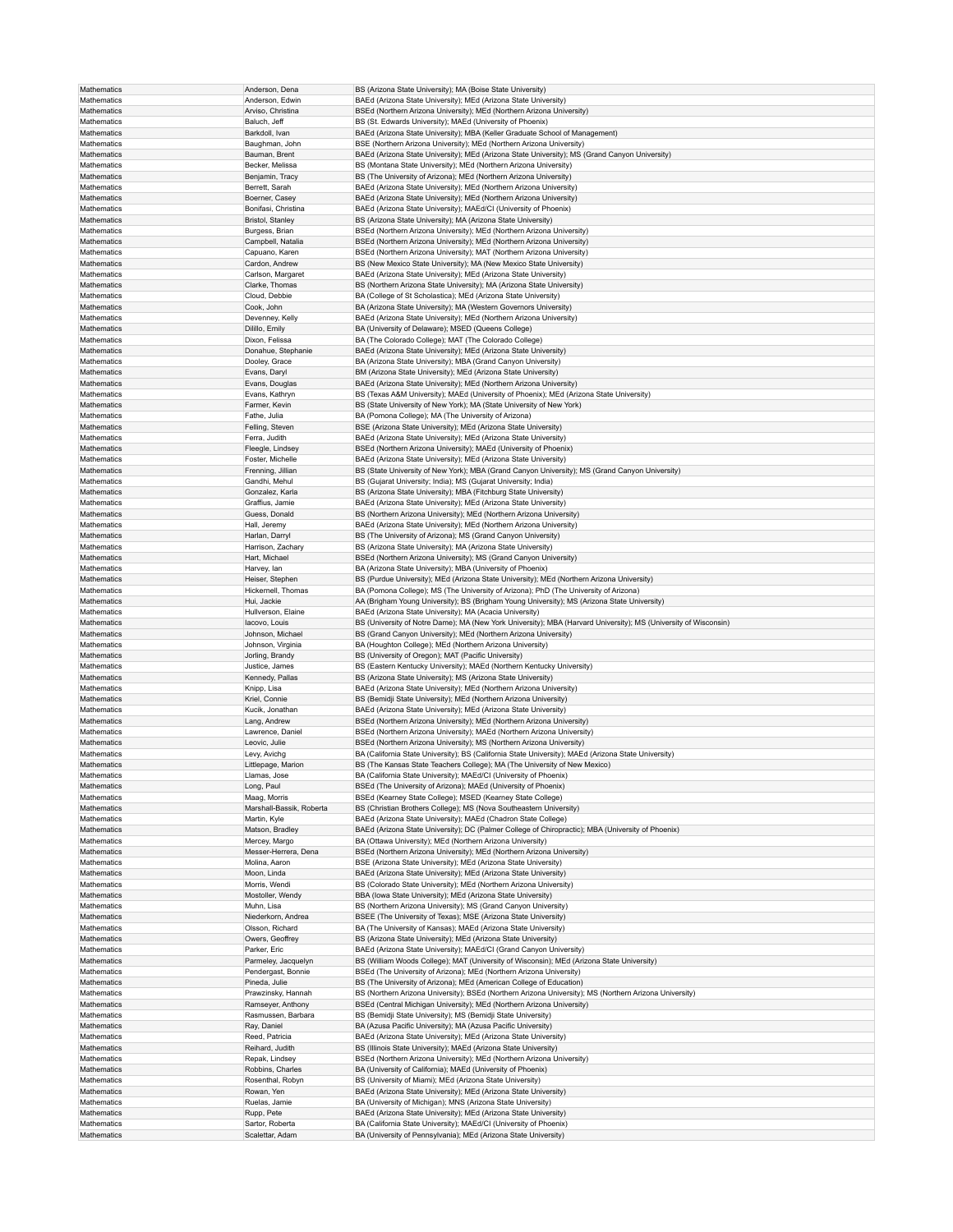| Mathematics                                   | Schilling, Eric            | BSEd (Indiana University); MEd (Northern Arizona University)                                                                     |
|-----------------------------------------------|----------------------------|----------------------------------------------------------------------------------------------------------------------------------|
| Mathematics                                   | Shaffer, Brenda            | BSEd (Chadron College); MSED (Chadron College)                                                                                   |
| Mathematics                                   | Sinkovic, Michael          | BAEd (Arizona State University); MEd (Arizona State University)                                                                  |
|                                               | Sizemore, Ellen            |                                                                                                                                  |
| Mathematics                                   |                            | BAEd (Arizona State University); MEd (Northern Arizona University)                                                               |
| Mathematics                                   | Smith, Stephanie           | BS (Northern Arizona University); MEd (Northern Arizona University)                                                              |
| Mathematics                                   | Solano, Kathleen           | BAEd (Arizona State University); MEd (Arizona State University)                                                                  |
| Mathematics                                   | Stapinski, Leigh           | BSEd (Bowling Green State University); MA (Cleveland State University)                                                           |
| Mathematics                                   | Stringer, Kimberly         | BAEd (Arizona State University); MEd (Northern Arizona University)                                                               |
| Mathematics                                   | Strom, Andrew              | BSEd (Northern Arizona University); MEd (Northern Arizona University)                                                            |
| Mathematics                                   | Strom, Matthew             | BAEd (Arizona State University); MEd (Northern Arizona University)                                                               |
| Mathematics                                   |                            |                                                                                                                                  |
|                                               | Sunkara, Chakravarthy      | BAEd (Osmania University; Inida); BS (Kakatiya University; India); MA (Osmania University; India); MS (National University)      |
| Mathematics                                   | Theoryn, Alex              | BS (The University of Arizona); MS (Grand Canyon University)                                                                     |
| Mathematics                                   | Thompson, Rebecca          | BAEd (Arizona State University); MEd (Arizona State University)                                                                  |
| Mathematics                                   | Tomasi, Kristina           | BAEd (Arizona State University); MEd (Arizona State University)                                                                  |
| Mathematics                                   | Torregrossa, Amy           | BS (Southern Illinois University); MEd (Northern Arizona University)                                                             |
| Mathematics                                   | Triolo, Thomas             | BS (St. Bonaventure University); MEd (Northern Arizona University); MS (Philadelphia University)                                 |
| Mathematics                                   | Tyler, Patricia            | BAEd (Arizona State University); MA (Chapman University)                                                                         |
| Mathematics                                   | Unruh, Jeffrey             | BA (Pillsbury Baptist Bible College); MBA (Queens University); MEd (Arizona State University)                                    |
|                                               |                            |                                                                                                                                  |
| Mathematics                                   | Viso, Jeffrey              | BAEd (Arizona State University); MEd (Northern Arizona University)                                                               |
| Mathematics                                   | Wade, Jeri                 | BA (State University of New York); MA (State University of New York)                                                             |
| Mathematics                                   | Wallington, Rachel         | BA (Arizona State University); MA (Arizona State University); PhD (Arizona State University)                                     |
| Mathematics                                   | Welsh, Barbara             | MA (University of Wisconsin); MS (The University of Arizona)                                                                     |
| Mathematics                                   | Wesley, Carolyn            | BBA (University of Phoenix); MBA (University of Phoenix)                                                                         |
| Mathematics                                   | Whitney, Nadine            | BA (Arizona State University); MAFM (DeVry University)                                                                           |
|                                               |                            |                                                                                                                                  |
| Mathematics                                   | Williams, Jeffrey          | BSEd (Northern Arizona University); MEd (Northern Arizona University)                                                            |
| Mathematics                                   | Williamson, Kevin          | BRE (Tennessee Temple University); MEd (Liberty University)                                                                      |
| Mathematics                                   | Willis, Kevin              | BAEd (Arizona State University); MEd (Arizona State University)                                                                  |
| Mathematics                                   | Witting, Carmen            | BSEd (Northern Arizona University); MEd (Northern Arizona University)                                                            |
| Mathematics                                   | Wojturski, Christopher     | BAEd (Arizona State University); MEd (Arizona State University)                                                                  |
| Mathematics                                   | Worthy, Richard            | BAEd (Arizona State University); MEd (Arizona State University)                                                                  |
|                                               |                            |                                                                                                                                  |
| <b>Physical Sciences</b>                      | Almala, Abed               | BS (University of Salahaddin; Iraq); DA (George Mason University); MS (George Mason University)                                  |
| <b>Physical Sciences</b>                      | Andersen, Agatha           | BS (The University of Arizona); MEd (Arizona State University)                                                                   |
| <b>Physical Sciences</b>                      | Anderson, Janet            | BS (Arizona State University); MS (University of Florida)                                                                        |
| <b>Physical Sciences</b>                      | Babbitt, Lavona            | BAEd (Arizona State University); MEd (Northern Arizona University)                                                               |
| <b>Physical Sciences</b>                      | Berkshire, Dawn            | BS (University of Nevada); MAEd (University of Phoenix)                                                                          |
|                                               |                            |                                                                                                                                  |
| <b>Physical Sciences</b>                      | Blakeney, Donna            | BAEd (Arizona State University); MNS (Arizona State University)                                                                  |
| <b>Physical Sciences</b>                      | Bondurant, Peggy           | BSEd (Northern Arizona University); MNS (Arizona State University)                                                               |
| <b>Physical Sciences</b>                      | Boyarsky, Adrian           | BAEd (Arizona State University); MNS (Arizona State University)                                                                  |
| <b>Physical Sciences</b>                      | Broglia, Sheila            | BS (Arizona State University); MEd (Arizona State University)                                                                    |
| <b>Physical Sciences</b>                      | Burke, Kevin               | BS (University of Notre Dame); MEd (Concordia University)                                                                        |
| <b>Physical Sciences</b>                      | Burrell, Jeffrey           | BAEd (Arizona State University); MA (Nova Southeastern University)                                                               |
| <b>Physical Sciences</b>                      | Campos, Alfredo            | BS (The University of Texas); MA (The University of Texas)                                                                       |
|                                               |                            |                                                                                                                                  |
| <b>Physical Sciences</b>                      | Canonico, Erika            | BS (Loyola Marymount University); MS (Arizona State University)                                                                  |
| <b>Physical Sciences</b>                      | Condes, Ann Marie          | BS (The University of Arizona); BSEd (The University of Arizona); MA (The University of Arizona); MNS (Arizona State University) |
| <b>Physical Sciences</b>                      | Cox, George                | BS (East Carolina University); MAEd (East Carolina University)                                                                   |
| <b>Physical Sciences</b>                      | Davis, Stephen             | BS (Appalachian State University); MS (Appalachian State University)                                                             |
| <b>Physical Sciences</b>                      | Dawson, Douglas            | BA (Rice University); MAcc (The University of Arizona); MBA (The University of Arizona); PhD (The University of Arizona)         |
| <b>Physical Sciences</b>                      | Douglass, Deonne Douglass  | BS (The University of Arizona); MA (The University of Arizona)                                                                   |
|                                               |                            |                                                                                                                                  |
| <b>Physical Sciences</b>                      | Edelbrock, William         | BAEd (Arizona State University); MEd (Arizona State University)                                                                  |
| <b>Physical Sciences</b>                      | Emrick, Keith              | BS (Indiana University); MEd (Arizona State University)                                                                          |
| <b>Physical Sciences</b>                      | Fife, Elizabeth            | BSE (Arizona State University); MNS (Arizona State University)                                                                   |
| <b>Physical Sciences</b>                      | Galloway, Sarah            | BA (Brigham Young University); MA (The University of Arizona); MA (The University of New Mexico)                                 |
| <b>Physical Sciences</b>                      | Gellenbeck, Terrence       | BS (Arizona State University); MBA (Arizona State University)                                                                    |
| <b>Physical Sciences</b>                      | Gorovitz, Kristine         | BS (Arizona State University); MEd (Arizona State University)                                                                    |
| <b>Physical Sciences</b>                      | Govert, Therese            | BSEd (Ohio University); MNS (Arizona State University)                                                                           |
|                                               |                            |                                                                                                                                  |
| <b>Physical Sciences</b>                      | Hickernell, Thomas         | BA (Pomona College); MS (The University of Arizona); PhD (The University of Arizona)                                             |
| <b>Physical Sciences</b>                      | Hill, David                | BS (The University of Arizona); MAEd (Northern Arizona University)                                                               |
| <b>Physical Sciences</b>                      | Hulihee, Florence          | BS (Hawaii Pacific University); MEd (Hawaii Pacific University)                                                                  |
| <b>Physical Sciences</b>                      | Huntoon, Amber             | BS (Bemidji State University); MS (The University of North Carolina); MS (University of North Dakota)                            |
| <b>Physical Sciences</b>                      | Ishihara, Virtue           | BS (The Florida State University); MA (University of California)                                                                 |
|                                               | Jacobs, Chad               |                                                                                                                                  |
| <b>Physical Sciences</b>                      |                            | BAEd (Arizona State University); MEd (Northern Arizona University)                                                               |
| <b>Physical Sciences</b>                      | Jagiello, Kevin            | BS (North Dakota State University); MEd (Northern Arizona University)                                                            |
| <b>Physical Sciences</b>                      | Lannen, Scott              | BS (Montana State University); MS (Montana State University)                                                                     |
| <b>Physical Sciences</b>                      | Larsen, Megan              | BS (Brigham Young University); MAEd (University of Phoenix)                                                                      |
| <b>Physical Sciences</b>                      | Lee, Markeata              | BS (Central State University); MSED (The University of Dayton)                                                                   |
| <b>Physical Sciences</b>                      | Lubahn, Cheri              | BS (University of Wisconsin); PhD (Arizona State University)                                                                     |
| <b>Physical Sciences</b>                      | Mabante, Nicole            | BS (Arizona State University); MS (University of California)                                                                     |
|                                               |                            |                                                                                                                                  |
| <b>Physical Sciences</b>                      | Mazzolini, John            | BSEd (The University of Arizona); MNS (Arizona State University)                                                                 |
| <b>Physical Sciences</b>                      | McCarty, Shannon           | BS (The University of Arizona); MEd (Arizona State University)                                                                   |
| <b>Physical Sciences</b>                      | McNerney, Brian            | BS (The University of Arizona); PhD (Texas Tech University)                                                                      |
| <b>Physical Sciences</b>                      | Moon, Philip               | BS (The University of Arizona); MEd (Arizona State University)                                                                   |
| <b>Physical Sciences</b>                      | Newberry, Michael          | BS (Oakland University); MA (The University of Texas); PhD (The University of Michigan)                                          |
| <b>Physical Sciences</b>                      | Nicoulaud-Besnier, Valerie | BS (National Polytechnic Institute of Toulouse; France); MS (National Polytechnic Institute of Toulouse; France)                 |
| <b>Physical Sciences</b>                      | O'Brien, Heather           | BS (University of Wisconsin); MEd (Northern Arizona University)                                                                  |
|                                               |                            |                                                                                                                                  |
| <b>Physical Sciences</b>                      | Olson, Tien                | BS (Arizona State University); PhD (Arizona State University)                                                                    |
| <b>Physical Sciences</b>                      | Petkus, Matthew            | BS (University of Wisconsin); MS (Arizona State University); PhD (Arizona State University)                                      |
| <b>Physical Sciences</b>                      | Reeve, Candice             | BAEd (Arizona State University); MEd (Arizona State University)                                                                  |
| <b>Physical Sciences</b>                      | Sarker, Niladri            | PhD (Wesleyan University)                                                                                                        |
| <b>Physical Sciences</b>                      | Schaab, Matthew            | BS (Auburn University); PhD (Arizona State University)                                                                           |
| <b>Physical Sciences</b>                      | Siegwart, Barry            | BS (University of Bristol; United Kingdom); MSE (Arizona State University)                                                       |
|                                               |                            | BS (Arizona State University); MNS (Arizona State University)                                                                    |
| <b>Physical Sciences</b>                      | Spadafore, David           |                                                                                                                                  |
| <b>Physical Sciences</b>                      | Stafford, Greg             | BS (University of Illinois); MEd (De Paul University)                                                                            |
| <b>Physical Sciences</b>                      | Stein, Richard             | BS (Lake Superior State University); MS (The University of Arizona)                                                              |
| <b>Physical Sciences</b>                      | Strock, Andrea             | BAEd (Arizona State University); MNS (Arizona State University)                                                                  |
| <b>Physical Sciences</b>                      | Sutter, Jason              | BS (Arizona State University); MS (Arizona State University)                                                                     |
| <b>Physical Sciences</b>                      | Thies, Tim                 | BGS (Northern Arizona University); MEd (Northern Arizona University)                                                             |
|                                               |                            |                                                                                                                                  |
| <b>Physical Sciences</b>                      | Thompson, Adam             | BS (Arizona State University); JD (Brigham Young University); MS (Arizona State University)                                      |
| <b>Physical Sciences</b>                      | Toffelmier, Daniel         | BS (University of California); MS (Arizona State University)                                                                     |
| <b>Physical Sciences</b>                      | Tutty, Jeremy              | BS (Boise State University); EdD (Liberty University); EdS (Liberty University); MS (Boise State University)                     |
| <b>Physical Sciences</b>                      | Velasco, Juan              | BS (Bowling Green State University); MS (University of Missouri)                                                                 |
| <b>Physical Sciences</b>                      | Williamson, Robert         | BS (The University of Arizona); MS (The University of Arizona)                                                                   |
| <b>Physical Sciences</b>                      | Wolf, Jody                 | BS (Regis University); MS (Arizona State University)                                                                             |
|                                               |                            | BS (Northern Arizona University); MEd (Northern Arizona University)                                                              |
| <b>Physical Sciences</b>                      | Wolz, Lorraine             |                                                                                                                                  |
| <b>Physical Sciences</b>                      | Wyman, Bruce               | BS (Heriot-Watt University; Scotland); MIM (American Graduate School of International Management)                                |
| <b>Physical Sciences</b>                      | Zaidi, Nasreen             | MA (University of Scranton)                                                                                                      |
| <b>Physical Sciences</b>                      | Zander, Tasha              | BS (Texas A&M University); MS (University of Illinois); PhD (University of Illinois)                                             |
| Psychology, Philosophy, and Religious Studies | Alston, Natasha            | BA (St.Lawrence University); MPS (Cornell Univeristy)                                                                            |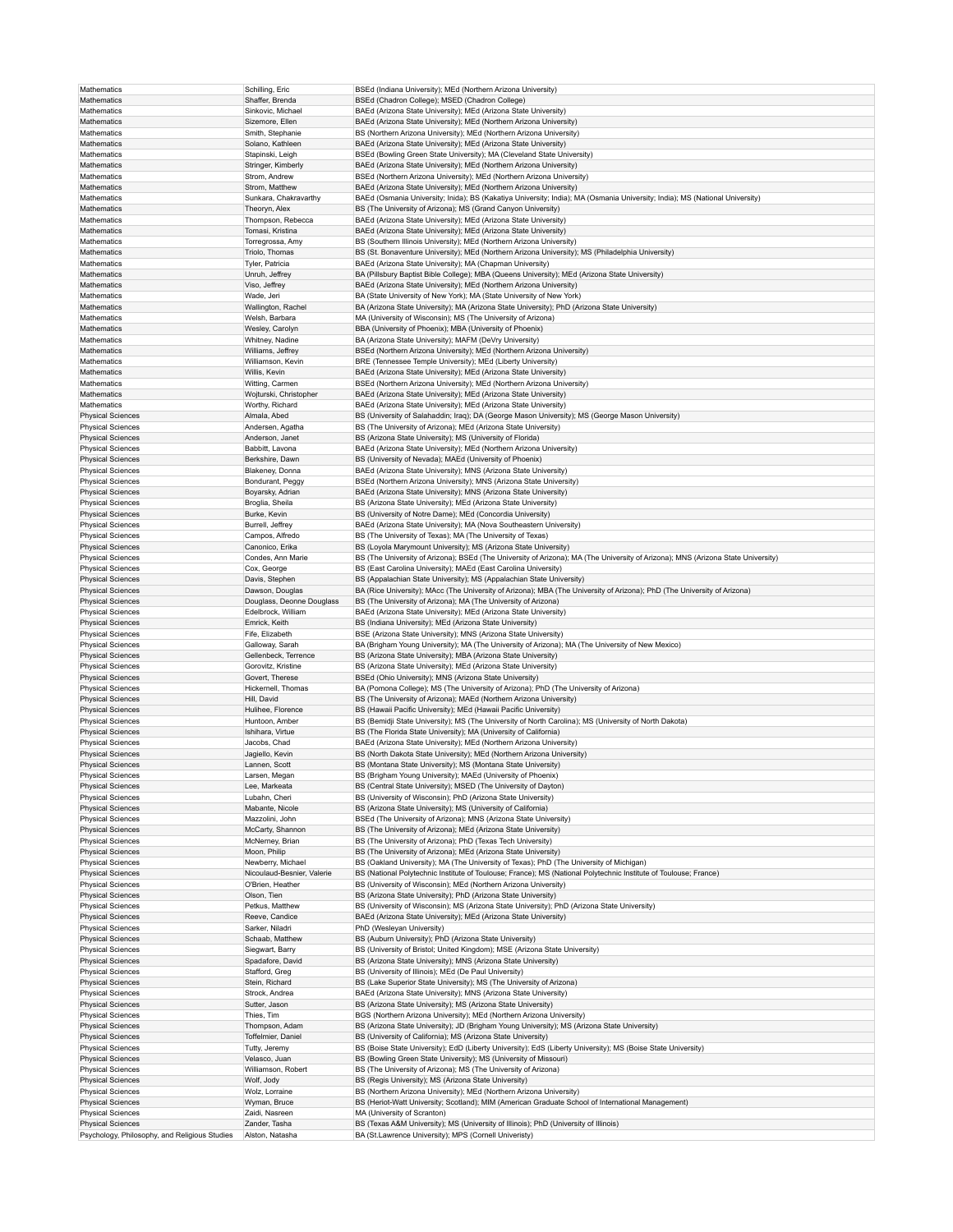| Psychology, Philosophy, and Religious Studies<br>Psychology, Philosophy, and Religious Studies | Anderson, Melanie                |                                                                                                                                                                                    |
|------------------------------------------------------------------------------------------------|----------------------------------|------------------------------------------------------------------------------------------------------------------------------------------------------------------------------------|
|                                                                                                | Bellino, Maria                   | BA (University of South Florida); MA (Argosy University); MEd (Northern Arizona University); PsyD (Argosy University)<br>BS (California Coast University); MS (Capella University) |
|                                                                                                |                                  |                                                                                                                                                                                    |
| Psychology, Philosophy, and Religious Studies                                                  | Betts, Adam                      | BA (University of Saint Francis); MA (Arizona State University)                                                                                                                    |
| Psychology, Philosophy, and Religious Studies                                                  | Brown, Jacqueline                | BSEd (The University of Arizona); MEd (Northern Arizona University)                                                                                                                |
| Psychology, Philosophy, and Religious Studies                                                  | Bruner, Lara                     | BA (Rutgers University); MPE (Arizona State University)                                                                                                                            |
| Psychology, Philosophy, and Religious Studies                                                  | Burr, Paula                      | BAEd (Arizona State University); MEd (Northern Arizona University)                                                                                                                 |
| Psychology, Philosophy, and Religious Studies                                                  | Carter, Floren                   | BS (Arizona State University ); MA (Ottawa University)                                                                                                                             |
| Psychology, Philosophy, and Religious Studies                                                  | De La Torre, Martha              | BA (Arizona State University); MAHR (Ottawa University); MAPC (Ottawa University)                                                                                                  |
| Psychology, Philosophy, and Religious Studies                                                  | Dial, Sandi                      | BS (Arizona State University); MA (Arizona State University)                                                                                                                       |
| Psychology, Philosophy, and Religious Studies                                                  | Dodrill, Christopher             | MS (Capella University)                                                                                                                                                            |
| Psychology, Philosophy, and Religious Studies                                                  | Fabig, Irene                     | BA (Grand Canyon University); BAEd (Arizona State University); MS (Walden University)                                                                                              |
| Psychology, Philosophy, and Religious Studies                                                  | Fantin, Michele                  |                                                                                                                                                                                    |
|                                                                                                |                                  | BA (Drake University); MS (Capella University)                                                                                                                                     |
| Psychology, Philosophy, and Religious Studies                                                  | Hamilton, Kristen                | BA (Arizona State University); MA (University of Wisconsin)                                                                                                                        |
| Psychology, Philosophy, and Religious Studies                                                  | Hayward, Stephen                 | BA (Western Washington University); MA (The University of New Mexico)                                                                                                              |
| Psychology, Philosophy, and Religious Studies                                                  | Hilley, Chanler                  | BS (Coastal Carolina University); MEd (Arizona State University)                                                                                                                   |
| Psychology, Philosophy, and Religious Studies                                                  | Hunter, Doran                    | BA (Minnesota State University ); MA (Holy Apostles College and Seminary )                                                                                                         |
| Psychology, Philosophy, and Religious Studies                                                  | Ilardo, Laura                    | BA (The University of Arizona); MSW (University of Michigan)                                                                                                                       |
| Psychology, Philosophy, and Religious Studies                                                  | Keating, Bret                    | AA (Mesa Community College); BA (Arizona State University); MS (Arizona State University)                                                                                          |
| Psychology, Philosophy, and Religious Studies                                                  | Kuchemba, Jennifer               | BA (Dickinson College); MA (Holy Apostles College & Seminary)                                                                                                                      |
| Psychology, Philosophy, and Religious Studies                                                  | Lang, Shyla                      | BA (North Dakota State University); MA (Florida State University)                                                                                                                  |
| Psychology, Philosophy, and Religious Studies                                                  | Long, Olivia                     | BS (Arizona State University); MA (University of California)                                                                                                                       |
|                                                                                                | Maisel, Joseph                   |                                                                                                                                                                                    |
| Psychology, Philosophy, and Religious Studies                                                  |                                  | BS (John Carroll University); MEd (John Carroll University)                                                                                                                        |
| Psychology, Philosophy, and Religious Studies                                                  | Mandelbaum, Kori                 | BA (Arizona State University); MEd (Northern Arizona University)                                                                                                                   |
| Psychology, Philosophy, and Religious Studies                                                  | McDonald, Janice                 | BFA (The University of Arizona); MA (National University)                                                                                                                          |
| Psychology, Philosophy, and Religious Studies                                                  | McGowan, Maria                   | BA (University of San Francisco); MC (University of Phoenix); MEd (The University of Portland)                                                                                     |
| Psychology, Philosophy, and Religious Studies                                                  | McNeal, Brett                    | BA (Western Governors University); MA (Liberty University)                                                                                                                         |
| Psychology, Philosophy, and Religious Studies                                                  | Oizumi, Joelle                   | BA (Arizona State University); MA (University of North Texas)                                                                                                                      |
| Psychology, Philosophy, and Religious Studies                                                  | Okafor, Gregory                  | BA (Bigard Memorial; Nigeria); EdD (Northern Arizona University); MEd (Northern Arizona University)                                                                                |
| Psychology, Philosophy, and Religious Studies                                                  | Paz, Diane                       | AAS (Phoenix College); BSDH (Northern Arizona University); DBH (Arizona State University); MEd (Northern Arizona University)                                                       |
| Psychology, Philosophy, and Religious Studies                                                  | Price, Amy                       | BA (Arizona State University); MAEd (University of Phoenix)                                                                                                                        |
| Psychology, Philosophy, and Religious Studies                                                  | Ramsey, William                  | BA (Northen Arizona University); BA (Northern Arizona University); MA (University of Colorado)                                                                                     |
| Psychology, Philosophy, and Religious Studies                                                  | Reed, Scott                      | BS (Arizona State University); MEd (Arizona State University)                                                                                                                      |
|                                                                                                |                                  |                                                                                                                                                                                    |
| Psychology, Philosophy, and Religious Studies                                                  | Robinson, Sarah                  | BSEd (University of Idaho); MS (Grand Canyon University)                                                                                                                           |
| Psychology, Philosophy, and Religious Studies                                                  | Shen, Mark                       | BA (Arizona State University); MC (Arizona State University)                                                                                                                       |
| Psychology, Philosophy, and Religious Studies                                                  | Spence, Alexander                | BA (Prescott College); MA (Prescott College)                                                                                                                                       |
| Psychology, Philosophy, and Religious Studies                                                  | Titley, Jonathan                 | BA (Colorado Christian University); PhD (University of Northern Colorado)                                                                                                          |
| Psychology, Philosophy, and Religious Studies                                                  | Titley, Laura                    | BA (University of the Pacific); EdS (University of Northern Colorado)                                                                                                              |
| Psychology, Philosophy, and Religious Studies                                                  | Van Berkel, Tamera               | BA (Arizona State University); MC (Arizona State University)                                                                                                                       |
| Psychology, Philosophy, and Religious Studies                                                  | Vasudeva, Shay                   | AAS (Rio Salado College); BA (Marist College); MA (Marist College)                                                                                                                 |
|                                                                                                | Williams, Annie                  |                                                                                                                                                                                    |
| Psychology, Philosophy, and Religious Studies                                                  |                                  | BA (Concordia University); MS (National University)                                                                                                                                |
| Psychology, Philosophy, and Religious Studies                                                  | Wiltz, Joe                       | BA (Grand Canyon University); MA (University of Durham; United Kingdom)                                                                                                            |
| Psychology, Philosophy, and Religious Studies                                                  | Winter, Dianna                   | BA (Arizona State University); MAEd (Ottawa University)                                                                                                                            |
| Public Safety Programs                                                                         | Ackerman, George                 | JD (Nova Southeastern University); MBA (Nova Southeastern University); MS (Nova Southeastern University)                                                                           |
| <b>Public Safety Programs</b>                                                                  | Angelo, Anthony                  | <b>BS (Temple University)</b>                                                                                                                                                      |
| Public Safety Programs                                                                         | Banks, Kristin                   | MA (Northern Arizona University)                                                                                                                                                   |
| Public Safety Programs                                                                         | Beamer, Andrew                   | Occupational Qualification                                                                                                                                                         |
| Public Safety Programs                                                                         | Bewley, Bryon                    | BS (Arizona State University)                                                                                                                                                      |
| <b>Public Safety Programs</b>                                                                  | Bloomingdale-Rosa, Andrea        | Occupational Qualification                                                                                                                                                         |
| Public Safety Programs                                                                         | Bodi, Michelle                   | JD (Arizona Summit Law School)                                                                                                                                                     |
|                                                                                                |                                  |                                                                                                                                                                                    |
| <b>Public Safety Programs</b>                                                                  | Bria, Paul                       | Occupational Qualification                                                                                                                                                         |
| Public Safety Programs                                                                         | Bruno, Ginger                    | Occupational Qualification                                                                                                                                                         |
| Public Safety Programs                                                                         | Bryant, Eric                     | BA (The University of Utah); JD (The University of Arizona)                                                                                                                        |
| Public Safety Programs                                                                         | Caccavale, Jennifer              | BS (Arizona State University)                                                                                                                                                      |
| <b>Public Safety Programs</b>                                                                  | Cardita, Jeffery                 | BS (Grand Canyon University); MPA (Grand Canyon University)                                                                                                                        |
|                                                                                                |                                  |                                                                                                                                                                                    |
|                                                                                                |                                  |                                                                                                                                                                                    |
| Public Safety Programs                                                                         | Carpenter, Travis                | BA (Northern Arizona University); MAEd (Arizona State University)                                                                                                                  |
| Public Safety Programs                                                                         | Carrillo, Jose                   | Occupational Qualification                                                                                                                                                         |
| <b>Public Safety Programs</b>                                                                  | Cesolini, James                  | BS (Grand Canyon University)                                                                                                                                                       |
| Public Safety Programs                                                                         | Christie, Jason                  | BS (Arizona State University)                                                                                                                                                      |
| Public Safety Programs                                                                         | Chwe, Hoyoung                    | Occupational Qualification                                                                                                                                                         |
| Public Safety Programs                                                                         | Clark, Joshua                    | Occupational Qualification                                                                                                                                                         |
| Public Safety Programs                                                                         | Cooper, John                     | Occupational Qualification                                                                                                                                                         |
| Public Safety Programs                                                                         | Covert, Jason                    | Occupational Qualification                                                                                                                                                         |
| Public Safety Programs                                                                         | Crosby, Sean                     | Occupational Qualification                                                                                                                                                         |
|                                                                                                |                                  | Occupational Qualification                                                                                                                                                         |
| Public Safety Programs                                                                         | Dalton, Paul                     |                                                                                                                                                                                    |
| Public Safety Programs                                                                         | Daukas, Jeffrey                  | BA (Northern Arizona University)                                                                                                                                                   |
| Public Safety Programs                                                                         | Decker, Dorinda                  | Occupational Qualification                                                                                                                                                         |
| Public Safety Programs                                                                         | Devlin, Jason                    | Occupational Qualification                                                                                                                                                         |
| Public Safety Programs                                                                         | Diaz, Francisco                  | Occupational Qualification                                                                                                                                                         |
| <b>Public Safety Programs</b>                                                                  | Duncan, Christy                  | BS (Arizona State University); MS (National University)                                                                                                                            |
| Public Safety Programs                                                                         | Duplissis, Steven                | BA (Arizona State University); JD (Oklahoma City University)                                                                                                                       |
| Public Safety Programs                                                                         | Durant, Heidi                    | Occupational Qualification                                                                                                                                                         |
| <b>Public Safety Programs</b>                                                                  | Eisen, Marc                      | Occupational Qualification                                                                                                                                                         |
| Public Safety Programs                                                                         | Ekblad, Cassandra                | BA (Arizona State University)                                                                                                                                                      |
| Public Safety Programs                                                                         | Ficere, Patricia                 | Occupational Qualification                                                                                                                                                         |
|                                                                                                |                                  |                                                                                                                                                                                    |
| <b>Public Safety Programs</b>                                                                  | Fisenko, Arthur                  | BA (Grand Canyon University)                                                                                                                                                       |
| Public Safety Programs                                                                         | Flanagan, Darin                  | Occupational Qualification                                                                                                                                                         |
| Public Safety Programs                                                                         | Gabusi, Garrett                  | BS (Northern Arizona University)                                                                                                                                                   |
| <b>Public Safety Programs</b>                                                                  | Gamblin, Preston                 | Occupational Qualification                                                                                                                                                         |
| Public Safety Programs                                                                         | Garza, Morgan                    | Occupational Qualification                                                                                                                                                         |
| Public Safety Programs                                                                         | Girard, Laura                    | BS (Northeastern University); MA (Arizona State University)                                                                                                                        |
| <b>Public Safety Programs</b>                                                                  | Grewe, Ramona                    | Occupational Qualification                                                                                                                                                         |
| Public Safety Programs                                                                         | Grossman, David                  | AA (Keiser University)                                                                                                                                                             |
| Public Safety Programs                                                                         | Hamas, Matthew                   | Occupational Qualification                                                                                                                                                         |
| <b>Public Safety Programs</b>                                                                  | Hansen, Eric                     | AAS (ITT Technical Institute)                                                                                                                                                      |
|                                                                                                |                                  |                                                                                                                                                                                    |
| Public Safety Programs                                                                         | Hartman, Tameka                  | BS (Florida State University); JD (Arizona State University)                                                                                                                       |
| <b>Public Safety Programs</b>                                                                  | Hertig, Gregory                  | AAS (Milwaukee Area Technical College)                                                                                                                                             |
| <b>Public Safety Programs</b>                                                                  | Heydenreich, Sarah               | Occupational Qualification                                                                                                                                                         |
| Public Safety Programs                                                                         | Holderman, Waylon                | BS (Grand Canyon University)                                                                                                                                                       |
| Public Safety Programs                                                                         | Howard, Amanda                   | BS (Arizona State University); MAEd (University of Phoenix); MS (University of Phoenix)                                                                                            |
| <b>Public Safety Programs</b>                                                                  | Janoff-Faust, Jennifer           | BA (The University of Arizona); MS (University of Phoenix)                                                                                                                         |
| Public Safety Programs                                                                         | Johnson, Boyd                    | BA (Arizona State University)                                                                                                                                                      |
| Public Safety Programs                                                                         | Johnson, Boyd                    | BA (Arizona State University)                                                                                                                                                      |
| <b>Public Safety Programs</b>                                                                  | Jones, Amy                       | Occupational Qualification                                                                                                                                                         |
|                                                                                                | Judd, Lorelei                    |                                                                                                                                                                                    |
| Public Safety Programs                                                                         |                                  | BA (Ottawa University); MS (Colorado State University)                                                                                                                             |
| Public Safety Programs                                                                         | Keenan, Ileen                    | BA (Loyola Marymount University); JD (University of the Pacific)                                                                                                                   |
| Public Safety Programs<br>Public Safety Programs                                               | Keeton, Tanya<br>Kreutz, Michael | Occupational Qualification<br>AA (Vocational Colleges of Pinneberg District; Germany)                                                                                              |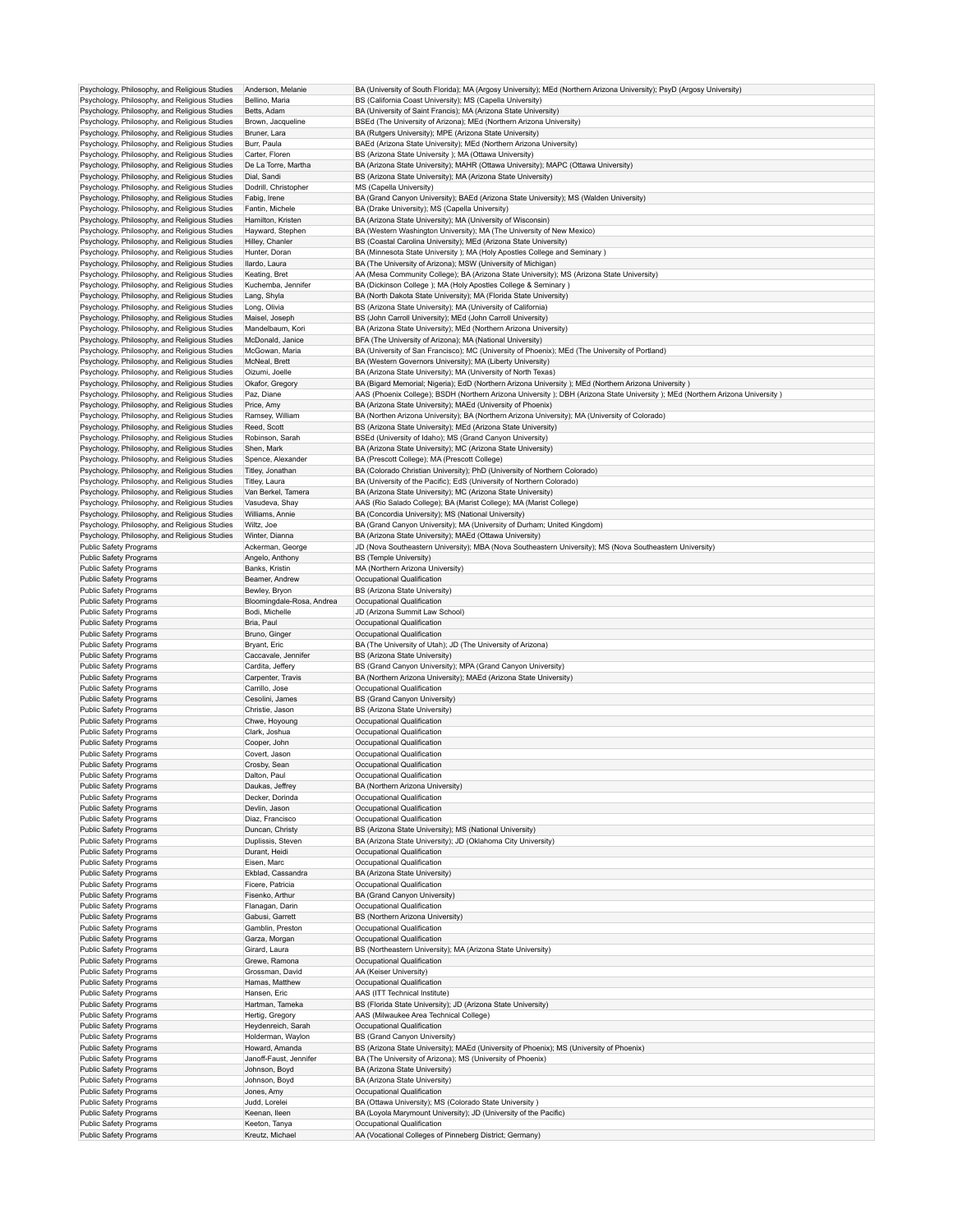| <b>Public Safety Programs</b>                                                                                                | Kroman, Ivonne           | BA (Arizona State University); MEd (Grand Canyon University)                                                                                                                                                       |
|------------------------------------------------------------------------------------------------------------------------------|--------------------------|--------------------------------------------------------------------------------------------------------------------------------------------------------------------------------------------------------------------|
| Public Safety Programs                                                                                                       | Laredo-Tarango, Adella   | Occupational Qualification                                                                                                                                                                                         |
| Public Safety Programs                                                                                                       | Lembo, Andrew            | BS (State University College Rockport); MAEd (Northern Arizona University)                                                                                                                                         |
| <b>Public Safety Programs</b>                                                                                                | Leonard, Johnathan       | BS (Grand Canyon University)                                                                                                                                                                                       |
| Public Safety Programs                                                                                                       | Lindsey, Scott           | Occupational Qualification                                                                                                                                                                                         |
| Public Safety Programs                                                                                                       | Liuzzo, Laura            | BS (Arizona State University); JD (Arizona State University); MA (Arizona State University)                                                                                                                        |
| <b>Public Safety Programs</b>                                                                                                | Loeffler, Christian      | Occupational Qualification                                                                                                                                                                                         |
| Public Safety Programs                                                                                                       | Loewenhagen, Gregory     | Occupational Qualification                                                                                                                                                                                         |
| Public Safety Programs                                                                                                       | Longman, Arthur          | Occupational Qualification                                                                                                                                                                                         |
|                                                                                                                              |                          | BA (Arizona State University); JD (University of Arkansas at Little Rock)                                                                                                                                          |
| Public Safety Programs                                                                                                       | Lowery, Courtney         |                                                                                                                                                                                                                    |
| Public Safety Programs                                                                                                       | Malast, Christopher      | AAS (Rio Salado College)                                                                                                                                                                                           |
| Public Safety Programs                                                                                                       | McDade, Cameron          | BBA (Fort Hayes State University)                                                                                                                                                                                  |
| <b>Public Safety Programs</b>                                                                                                | Meadows, Travis          | MA (Grand Canyon University); MDiv (Liberty University)                                                                                                                                                            |
| Public Safety Programs                                                                                                       | Meehan, Patrick          | Occupational Qualification                                                                                                                                                                                         |
| Public Safety Programs                                                                                                       | Miranda, Elias           | Occupational Qualification                                                                                                                                                                                         |
| <b>Public Safety Programs</b>                                                                                                | Murwin, Wendy            | BA (Arizona State University)                                                                                                                                                                                      |
| Public Safety Programs                                                                                                       | Newsome, Justin          | Occupational Qualification                                                                                                                                                                                         |
| Public Safety Programs                                                                                                       | Normandin, Yana          | Occupational Qualification                                                                                                                                                                                         |
| <b>Public Safety Programs</b>                                                                                                | Norton, Kenneth          | Occupational Qualification                                                                                                                                                                                         |
| Public Safety Programs                                                                                                       | Nowinski, Laura          | BA (Indiana University); JD (Valparaiso University)                                                                                                                                                                |
| Public Safety Programs                                                                                                       | Ojeda, Nicholas          | BA (Indiana University); MA (Boston University)                                                                                                                                                                    |
| Public Safety Programs                                                                                                       | O'Shea, Peggy            | BS (Wayland Baptist University); MA (Wayland Baptist University)                                                                                                                                                   |
| <b>Public Safety Programs</b>                                                                                                | Painter, Shane           | Occupational Qualification                                                                                                                                                                                         |
| Public Safety Programs                                                                                                       | Parish, Rod              | BS (Northern Arizona University); EdD (Northern Arizona University); MPA (Northern Arizona University)                                                                                                             |
| <b>Public Safety Programs</b>                                                                                                | Pearson, William         | JD (Georgetown University)                                                                                                                                                                                         |
| Public Safety Programs                                                                                                       | Perks, Gregory           | Occupational Qualification                                                                                                                                                                                         |
| Public Safety Programs                                                                                                       | Pomeranz, Heather        | MS (Northeastern University)                                                                                                                                                                                       |
| Public Safety Programs                                                                                                       | Pomeranz, Kenneth        | BS (University of California San Marcos); MS (National University)                                                                                                                                                 |
| <b>Public Safety Programs</b>                                                                                                | Reese, Thomas            | Occupational Qualification                                                                                                                                                                                         |
| Public Safety Programs                                                                                                       | Repp, Jennifer           | Occupational Qualification                                                                                                                                                                                         |
| <b>Public Safety Programs</b>                                                                                                | Rieffer, Joy             | BS (Colorado Technical University)                                                                                                                                                                                 |
| Public Safety Programs                                                                                                       | Robinson, Jacob          | BS (University of Phoenix)                                                                                                                                                                                         |
| Public Safety Programs                                                                                                       | Rosas Parra, Ruben Rosas | Occupational Qualification                                                                                                                                                                                         |
| <b>Public Safety Programs</b>                                                                                                | Salva, Vincent           | Occupational Qualification                                                                                                                                                                                         |
| <b>Public Safety Programs</b>                                                                                                | Scates, Lisa             | Occupational Qualification                                                                                                                                                                                         |
| Public Safety Programs                                                                                                       | Schouten, Matthew        | BS (Arizona State University); MAEd (Arizona State University)                                                                                                                                                     |
| <b>Public Safety Programs</b>                                                                                                | Schultz, Jay             | BS (University of Wisconsin - Oshkosh); MS (University of Wisconsin - La Crosse)                                                                                                                                   |
| Public Safety Programs                                                                                                       | Singer, Jason            | BS (Arizona State University)                                                                                                                                                                                      |
| <b>Public Safety Programs</b>                                                                                                | Smith, Aimee             | Occupational Qualification                                                                                                                                                                                         |
|                                                                                                                              | Stones, William          | BS (University of Phoenix); MA (National University)                                                                                                                                                               |
| Public Safety Programs<br><b>Public Safety Programs</b>                                                                      |                          | BA (Arizona State University); JD (Arizona State University)                                                                                                                                                       |
|                                                                                                                              | Summers, Jennifer        |                                                                                                                                                                                                                    |
| Public Safety Programs                                                                                                       | Swafford, Kimberly       | BS (The University of Tennessee at Chattanooga); JD (Univeristy of Tennessee Knoxvilel)                                                                                                                            |
| <b>Public Safety Programs</b>                                                                                                | Tatz, John               | BA (Drake University); JD (University of Iowa)                                                                                                                                                                     |
| Public Safety Programs                                                                                                       | Thephasdin, Nicole       | BS (Arizona State University); JD (Valparaiso University)                                                                                                                                                          |
| Public Safety Programs                                                                                                       | Thompson, Jacob          | AA (Paradise Valley Community College); AS (Paradise Valley Community College)                                                                                                                                     |
| <b>Public Safety Programs</b>                                                                                                | Timm, Adam               | BAEd (Arizona State University)                                                                                                                                                                                    |
| <b>Public Safety Programs</b>                                                                                                | Toubus, Stephen          | Occupational Qualification                                                                                                                                                                                         |
| Public Safety Programs                                                                                                       | Ungro, Chris             | BA (Thomas Edison State University)                                                                                                                                                                                |
|                                                                                                                              |                          |                                                                                                                                                                                                                    |
| <b>Public Safety Programs</b>                                                                                                | Urbalejo, Lisseth        | Occupational Qualification                                                                                                                                                                                         |
| Public Safety Programs                                                                                                       | Uribe, Patricia          | Occupational Qualification                                                                                                                                                                                         |
| Public Safety Programs                                                                                                       | Valenzuela, Francisco    | MPA (Grand Canyon University)                                                                                                                                                                                      |
| <b>Public Safety Programs</b>                                                                                                | Valenzuela, Patrick      | BS (Northern Arizona Unviverstiy); MPA (Grand Canyon University)                                                                                                                                                   |
| <b>Public Safety Programs</b>                                                                                                | Williams, Daniel         | Occupational Qualification                                                                                                                                                                                         |
| Public Safety Programs                                                                                                       | Willson, Edwin           | Occupational Qualification                                                                                                                                                                                         |
| <b>Public Safety Programs</b>                                                                                                | Wilson, George           | Occupational Qualification                                                                                                                                                                                         |
| Public Safety Programs                                                                                                       | Wilson, Robert           | BA (The University of Texas at Arlington); JD (Texas Tech University School of Law)                                                                                                                                |
|                                                                                                                              |                          | BA (Shippensburg University)                                                                                                                                                                                       |
| Public Safety Programs                                                                                                       | Wright, Catherine        |                                                                                                                                                                                                                    |
| Reading                                                                                                                      | Ballard, Kelly           | BAEd (Arizona State University); MEd (Nothern Arizona University)                                                                                                                                                  |
| Reading                                                                                                                      | Ballard, Ontonio         | BA (Washington State University); MAEd (Northern Arizona University)                                                                                                                                               |
| Reading                                                                                                                      | Callaway, Johanna        | BAEd (Arizona State University); MEd (Nothern Arizona University)                                                                                                                                                  |
| Reading                                                                                                                      | Carey, Deborah           | BA (Arizona State University); MEd (Arizona State University)                                                                                                                                                      |
| Reading                                                                                                                      | Gaona-Pacheco, Christy   | BA (Arizona State University); MEd (Northern Arizona University)                                                                                                                                                   |
| Reading                                                                                                                      | Gaston, Barbara          | BAEd (Arizona State University); MEd (University of Arizona)                                                                                                                                                       |
| Reading                                                                                                                      | Hekter, Jodi             | BSEd (Eastern Illinois University); MSED (Chicago State University)                                                                                                                                                |
| Reading                                                                                                                      | King-Wooden, Pamela      | BA (National Louis University); MEd (National Louis University)                                                                                                                                                    |
| Reading                                                                                                                      | Kist, Michelle           | BAEd (Arizona State University); MEd (Northern Arizona University)                                                                                                                                                 |
| Reading                                                                                                                      | Knight, Rosslyn          | BS (Vanderbilt University); MEd (Harvard University Graduate School of Education)                                                                                                                                  |
| Reading                                                                                                                      | Lara, Andrea             | EdD (Arizona State University); MEd (Arizona State University)                                                                                                                                                     |
| Reading                                                                                                                      | Liguori, Deborah         | BA (St Joseph's College New York); MSED (Brooklyn College of the City University of New York)                                                                                                                      |
| Reading                                                                                                                      | Mack, Polly              | BA (Arizona State University); MAEd (Arizona State University)                                                                                                                                                     |
| Reading                                                                                                                      | Petkus, Mary             | BA (Siena Heights College); MA (Concordia University)                                                                                                                                                              |
| Reading                                                                                                                      | Walston, Sally           | BAEd (Arizona State University); MEd (Northern Arizona University)                                                                                                                                                 |
| Science, Technology, Engineering, Mathematics ({Ak, Yuksel                                                                   |                          | BS (Marmara University)                                                                                                                                                                                            |
| Science, Technology, Engineering, Mathematics ('Bear, David                                                                  |                          | MPA (Arizona State University)                                                                                                                                                                                     |
| Science, Technology, Engineering, Mathematics ('Bowden, Matthew                                                              |                          | BS (Brigham Young University Hawaii ); MS (Brigham Young University )                                                                                                                                              |
| Science, Technology, Engineering, Mathematics ('Campos, Miguel                                                               |                          | AA (University of Maryland University College); BS (University of Maryland University College); MEd (Arizona State University)                                                                                     |
| Science, Technology, Engineering, Mathematics (SClarke, Thomas                                                               |                          | BS (Northern Arizona State University); MA (Arizona State University)                                                                                                                                              |
| Science, Technology, Engineering, Mathematics ('Clubb, Amy                                                                   |                          | BA (Westmont College); MEd (Western Governors University); MS (Portland State University)                                                                                                                          |
| Science, Technology, Engineering, Mathematics (!DeLegge, Marc                                                                |                          | Occupational Qualification                                                                                                                                                                                         |
| Science, Technology, Engineering, Mathematics ('Easton, Curtis                                                               |                          | BS (University of Washington); PhD (University of Washington)                                                                                                                                                      |
| Science, Technology, Engineering, Mathematics ('Frisby, Joshua                                                               |                          | BS (Arizona State University); MS (Arizona State University)                                                                                                                                                       |
| Science, Technology, Engineering, Mathematics ('Gonzalez, Alberto                                                            |                          | BS (Chapman Unversity); MS (University of Phoenix)                                                                                                                                                                 |
| Science, Technology, Engineering, Mathematics ('Gray, Zachary                                                                |                          | BS (The Pennsylvania State University ); PhD (The Pennsylvania State University)                                                                                                                                   |
| Science, Technology, Engineering, Mathematics ('Hyder, James                                                                 |                          | BS (Southern Illinois University); MS (Oregon Health & Science University)                                                                                                                                         |
| Science, Technology, Engineering, Mathematics (!Manigold, Peter                                                              |                          | BBA (DeVry University)                                                                                                                                                                                             |
| Science, Technology, Engineering, Mathematics ('Newnam, Jared                                                                |                          | BA (University of Phoenix); MS (South University)                                                                                                                                                                  |
| Science, Technology, Engineering, Mathematics ('Nguyen, Sang                                                                 |                          | BA (San Jose State University); MS (University of Maryland University College); PhD (Nova Southeastern University)                                                                                                 |
| Science, Technology, Engineering, Mathematics (?Parmeley, Michael                                                            |                          | Occupational Qualification                                                                                                                                                                                         |
|                                                                                                                              |                          |                                                                                                                                                                                                                    |
| Science, Technology, Engineering, Mathematics ('Pauley, George                                                               |                          | BS (University of California - Riverside); MS (University of California - Riverside)                                                                                                                               |
| Science, Technology, Engineering, Mathematics (! Pfister, Darren                                                             |                          | BS (University of Phoenix); MS (University of Phoenix)                                                                                                                                                             |
| Science, Technology, Engineering, Mathematics ('Rawal, Bhavna                                                                |                          | BS (Spantran Evaluation Agency); MS (Texas Southern University)                                                                                                                                                    |
| Science, Technology, Engineering, Mathematics ('Rogers, Michelle                                                             |                          | BS (Arizona State University); BSEd (Troy University); MAEd (University of Phoenix)                                                                                                                                |
| Science, Technology, Engineering, Mathematics (Santo, Chris                                                                  |                          | BS (California University of Pennsylvania); MBA (Arizona State University); MS (University of Pittsburgh)                                                                                                          |
| Science, Technology, Engineering, Mathematics ('Struthers, Amber                                                             |                          | BAEd (Arizona State University); BS (Arizona State University); MEd (Arizona State University); MS (The University of Arizona); PhD (Walden University)                                                            |
| Science, Technology, Engineering, Mathematics ('Tang, Trung                                                                  |                          | BS (Arizona State University)                                                                                                                                                                                      |
| Science, Technology, Engineering, Mathematics ('Tsui, Raymond<br>Science, Technology, Engineering, Mathematics ('Tynes, Leon |                          | BS (Washington University ); BSEE (Washington University ); MSEE (University of Southern California ); PhD (University of Southern California)<br>JD (University of New Hampsire); MS (University of New Hampsire) |